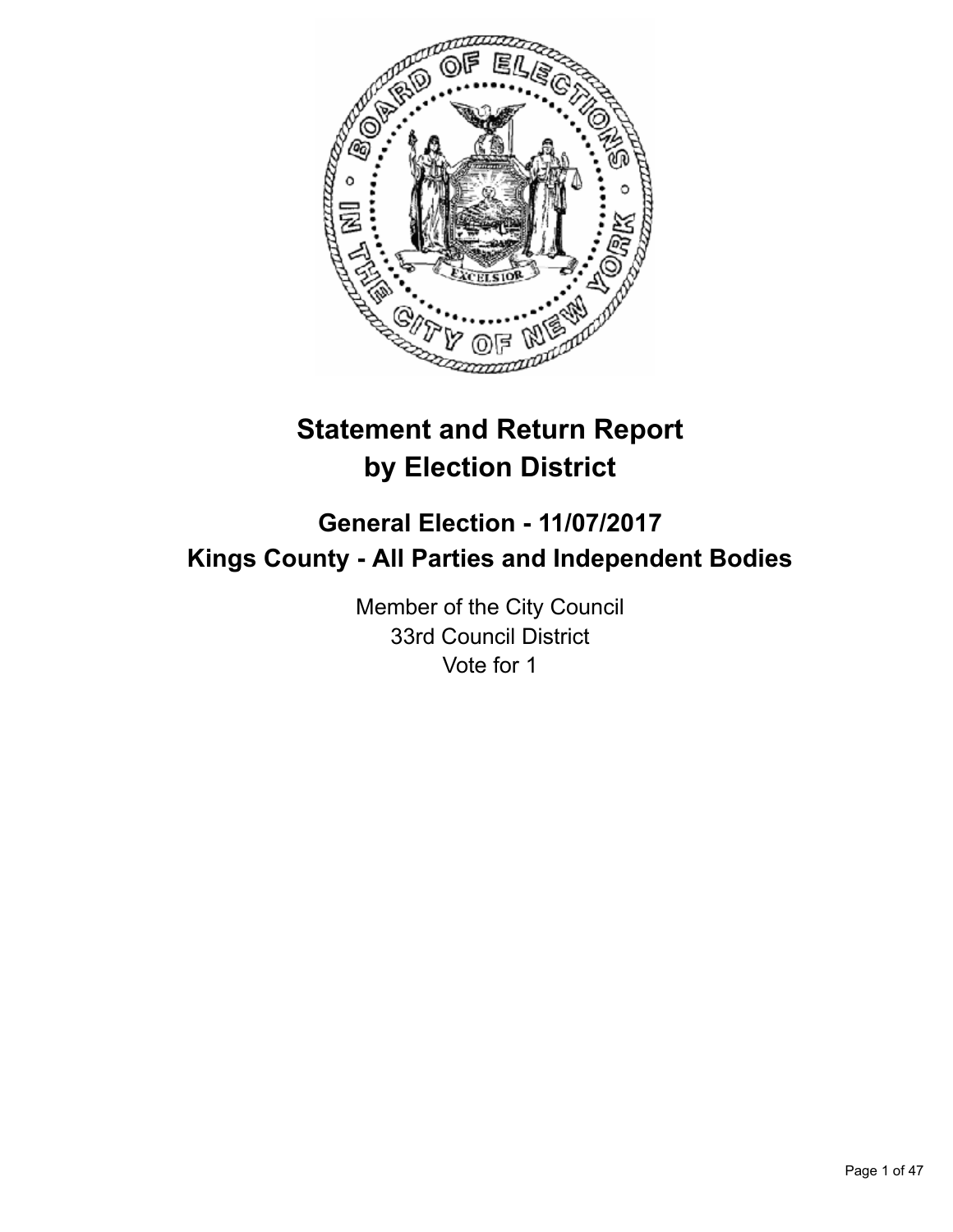

| <b>PUBLIC COUNTER</b>                                    | 51 |
|----------------------------------------------------------|----|
| <b>MANUALLY COUNTED EMERGENCY</b>                        | 0  |
| ABSENTEE / MILITARY                                      |    |
| <b>AFFIDAVIT</b>                                         | 0  |
| <b>Total Ballots</b>                                     | 52 |
| Less - Inapplicable Federal/Special Presidential Ballots | 0  |
| <b>Total Applicable Ballots</b>                          | 52 |
| STEPHEN T. LEVIN (DEMOCRATIC)                            | 42 |
| VICTORIA CAMBRANES (PROGRESS FOR ALL)                    | 6  |
| <b>Total Votes</b>                                       | 48 |
| Unrecorded                                               | 4  |

#### **002/50**

| <b>PUBLIC COUNTER</b>                                    | 205 |
|----------------------------------------------------------|-----|
| <b>MANUALLY COUNTED EMERGENCY</b>                        | 0   |
| ABSENTEE / MILITARY                                      | 2   |
| AFFIDAVIT                                                | 3   |
| <b>Total Ballots</b>                                     | 210 |
| Less - Inapplicable Federal/Special Presidential Ballots | 0   |
| <b>Total Applicable Ballots</b>                          | 210 |
| STEPHEN T. LEVIN (DEMOCRATIC)                            | 171 |
| VICTORIA CAMBRANES (PROGRESS FOR ALL)                    | 18  |
| <b>Total Votes</b>                                       | 189 |
| Unrecorded                                               | 21  |

| <b>PUBLIC COUNTER</b>                                    | 306 |
|----------------------------------------------------------|-----|
| <b>MANUALLY COUNTED EMERGENCY</b>                        | 0   |
| <b>ABSENTEE / MILITARY</b>                               |     |
| AFFIDAVIT                                                | 16  |
| <b>Total Ballots</b>                                     | 323 |
| Less - Inapplicable Federal/Special Presidential Ballots | 0   |
| <b>Total Applicable Ballots</b>                          | 323 |
| STEPHEN T. LEVIN (DEMOCRATIC)                            | 244 |
| VICTORIA CAMBRANES (PROGRESS FOR ALL)                    | 57  |
| EDWARD TILON (WRITE-IN)                                  |     |
| MARC FLIEDNER (WRITE-IN)                                 |     |
| <b>Total Votes</b>                                       | 303 |
| Unrecorded                                               | 20  |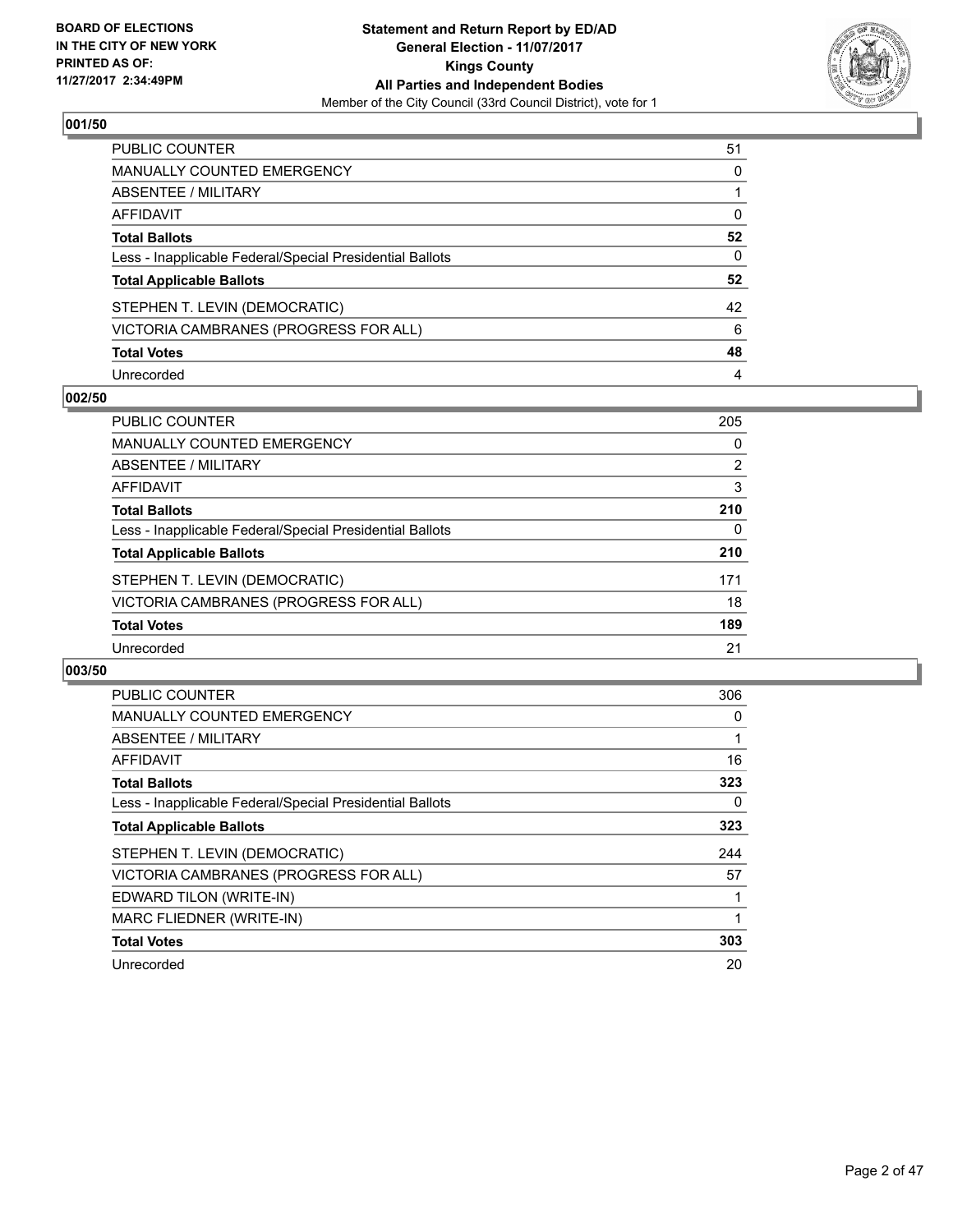

| <b>PUBLIC COUNTER</b>                                    | 158 |
|----------------------------------------------------------|-----|
| <b>MANUALLY COUNTED EMERGENCY</b>                        | 0   |
| ABSENTEE / MILITARY                                      | 2   |
| AFFIDAVIT                                                | 6   |
| <b>Total Ballots</b>                                     | 166 |
| Less - Inapplicable Federal/Special Presidential Ballots | 0   |
| <b>Total Applicable Ballots</b>                          | 166 |
| STEPHEN T. LEVIN (DEMOCRATIC)                            | 139 |
| VICTORIA CAMBRANES (PROGRESS FOR ALL)                    | 16  |
| PATRICIA WRIGHT (WRITE-IN)                               |     |
| UNATTRIBUTABLE WRITE-IN (WRITE-IN)                       |     |
| <b>Total Votes</b>                                       | 157 |
| Unrecorded                                               | 9   |

#### **005/50**

| <b>PUBLIC COUNTER</b>                                    | 316 |
|----------------------------------------------------------|-----|
| MANUALLY COUNTED EMERGENCY                               | 0   |
| ABSENTEE / MILITARY                                      | 0   |
| AFFIDAVIT                                                | 9   |
| <b>Total Ballots</b>                                     | 325 |
| Less - Inapplicable Federal/Special Presidential Ballots | 0   |
| <b>Total Applicable Ballots</b>                          | 325 |
| STEPHEN T. LEVIN (DEMOCRATIC)                            | 243 |
| VICTORIA CAMBRANES (PROGRESS FOR ALL)                    | 49  |
| <b>Total Votes</b>                                       | 292 |
| Unrecorded                                               | 33  |

| <b>PUBLIC COUNTER</b>                                    | 245 |
|----------------------------------------------------------|-----|
| <b>MANUALLY COUNTED EMERGENCY</b>                        | 0   |
| ABSENTEE / MILITARY                                      | 3   |
| AFFIDAVIT                                                | 3   |
| <b>Total Ballots</b>                                     | 251 |
| Less - Inapplicable Federal/Special Presidential Ballots | 0   |
| <b>Total Applicable Ballots</b>                          | 251 |
| STEPHEN T. LEVIN (DEMOCRATIC)                            | 189 |
| VICTORIA CAMBRANES (PROGRESS FOR ALL)                    | 35  |
| <b>JOSEPH OLSZEWSKI (WRITE-IN)</b>                       |     |
| UNATTRIBUTABLE WRITE-IN (WRITE-IN)                       |     |
| <b>Total Votes</b>                                       | 226 |
| Unrecorded                                               | 25  |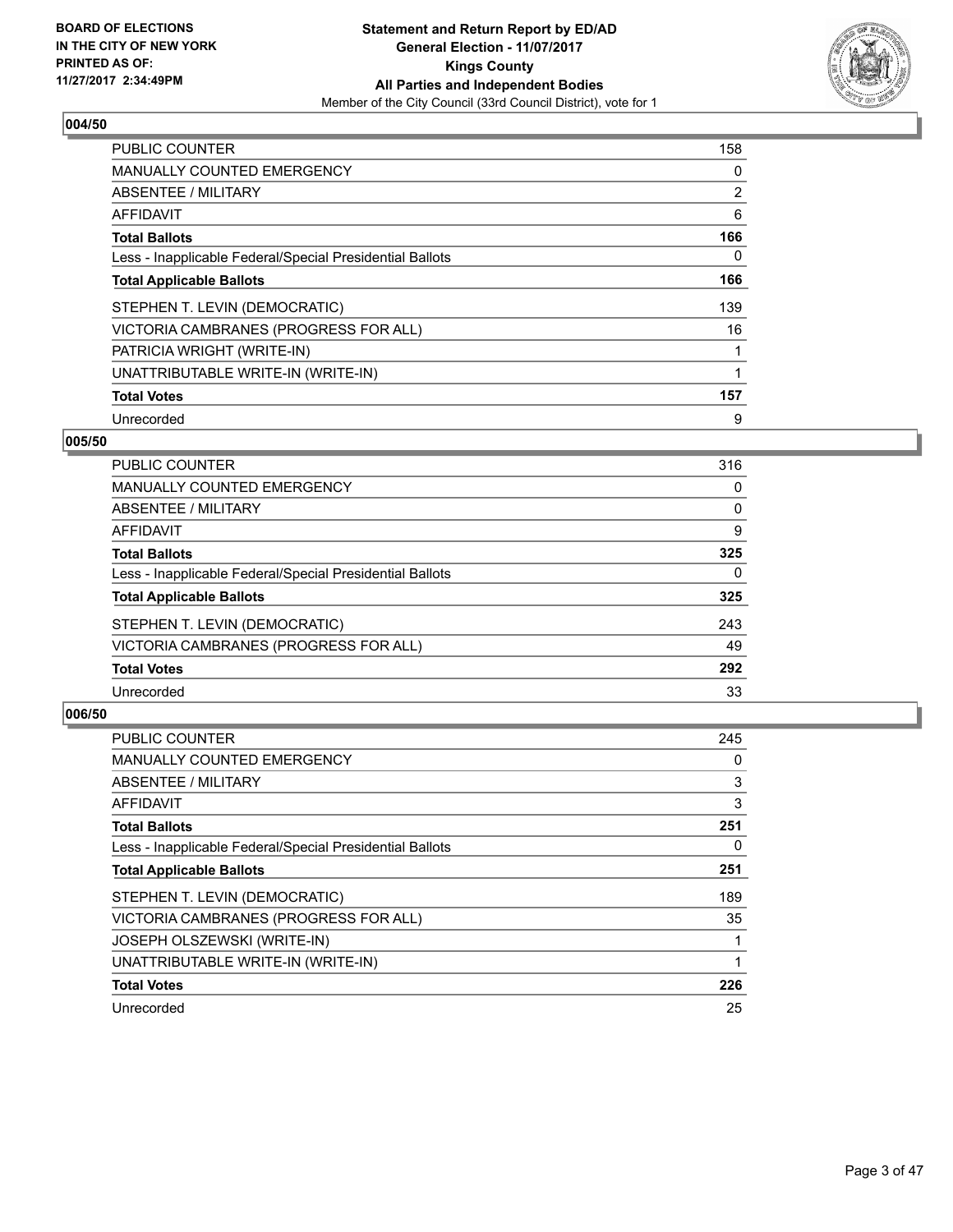

| <b>PUBLIC COUNTER</b>                                    | 196 |
|----------------------------------------------------------|-----|
| <b>MANUALLY COUNTED EMERGENCY</b>                        | 0   |
| ABSENTEE / MILITARY                                      | 5   |
| <b>AFFIDAVIT</b>                                         | 6   |
| <b>Total Ballots</b>                                     | 207 |
| Less - Inapplicable Federal/Special Presidential Ballots | 0   |
| <b>Total Applicable Ballots</b>                          | 207 |
| STEPHEN T. LEVIN (DEMOCRATIC)                            | 149 |
| VICTORIA CAMBRANES (PROGRESS FOR ALL)                    | 38  |
| <b>Total Votes</b>                                       | 187 |
| Unrecorded                                               | 20  |

#### **008/50**

| <b>PUBLIC COUNTER</b>                                    | 281 |
|----------------------------------------------------------|-----|
| <b>MANUALLY COUNTED EMERGENCY</b>                        | 0   |
| ABSENTEE / MILITARY                                      | 4   |
| <b>AFFIDAVIT</b>                                         |     |
| <b>Total Ballots</b>                                     | 286 |
| Less - Inapplicable Federal/Special Presidential Ballots | 0   |
| <b>Total Applicable Ballots</b>                          | 286 |
| STEPHEN T. LEVIN (DEMOCRATIC)                            | 207 |
| VICTORIA CAMBRANES (PROGRESS FOR ALL)                    | 47  |
| <b>GEORGE PETROS (WRITE-IN)</b>                          |     |
| <b>Total Votes</b>                                       | 255 |
| Unrecorded                                               | 31  |

| <b>PUBLIC COUNTER</b>                                    | 260            |
|----------------------------------------------------------|----------------|
| <b>MANUALLY COUNTED EMERGENCY</b>                        | 0              |
| ABSENTEE / MILITARY                                      | $\overline{2}$ |
| <b>AFFIDAVIT</b>                                         | 6              |
| <b>Total Ballots</b>                                     | 268            |
| Less - Inapplicable Federal/Special Presidential Ballots | $\Omega$       |
| <b>Total Applicable Ballots</b>                          | 268            |
| STEPHEN T. LEVIN (DEMOCRATIC)                            | 186            |
| VICTORIA CAMBRANES (PROGRESS FOR ALL)                    | 54             |
| UNATTRIBUTABLE WRITE-IN (WRITE-IN)                       |                |
| <b>Total Votes</b>                                       | 241            |
| Unrecorded                                               | 27             |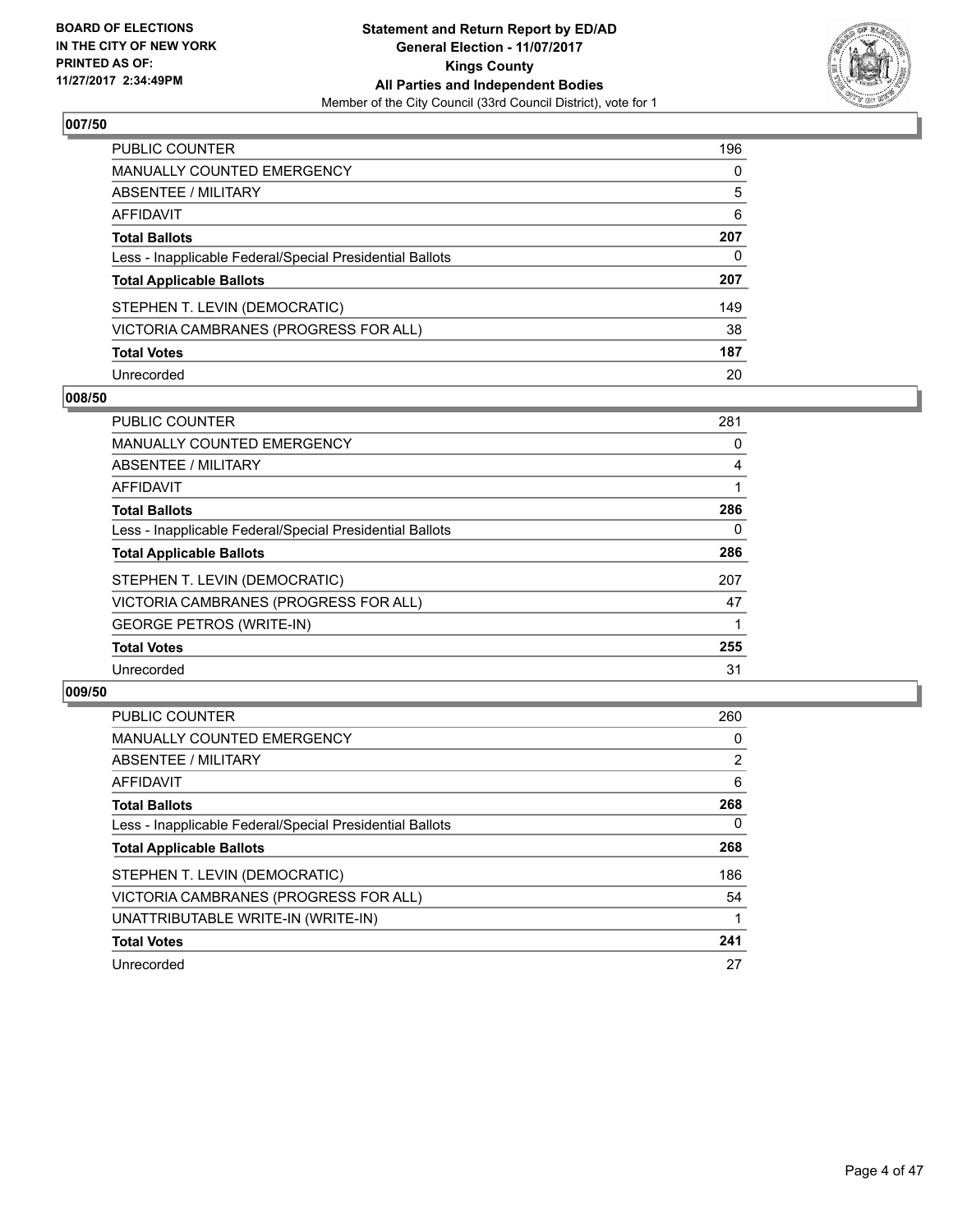

| <b>PUBLIC COUNTER</b>                                    | 243 |
|----------------------------------------------------------|-----|
| <b>MANUALLY COUNTED EMERGENCY</b>                        | 0   |
| <b>ABSENTEE / MILITARY</b>                               | 0   |
| AFFIDAVIT                                                | 4   |
| <b>Total Ballots</b>                                     | 247 |
| Less - Inapplicable Federal/Special Presidential Ballots | 0   |
| <b>Total Applicable Ballots</b>                          | 247 |
| STEPHEN T. LEVIN (DEMOCRATIC)                            | 199 |
| VICTORIA CAMBRANES (PROGRESS FOR ALL)                    | 27  |
| <b>Total Votes</b>                                       | 226 |
| Unrecorded                                               | 21  |

## **011/50**

| <b>PUBLIC COUNTER</b>                                    | 121 |
|----------------------------------------------------------|-----|
| <b>MANUALLY COUNTED EMERGENCY</b>                        | 0   |
| ABSENTEE / MILITARY                                      | 3   |
| AFFIDAVIT                                                | 0   |
| <b>Total Ballots</b>                                     | 124 |
| Less - Inapplicable Federal/Special Presidential Ballots | 0   |
| <b>Total Applicable Ballots</b>                          | 124 |
| STEPHEN T. LEVIN (DEMOCRATIC)                            | 105 |
| VICTORIA CAMBRANES (PROGRESS FOR ALL)                    | 6   |
| DAVID RICH (WRITE-IN)                                    |     |
| <b>Total Votes</b>                                       | 112 |
| Unrecorded                                               | 12  |

| <b>PUBLIC COUNTER</b>                                    | 233            |
|----------------------------------------------------------|----------------|
| <b>MANUALLY COUNTED EMERGENCY</b>                        | 0              |
| ABSENTEE / MILITARY                                      | 0              |
| AFFIDAVIT                                                | 5              |
| <b>Total Ballots</b>                                     | 238            |
| Less - Inapplicable Federal/Special Presidential Ballots | 0              |
| <b>Total Applicable Ballots</b>                          | 238            |
| STEPHEN T. LEVIN (DEMOCRATIC)                            | 179            |
| VICTORIA CAMBRANES (PROGRESS FOR ALL)                    | 33             |
| ANTHONY BENNE (WRITE-IN)                                 |                |
| PATRICIA PEHME (WRITE-IN)                                | $\overline{2}$ |
|                                                          |                |
| UNATTRIBUTABLE WRITE-IN (WRITE-IN)                       | 2              |
| <b>Total Votes</b>                                       | 217            |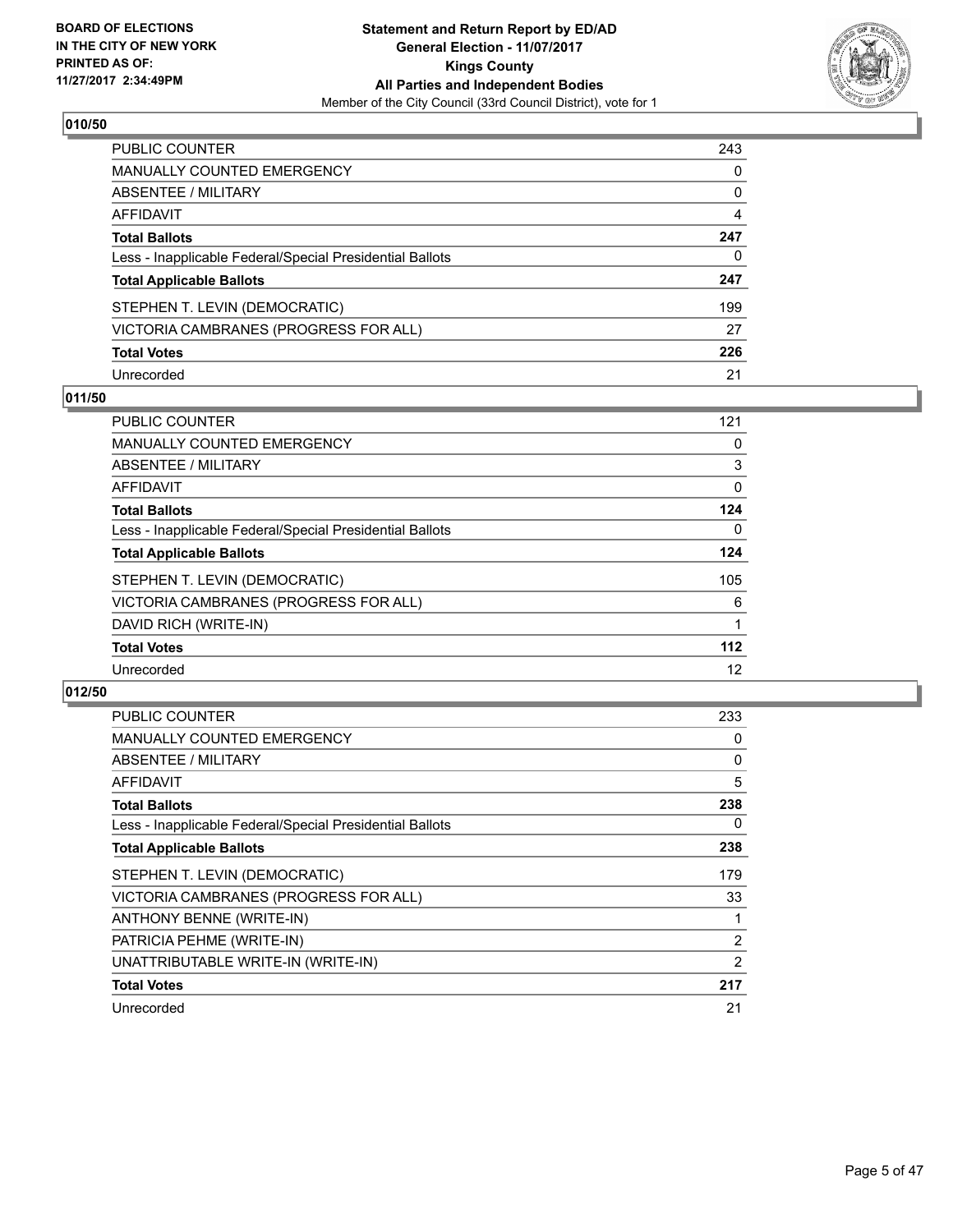

| <b>Total Votes</b>                                       |   |
|----------------------------------------------------------|---|
| VICTORIA CAMBRANES (PROGRESS FOR ALL)                    |   |
| STEPHEN T. LEVIN (DEMOCRATIC)                            | 0 |
| <b>Total Applicable Ballots</b>                          |   |
| Less - Inapplicable Federal/Special Presidential Ballots | 0 |
| <b>Total Ballots</b>                                     |   |
| AFFIDAVIT                                                | 0 |
| ABSENTEE / MILITARY                                      | 0 |
| <b>MANUALLY COUNTED EMERGENCY</b>                        | 0 |
| PUBLIC COUNTER                                           |   |

#### **026/50**

| <b>PUBLIC COUNTER</b>                                    | 291 |
|----------------------------------------------------------|-----|
| MANUALLY COUNTED EMERGENCY                               | 0   |
| ABSENTEE / MILITARY                                      |     |
| AFFIDAVIT                                                | 4   |
| <b>Total Ballots</b>                                     | 296 |
| Less - Inapplicable Federal/Special Presidential Ballots | 0   |
| <b>Total Applicable Ballots</b>                          | 296 |
| STEPHEN T. LEVIN (DEMOCRATIC)                            | 207 |
| VICTORIA CAMBRANES (PROGRESS FOR ALL)                    | 67  |
| <b>Total Votes</b>                                       | 274 |
| Unrecorded                                               | 22  |
|                                                          |     |

| <b>PUBLIC COUNTER</b>                                    | 304      |
|----------------------------------------------------------|----------|
| <b>MANUALLY COUNTED EMERGENCY</b>                        | 0        |
| ABSENTEE / MILITARY                                      | 4        |
| <b>AFFIDAVIT</b>                                         | 5        |
| <b>Total Ballots</b>                                     | 313      |
| Less - Inapplicable Federal/Special Presidential Ballots | $\Omega$ |
| <b>Total Applicable Ballots</b>                          | 313      |
| STEPHEN T. LEVIN (DEMOCRATIC)                            | 224      |
| VICTORIA CAMBRANES (PROGRESS FOR ALL)                    | 54       |
| <b>MARK KRAUS (WRITE-IN)</b>                             |          |
| <b>Total Votes</b>                                       | 279      |
| Unrecorded                                               | 34       |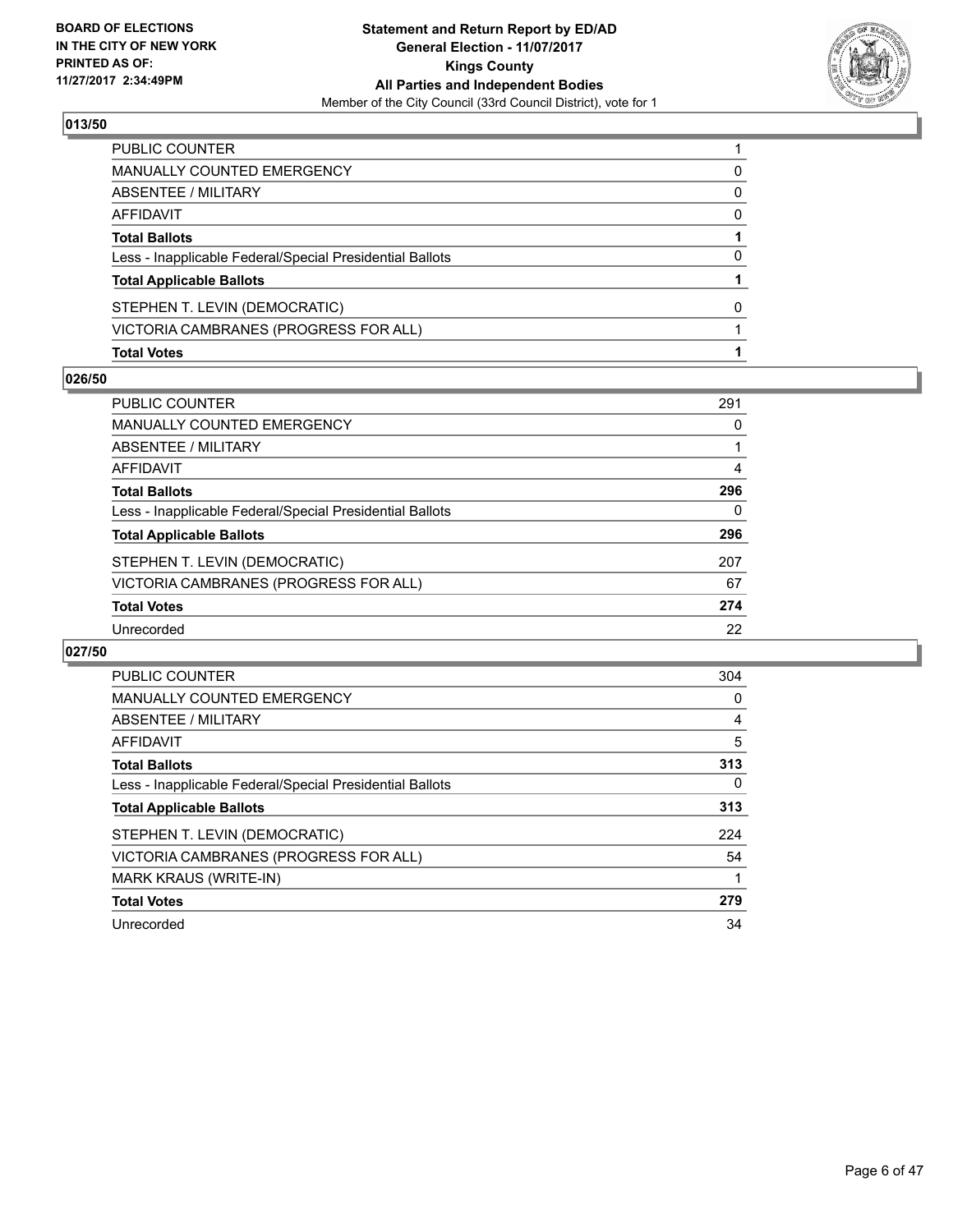

| <b>PUBLIC COUNTER</b>                                    | 286 |
|----------------------------------------------------------|-----|
| <b>MANUALLY COUNTED EMERGENCY</b>                        | 0   |
| ABSENTEE / MILITARY                                      |     |
| <b>AFFIDAVIT</b>                                         | 2   |
| <b>Total Ballots</b>                                     | 289 |
| Less - Inapplicable Federal/Special Presidential Ballots | 0   |
| <b>Total Applicable Ballots</b>                          | 289 |
| STEPHEN T. LEVIN (DEMOCRATIC)                            | 208 |
| VICTORIA CAMBRANES (PROGRESS FOR ALL)                    | 46  |
| DONIA PIERSAINT (WRITE-IN)                               |     |
| <b>JAKUB SYTA (WRITE-IN)</b>                             |     |
| <b>Total Votes</b>                                       | 256 |
| Unrecorded                                               | 33  |

# **029/50**

| <b>PUBLIC COUNTER</b>                                    | 232 |
|----------------------------------------------------------|-----|
| MANUALLY COUNTED EMERGENCY                               | 0   |
| ABSENTEE / MILITARY                                      | 2   |
| AFFIDAVIT                                                | 3   |
| <b>Total Ballots</b>                                     | 237 |
| Less - Inapplicable Federal/Special Presidential Ballots | 0   |
| <b>Total Applicable Ballots</b>                          | 237 |
| STEPHEN T. LEVIN (DEMOCRATIC)                            | 191 |
| VICTORIA CAMBRANES (PROGRESS FOR ALL)                    | 25  |
| <b>Total Votes</b>                                       | 216 |
| Unrecorded                                               | 21  |

| <b>PUBLIC COUNTER</b>                                    | 256 |
|----------------------------------------------------------|-----|
| MANUALLY COUNTED EMERGENCY                               | 0   |
| ABSENTEE / MILITARY                                      |     |
| AFFIDAVIT                                                | 4   |
| <b>Total Ballots</b>                                     | 261 |
| Less - Inapplicable Federal/Special Presidential Ballots | 0   |
| <b>Total Applicable Ballots</b>                          | 261 |
| STEPHEN T. LEVIN (DEMOCRATIC)                            | 209 |
| VICTORIA CAMBRANES (PROGRESS FOR ALL)                    | 33  |
| <b>Total Votes</b>                                       | 242 |
| Unrecorded                                               | 19  |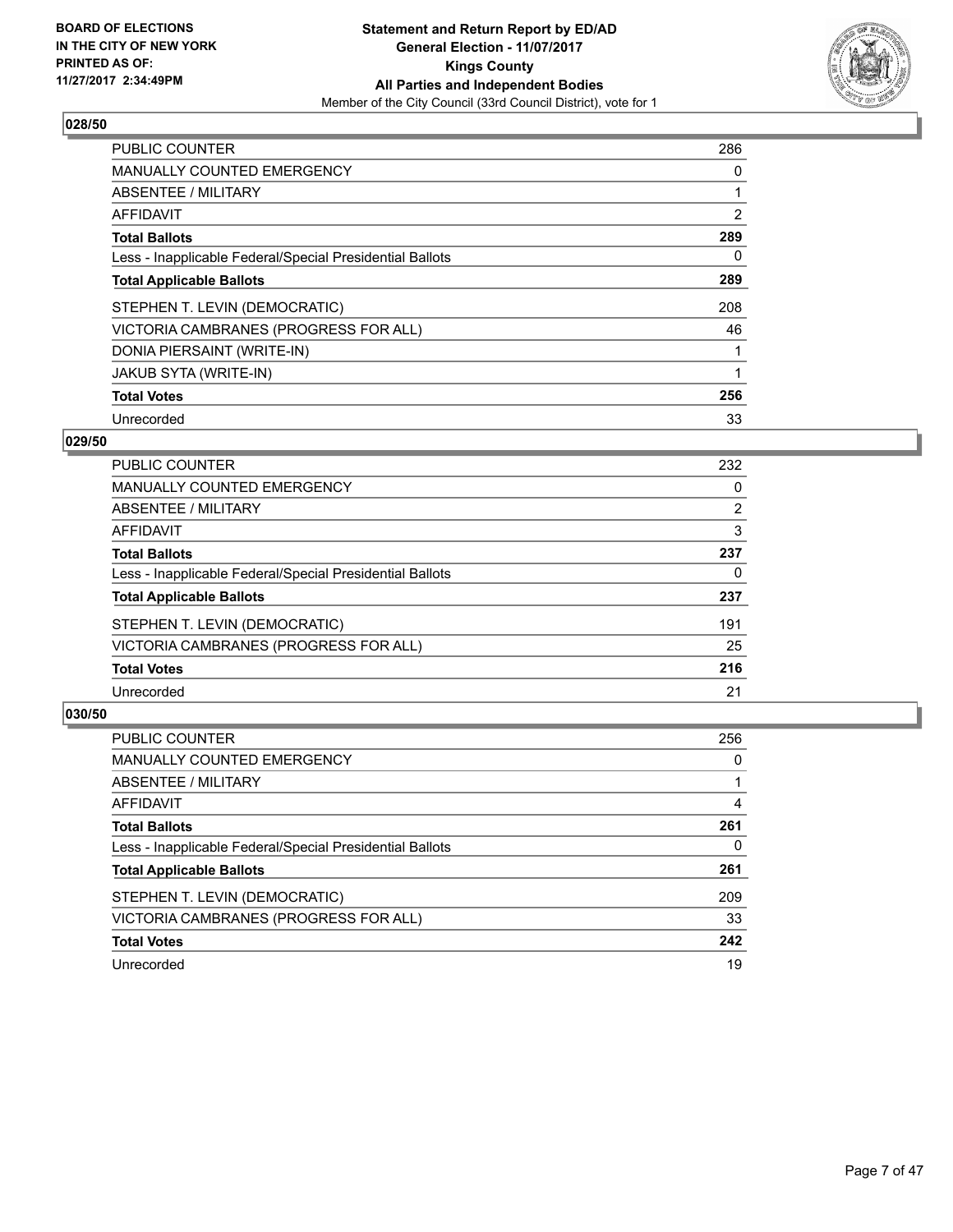

| <b>PUBLIC COUNTER</b>                                    | 254 |
|----------------------------------------------------------|-----|
| <b>MANUALLY COUNTED EMERGENCY</b>                        | 0   |
| ABSENTEE / MILITARY                                      | 3   |
| AFFIDAVIT                                                | 3   |
| <b>Total Ballots</b>                                     | 260 |
| Less - Inapplicable Federal/Special Presidential Ballots | 0   |
| <b>Total Applicable Ballots</b>                          | 260 |
| STEPHEN T. LEVIN (DEMOCRATIC)                            | 195 |
| VICTORIA CAMBRANES (PROGRESS FOR ALL)                    | 31  |
| CHRIS MARTE (WRITE-IN)                                   |     |
| <b>Total Votes</b>                                       | 227 |
| Unrecorded                                               | 33  |

#### **032/50**

| <b>PUBLIC COUNTER</b>                                    | 241 |
|----------------------------------------------------------|-----|
| MANUALLY COUNTED EMERGENCY                               | 0   |
| ABSENTEE / MILITARY                                      | 2   |
| <b>AFFIDAVIT</b>                                         | 2   |
| <b>Total Ballots</b>                                     | 245 |
| Less - Inapplicable Federal/Special Presidential Ballots | 0   |
| <b>Total Applicable Ballots</b>                          | 245 |
| STEPHEN T. LEVIN (DEMOCRATIC)                            | 198 |
| VICTORIA CAMBRANES (PROGRESS FOR ALL)                    | 28  |
| <b>Total Votes</b>                                       | 226 |
| Unrecorded                                               | 19  |

| PUBLIC COUNTER                                           | 295 |
|----------------------------------------------------------|-----|
| <b>MANUALLY COUNTED EMERGENCY</b>                        | 0   |
| ABSENTEE / MILITARY                                      | 4   |
| <b>AFFIDAVIT</b>                                         | 4   |
| <b>Total Ballots</b>                                     | 303 |
| Less - Inapplicable Federal/Special Presidential Ballots | 0   |
| <b>Total Applicable Ballots</b>                          | 303 |
| STEPHEN T. LEVIN (DEMOCRATIC)                            | 243 |
| VICTORIA CAMBRANES (PROGRESS FOR ALL)                    | 37  |
| JENNA BIMBI (WRITE-IN)                                   |     |
| MAREK MSCICHOWSKI (WRITE-IN)                             |     |
| MICHAEL O'REILLY (WRITE-IN)                              | 1   |
| RICKY CARIAS (WRITE-IN)                                  |     |
| UNATTRIBUTABLE WRITE-IN (WRITE-IN)                       | 1   |
| <b>Total Votes</b>                                       | 285 |
| Unrecorded                                               | 18  |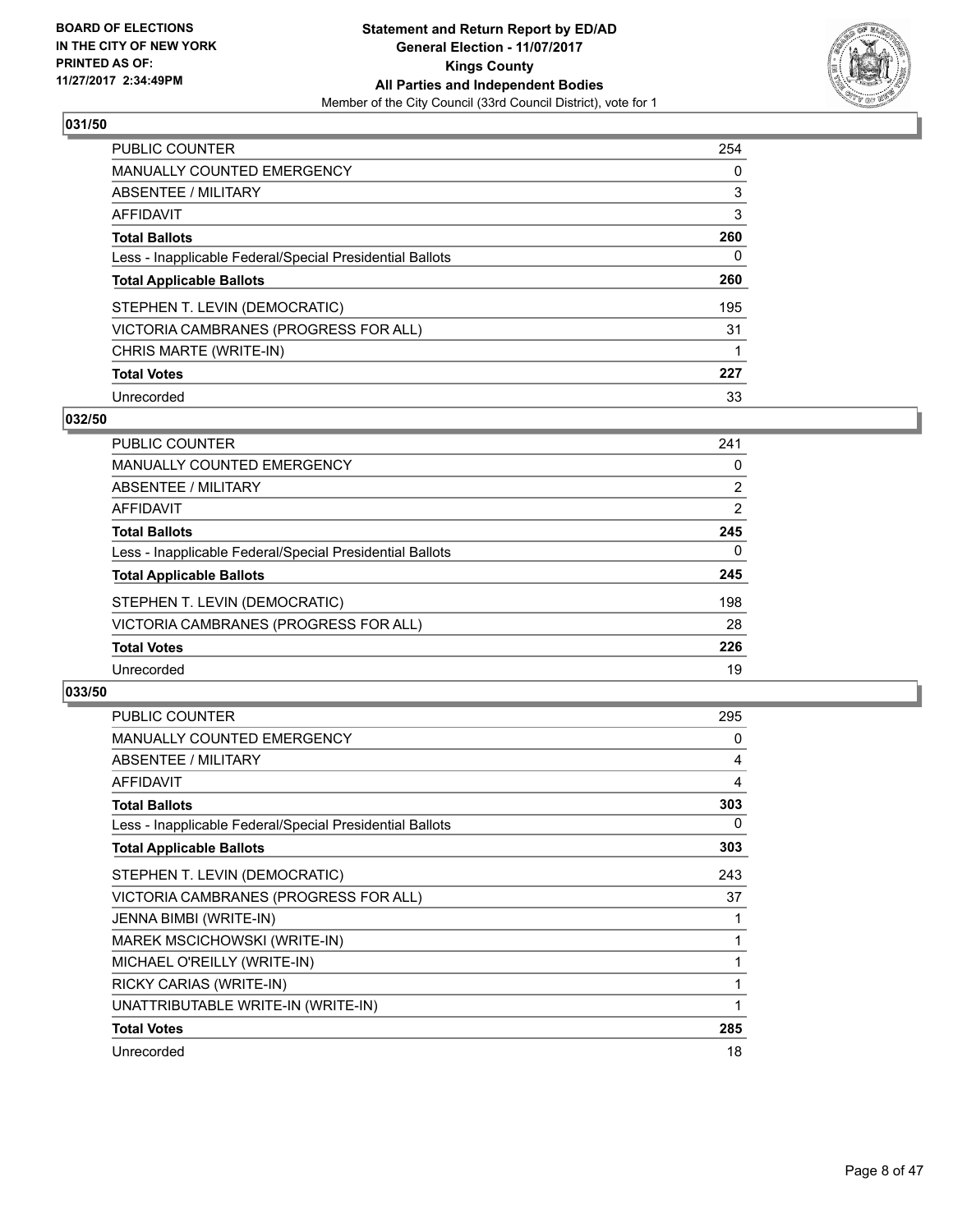

| <b>PUBLIC COUNTER</b>                                    | 217 |
|----------------------------------------------------------|-----|
| <b>MANUALLY COUNTED EMERGENCY</b>                        | 0   |
| ABSENTEE / MILITARY                                      | 3   |
| <b>AFFIDAVIT</b>                                         | 2   |
| <b>Total Ballots</b>                                     | 222 |
| Less - Inapplicable Federal/Special Presidential Ballots | 0   |
| <b>Total Applicable Ballots</b>                          | 222 |
| STEPHEN T. LEVIN (DEMOCRATIC)                            | 177 |
| VICTORIA CAMBRANES (PROGRESS FOR ALL)                    | 25  |
| <b>Total Votes</b>                                       | 202 |
| Unrecorded                                               | 20  |

#### **035/50**

| <b>PUBLIC COUNTER</b>                                    | 259 |
|----------------------------------------------------------|-----|
| <b>MANUALLY COUNTED EMERGENCY</b>                        | 0   |
| ABSENTEE / MILITARY                                      | 6   |
| <b>AFFIDAVIT</b>                                         | 7   |
| <b>Total Ballots</b>                                     | 272 |
| Less - Inapplicable Federal/Special Presidential Ballots | 0   |
| <b>Total Applicable Ballots</b>                          | 272 |
| STEPHEN T. LEVIN (DEMOCRATIC)                            | 205 |
| VICTORIA CAMBRANES (PROGRESS FOR ALL)                    | 40  |
| LIAM MCCABE (WRITE-IN)                                   |     |
| <b>Total Votes</b>                                       | 246 |
| Unrecorded                                               | 26  |

| <b>PUBLIC COUNTER</b>                                    | 124            |
|----------------------------------------------------------|----------------|
| <b>MANUALLY COUNTED EMERGENCY</b>                        | 0              |
| ABSENTEE / MILITARY                                      | $\overline{2}$ |
| AFFIDAVIT                                                | 3              |
| <b>Total Ballots</b>                                     | 129            |
| Less - Inapplicable Federal/Special Presidential Ballots | $\Omega$       |
| <b>Total Applicable Ballots</b>                          | 129            |
| STEPHEN T. LEVIN (DEMOCRATIC)                            | 98             |
| VICTORIA CAMBRANES (PROGRESS FOR ALL)                    | 15             |
| UNATTRIBUTABLE WRITE-IN (WRITE-IN)                       |                |
| <b>Total Votes</b>                                       | 114            |
| Unrecorded                                               | 15             |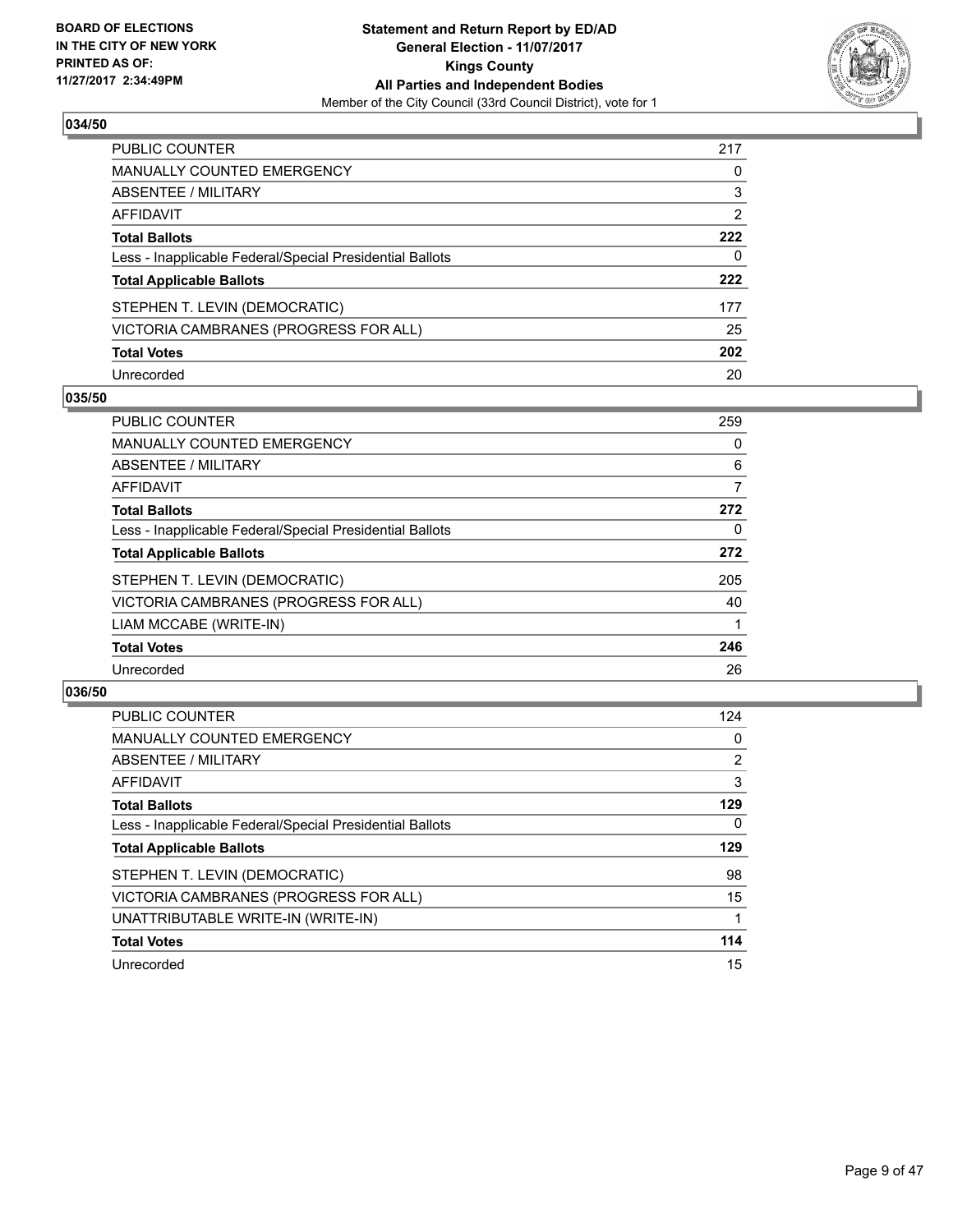

| <b>PUBLIC COUNTER</b>                                    | 196 |
|----------------------------------------------------------|-----|
| <b>MANUALLY COUNTED EMERGENCY</b>                        | 0   |
| ABSENTEE / MILITARY                                      |     |
| AFFIDAVIT                                                | 3   |
| <b>Total Ballots</b>                                     | 200 |
| Less - Inapplicable Federal/Special Presidential Ballots | 0   |
| <b>Total Applicable Ballots</b>                          | 200 |
| STEPHEN T. LEVIN (DEMOCRATIC)                            | 168 |
| VICTORIA CAMBRANES (PROGRESS FOR ALL)                    | 14  |
| RALPH MODICA JR (WRITE-IN)                               |     |
| <b>Total Votes</b>                                       | 183 |
| Unrecorded                                               | 17  |

#### **038/50**

| <b>PUBLIC COUNTER</b>                                    | 189 |
|----------------------------------------------------------|-----|
| MANUALLY COUNTED EMERGENCY                               | 0   |
| ABSENTEE / MILITARY                                      |     |
| AFFIDAVIT                                                | 2   |
| <b>Total Ballots</b>                                     | 192 |
| Less - Inapplicable Federal/Special Presidential Ballots | 0   |
| <b>Total Applicable Ballots</b>                          | 192 |
| STEPHEN T. LEVIN (DEMOCRATIC)                            | 151 |
| VICTORIA CAMBRANES (PROGRESS FOR ALL)                    | 30  |
| <b>Total Votes</b>                                       | 181 |
| Unrecorded                                               | 11  |

| <b>PUBLIC COUNTER</b>                                    | 166      |
|----------------------------------------------------------|----------|
| <b>MANUALLY COUNTED EMERGENCY</b>                        | 0        |
| ABSENTEE / MILITARY                                      |          |
| <b>AFFIDAVIT</b>                                         | 4        |
| <b>Total Ballots</b>                                     | 171      |
| Less - Inapplicable Federal/Special Presidential Ballots | $\Omega$ |
| <b>Total Applicable Ballots</b>                          | 171      |
| STEPHEN T. LEVIN (DEMOCRATIC)                            | 147      |
| VICTORIA CAMBRANES (PROGRESS FOR ALL)                    | 11       |
| <b>JABARI BRISPORT (WRITE-IN)</b>                        |          |
| <b>Total Votes</b>                                       | 159      |
| Unrecorded                                               | 12       |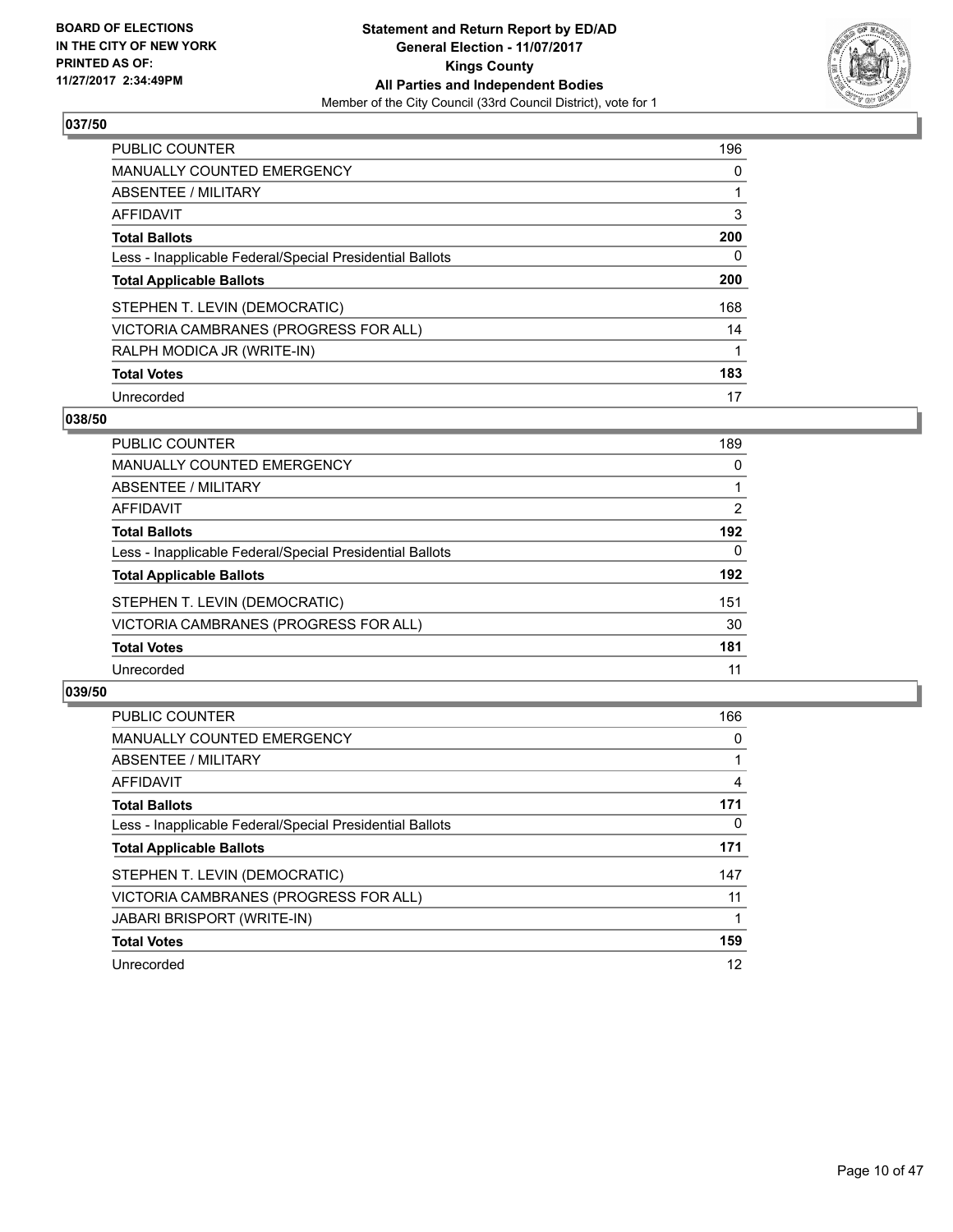

| <b>PUBLIC COUNTER</b>                                    | 190 |
|----------------------------------------------------------|-----|
| <b>MANUALLY COUNTED EMERGENCY</b>                        | 0   |
| ABSENTEE / MILITARY                                      |     |
| <b>AFFIDAVIT</b>                                         |     |
| <b>Total Ballots</b>                                     | 192 |
| Less - Inapplicable Federal/Special Presidential Ballots | 0   |
| <b>Total Applicable Ballots</b>                          | 192 |
| STEPHEN T. LEVIN (DEMOCRATIC)                            | 162 |
| VICTORIA CAMBRANES (PROGRESS FOR ALL)                    | 16  |
| <b>Total Votes</b>                                       | 178 |
| Unrecorded                                               | 14  |

#### **041/50**

| <b>PUBLIC COUNTER</b>                                    | 250            |
|----------------------------------------------------------|----------------|
| <b>MANUALLY COUNTED EMERGENCY</b>                        | 0              |
| ABSENTEE / MILITARY                                      | $\overline{2}$ |
| <b>AFFIDAVIT</b>                                         | 3              |
| <b>Total Ballots</b>                                     | 255            |
| Less - Inapplicable Federal/Special Presidential Ballots | 0              |
| <b>Total Applicable Ballots</b>                          | 255            |
| STEPHEN T. LEVIN (DEMOCRATIC)                            | 183            |
| VICTORIA CAMBRANES (PROGRESS FOR ALL)                    | 43             |
| UNATTRIBUTABLE WRITE-IN (WRITE-IN)                       |                |
| <b>Total Votes</b>                                       | 227            |
| Unrecorded                                               | 28             |

| <b>PUBLIC COUNTER</b>                                    | 286 |
|----------------------------------------------------------|-----|
| MANUALLY COUNTED EMERGENCY                               | 0   |
| ABSENTEE / MILITARY                                      | 2   |
| AFFIDAVIT                                                | 3   |
| <b>Total Ballots</b>                                     | 291 |
| Less - Inapplicable Federal/Special Presidential Ballots | 0   |
| <b>Total Applicable Ballots</b>                          | 291 |
| STEPHEN T. LEVIN (DEMOCRATIC)                            | 219 |
| VICTORIA CAMBRANES (PROGRESS FOR ALL)                    | 42  |
| <b>Total Votes</b>                                       | 261 |
| Unrecorded                                               | 30  |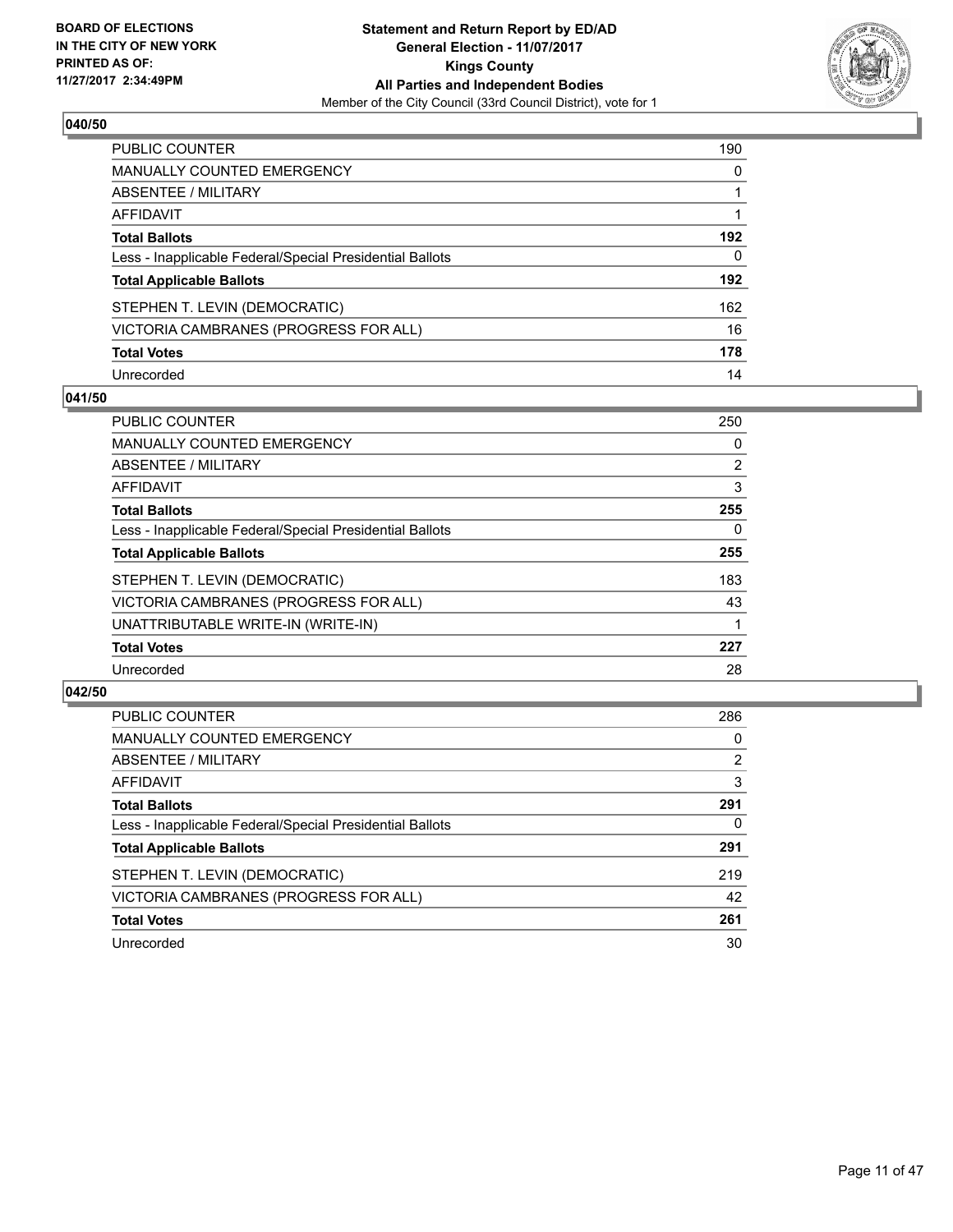

| <b>PUBLIC COUNTER</b>                                    | 146 |
|----------------------------------------------------------|-----|
| <b>MANUALLY COUNTED EMERGENCY</b>                        | 0   |
| ABSENTEE / MILITARY                                      | 0   |
| <b>AFFIDAVIT</b>                                         | 3   |
| <b>Total Ballots</b>                                     | 149 |
| Less - Inapplicable Federal/Special Presidential Ballots | 0   |
| <b>Total Applicable Ballots</b>                          | 149 |
| STEPHEN T. LEVIN (DEMOCRATIC)                            | 129 |
| VICTORIA CAMBRANES (PROGRESS FOR ALL)                    | 10  |
| <b>Total Votes</b>                                       | 139 |
| Unrecorded                                               | 10  |

#### **044/50**

| PUBLIC COUNTER                                           | 164 |
|----------------------------------------------------------|-----|
| <b>MANUALLY COUNTED EMERGENCY</b>                        | 0   |
| <b>ABSENTEE / MILITARY</b>                               | 0   |
| AFFIDAVIT                                                | 4   |
| <b>Total Ballots</b>                                     | 168 |
| Less - Inapplicable Federal/Special Presidential Ballots | 0   |
| <b>Total Applicable Ballots</b>                          | 168 |
| STEPHEN T. LEVIN (DEMOCRATIC)                            | 137 |
| VICTORIA CAMBRANES (PROGRESS FOR ALL)                    | 16  |
| BRETTON BERMAN (WRITE-IN)                                |     |
| LISA BLOODGOOD (WRITE-IN)                                |     |
| UNATTRIBUTABLE WRITE-IN (WRITE-IN)                       |     |
| <b>Total Votes</b>                                       | 156 |
| Unrecorded                                               | 12  |

| <b>PUBLIC COUNTER</b>                                    | 53 |
|----------------------------------------------------------|----|
| <b>MANUALLY COUNTED EMERGENCY</b>                        | 0  |
| ABSENTEE / MILITARY                                      |    |
| AFFIDAVIT                                                |    |
| <b>Total Ballots</b>                                     | 55 |
| Less - Inapplicable Federal/Special Presidential Ballots | 0  |
| <b>Total Applicable Ballots</b>                          | 55 |
| STEPHEN T. LEVIN (DEMOCRATIC)                            | 46 |
| VICTORIA CAMBRANES (PROGRESS FOR ALL)                    | 6  |
| <b>Total Votes</b>                                       | 52 |
| Unrecorded                                               | 3  |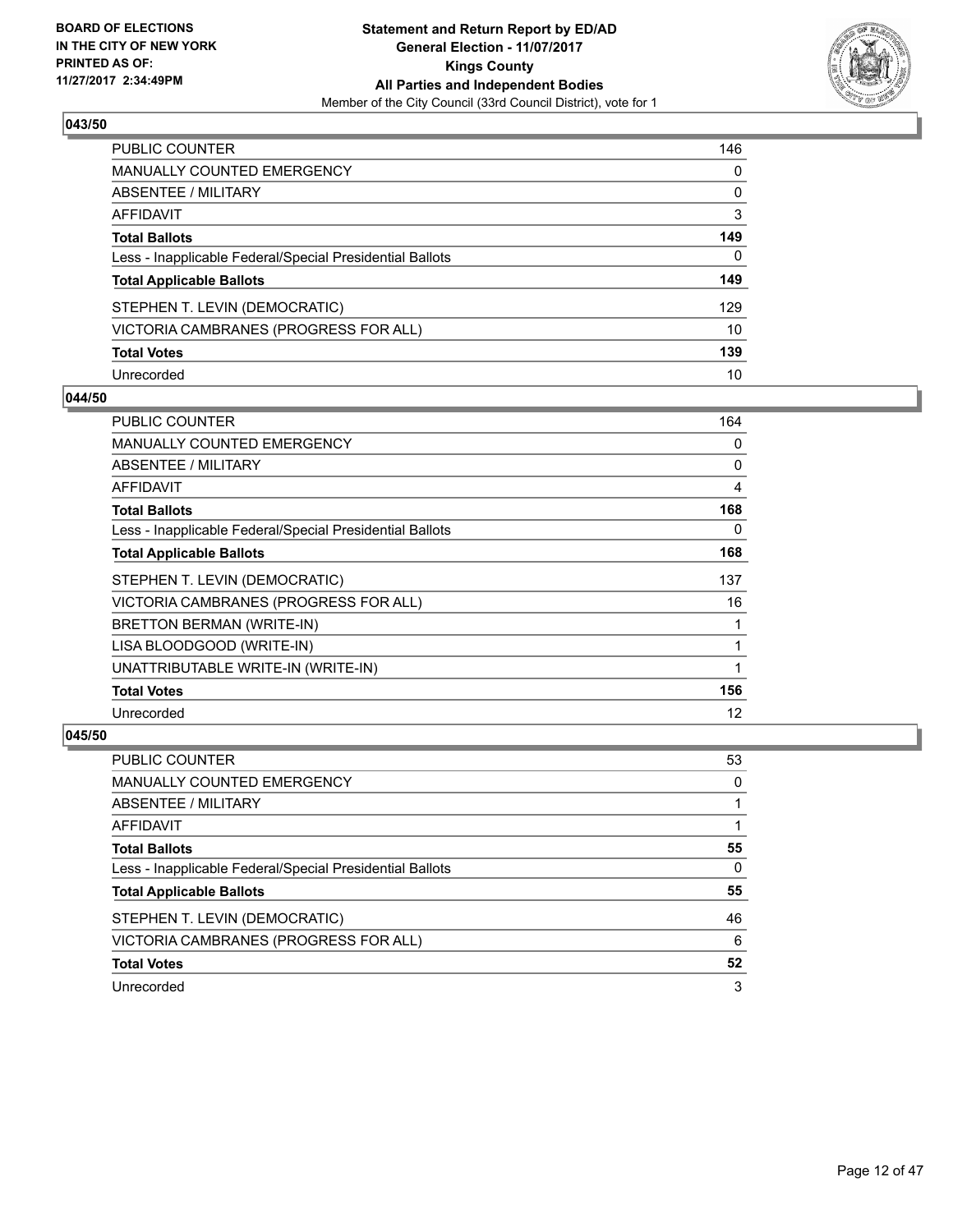

| PUBLIC COUNTER                                           | 117 |
|----------------------------------------------------------|-----|
| <b>MANUALLY COUNTED EMERGENCY</b>                        | 0   |
| <b>ABSENTEE / MILITARY</b>                               | 0   |
| <b>AFFIDAVIT</b>                                         | 5   |
| <b>Total Ballots</b>                                     | 122 |
| Less - Inapplicable Federal/Special Presidential Ballots | 0   |
| <b>Total Applicable Ballots</b>                          | 122 |
| STEPHEN T. LEVIN (DEMOCRATIC)                            | 98  |
| VICTORIA CAMBRANES (PROGRESS FOR ALL)                    | 13  |
| <b>Total Votes</b>                                       | 111 |
| Unrecorded                                               | 11  |

#### **048/50**

| <b>PUBLIC COUNTER</b>                                    | 193 |
|----------------------------------------------------------|-----|
| MANUALLY COUNTED EMERGENCY                               | 0   |
| ABSENTEE / MILITARY                                      | 4   |
| AFFIDAVIT                                                | 3   |
| <b>Total Ballots</b>                                     | 200 |
| Less - Inapplicable Federal/Special Presidential Ballots | 0   |
| <b>Total Applicable Ballots</b>                          | 200 |
| STEPHEN T. LEVIN (DEMOCRATIC)                            | 164 |
| VICTORIA CAMBRANES (PROGRESS FOR ALL)                    | 18  |
| <b>Total Votes</b>                                       | 182 |
| Unrecorded                                               | 18  |

| <b>PUBLIC COUNTER</b>                                    | 129 |
|----------------------------------------------------------|-----|
| MANUALLY COUNTED EMERGENCY                               | 0   |
| ABSENTEE / MILITARY                                      |     |
| AFFIDAVIT                                                | 0   |
| <b>Total Ballots</b>                                     | 130 |
| Less - Inapplicable Federal/Special Presidential Ballots | 0   |
| <b>Total Applicable Ballots</b>                          | 130 |
| STEPHEN T. LEVIN (DEMOCRATIC)                            | 96  |
| VICTORIA CAMBRANES (PROGRESS FOR ALL)                    | 4   |
| <b>Total Votes</b>                                       | 100 |
|                                                          |     |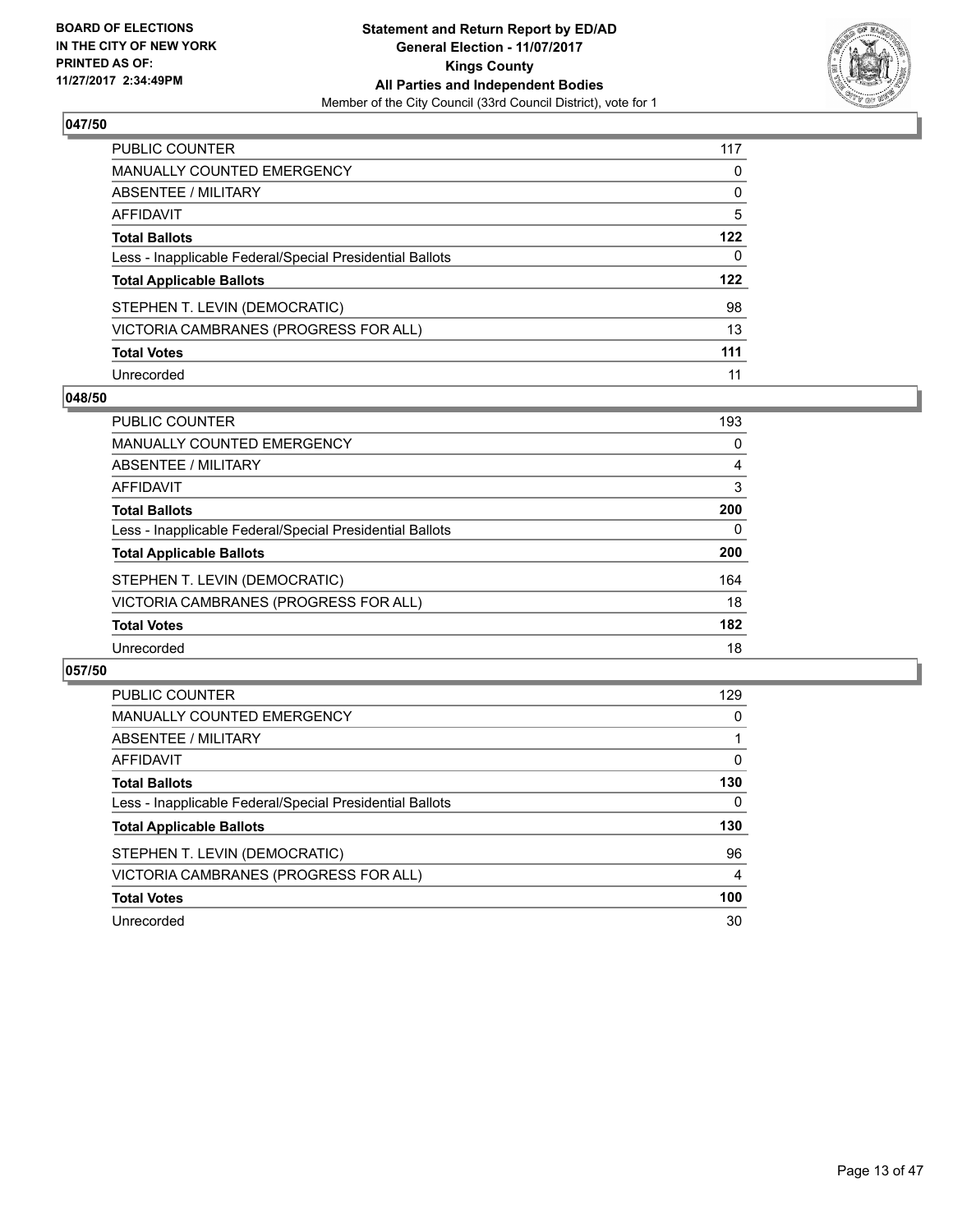

| <b>PUBLIC COUNTER</b>                                    | 109 |
|----------------------------------------------------------|-----|
| <b>MANUALLY COUNTED EMERGENCY</b>                        | 0   |
| ABSENTEE / MILITARY                                      |     |
| AFFIDAVIT                                                | 2   |
| <b>Total Ballots</b>                                     | 112 |
| Less - Inapplicable Federal/Special Presidential Ballots | 0   |
| <b>Total Applicable Ballots</b>                          | 112 |
| STEPHEN T. LEVIN (DEMOCRATIC)                            | 84  |
| VICTORIA CAMBRANES (PROGRESS FOR ALL)                    | 5   |
| UNATTRIBUTABLE WRITE-IN (WRITE-IN)                       |     |
| <b>Total Votes</b>                                       | 90  |
| Unrecorded                                               | 22  |

#### **059/50**

| <b>PUBLIC COUNTER</b>                                    | 136 |
|----------------------------------------------------------|-----|
| MANUALLY COUNTED EMERGENCY                               | 0   |
| ABSENTEE / MILITARY                                      | 0   |
| AFFIDAVIT                                                | 1   |
| <b>Total Ballots</b>                                     | 137 |
| Less - Inapplicable Federal/Special Presidential Ballots | 0   |
| <b>Total Applicable Ballots</b>                          | 137 |
| STEPHEN T. LEVIN (DEMOCRATIC)                            | 104 |
| VICTORIA CAMBRANES (PROGRESS FOR ALL)                    | 13  |
| BROKWYN FLEMING JONES (WRITE-IN)                         | 1   |
| <b>MOTTI NEIMAN (WRITE-IN)</b>                           | 1   |
| RHONDA DEJEAN (WRITE-IN)                                 | 1   |
| <b>Total Votes</b>                                       | 120 |
| Unrecorded                                               | 17  |

| <b>PUBLIC COUNTER</b>                                    | 96 |
|----------------------------------------------------------|----|
| <b>MANUALLY COUNTED EMERGENCY</b>                        | 0  |
| ABSENTEE / MILITARY                                      | 0  |
| AFFIDAVIT                                                |    |
| <b>Total Ballots</b>                                     | 97 |
| Less - Inapplicable Federal/Special Presidential Ballots | 0  |
| <b>Total Applicable Ballots</b>                          | 97 |
| STEPHEN T. LEVIN (DEMOCRATIC)                            | 82 |
| VICTORIA CAMBRANES (PROGRESS FOR ALL)                    | 5  |
| <b>Total Votes</b>                                       | 87 |
| Unrecorded                                               | 10 |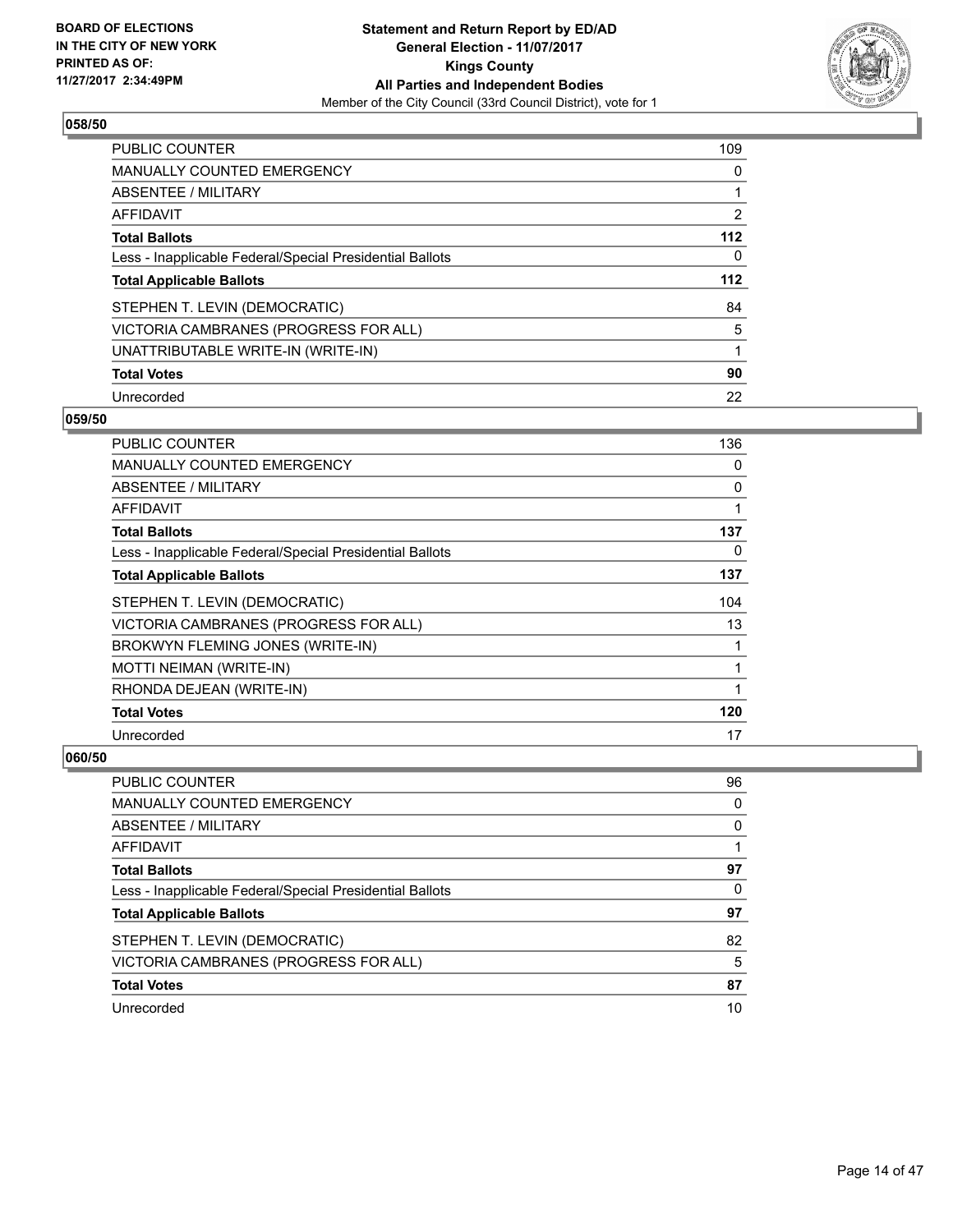

| <b>PUBLIC COUNTER</b>                                    | 147 |
|----------------------------------------------------------|-----|
| <b>MANUALLY COUNTED EMERGENCY</b>                        | 0   |
| <b>ABSENTEE / MILITARY</b>                               | 0   |
| <b>AFFIDAVIT</b>                                         | 2   |
| <b>Total Ballots</b>                                     | 149 |
| Less - Inapplicable Federal/Special Presidential Ballots | 0   |
| <b>Total Applicable Ballots</b>                          | 149 |
| STEPHEN T. LEVIN (DEMOCRATIC)                            | 112 |
| VICTORIA CAMBRANES (PROGRESS FOR ALL)                    | 7   |
| <b>Total Votes</b>                                       | 119 |
| Unrecorded                                               | 30  |

#### **062/50**

| PUBLIC COUNTER                                           | 114 |
|----------------------------------------------------------|-----|
| MANUALLY COUNTED EMERGENCY                               | 0   |
| ABSENTEE / MILITARY                                      | 0   |
| AFFIDAVIT                                                |     |
| <b>Total Ballots</b>                                     | 115 |
| Less - Inapplicable Federal/Special Presidential Ballots | 0   |
| <b>Total Applicable Ballots</b>                          | 115 |
| STEPHEN T. LEVIN (DEMOCRATIC)                            | 94  |
| VICTORIA CAMBRANES (PROGRESS FOR ALL)                    | 4   |
| <b>Total Votes</b>                                       | 98  |
| Unrecorded                                               | 17  |

| PUBLIC COUNTER                                           | 137 |
|----------------------------------------------------------|-----|
| <b>MANUALLY COUNTED EMERGENCY</b>                        | 0   |
| ABSENTEE / MILITARY                                      |     |
| AFFIDAVIT                                                | 2   |
| <b>Total Ballots</b>                                     | 140 |
| Less - Inapplicable Federal/Special Presidential Ballots | 0   |
| <b>Total Applicable Ballots</b>                          | 140 |
| STEPHEN T. LEVIN (DEMOCRATIC)                            | 111 |
| VICTORIA CAMBRANES (PROGRESS FOR ALL)                    | 5   |
| UNATTRIBUTABLE WRITE-IN (WRITE-IN)                       |     |
| <b>Total Votes</b>                                       | 117 |
| Unrecorded                                               | 23  |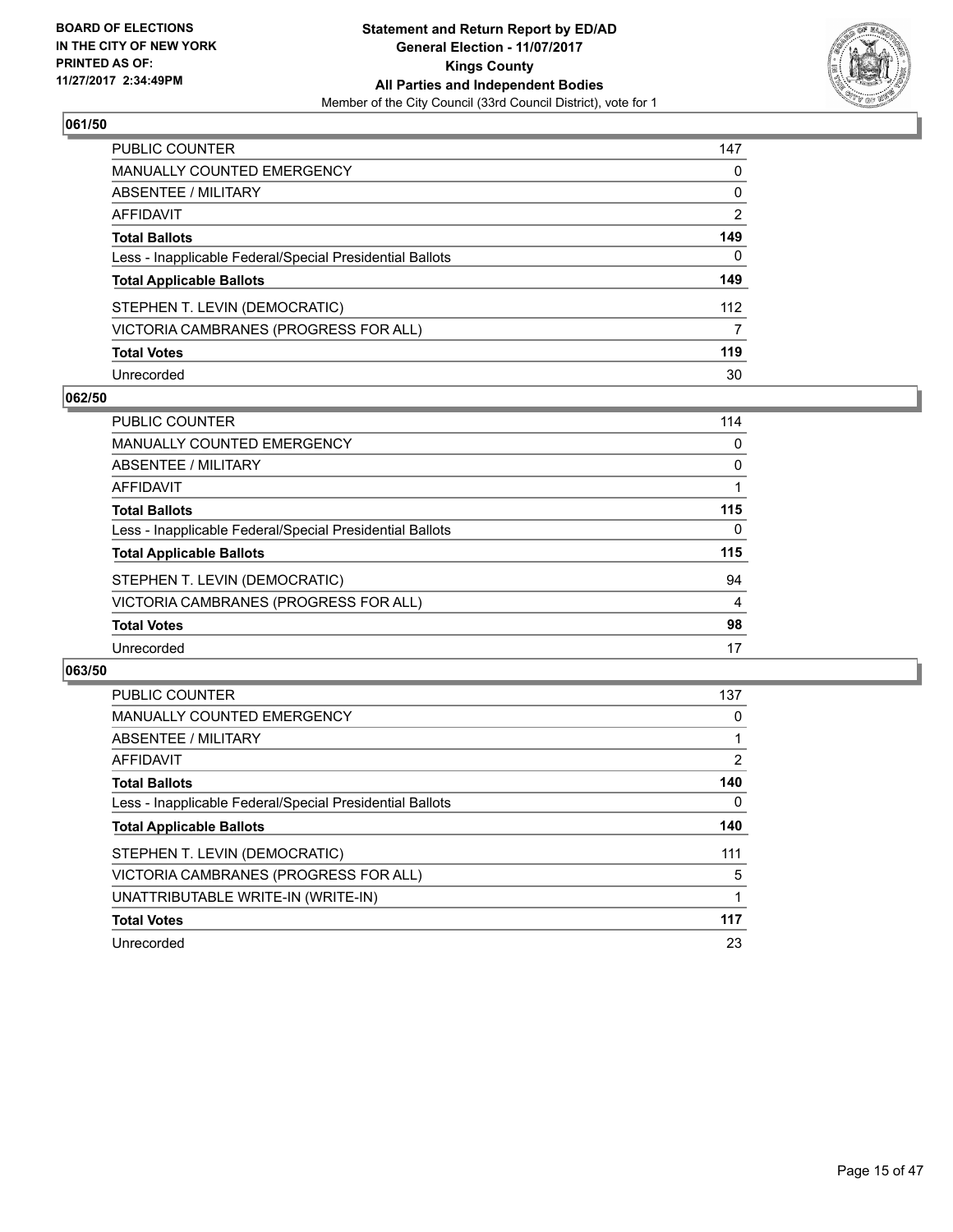

| <b>PUBLIC COUNTER</b>                                    | 32 |
|----------------------------------------------------------|----|
| <b>MANUALLY COUNTED EMERGENCY</b>                        | 0  |
| <b>ABSENTEE / MILITARY</b>                               |    |
| AFFIDAVIT                                                | 0  |
| <b>Total Ballots</b>                                     | 33 |
| Less - Inapplicable Federal/Special Presidential Ballots | 0  |
| <b>Total Applicable Ballots</b>                          | 33 |
| STEPHEN T. LEVIN (DEMOCRATIC)                            | 26 |
| VICTORIA CAMBRANES (PROGRESS FOR ALL)                    | 4  |
| <b>Total Votes</b>                                       | 30 |
| Unrecorded                                               | 3  |

#### **065/50**

| PUBLIC COUNTER                                           | 73       |
|----------------------------------------------------------|----------|
| MANUALLY COUNTED EMERGENCY                               | 0        |
| ABSENTEE / MILITARY                                      |          |
| AFFIDAVIT                                                | 0        |
| <b>Total Ballots</b>                                     | 74       |
| Less - Inapplicable Federal/Special Presidential Ballots | $\Omega$ |
| <b>Total Applicable Ballots</b>                          | 74       |
| STEPHEN T. LEVIN (DEMOCRATIC)                            | 65       |
| VICTORIA CAMBRANES (PROGRESS FOR ALL)                    | 2        |
| <b>Total Votes</b>                                       | 67       |
| Unrecorded                                               | 7        |

| PUBLIC COUNTER                                           | 33 |
|----------------------------------------------------------|----|
| <b>MANUALLY COUNTED EMERGENCY</b>                        | 0  |
| ABSENTEE / MILITARY                                      | 0  |
| <b>AFFIDAVIT</b>                                         | 0  |
| <b>Total Ballots</b>                                     | 33 |
| Less - Inapplicable Federal/Special Presidential Ballots | 0  |
| <b>Total Applicable Ballots</b>                          | 33 |
| STEPHEN T. LEVIN (DEMOCRATIC)                            | 23 |
| VICTORIA CAMBRANES (PROGRESS FOR ALL)                    | 3  |
| <b>Total Votes</b>                                       | 26 |
| Unrecorded                                               | 7  |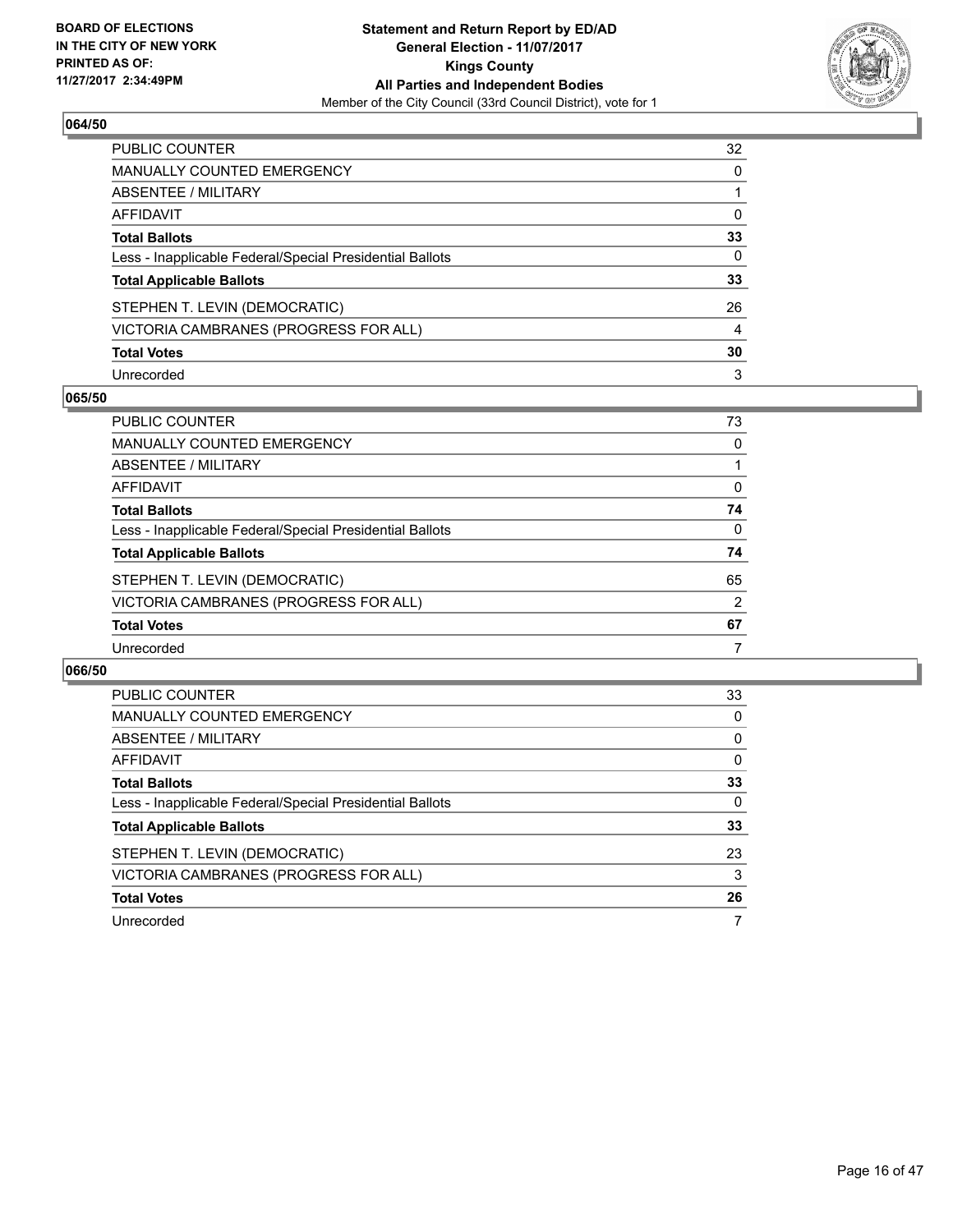

| PUBLIC COUNTER                                           | 32 |
|----------------------------------------------------------|----|
| <b>MANUALLY COUNTED EMERGENCY</b>                        | 0  |
| ABSENTEE / MILITARY                                      | 0  |
| AFFIDAVIT                                                | 0  |
| <b>Total Ballots</b>                                     | 32 |
| Less - Inapplicable Federal/Special Presidential Ballots | 0  |
| <b>Total Applicable Ballots</b>                          | 32 |
| STEPHEN T. LEVIN (DEMOCRATIC)                            | 19 |
| VICTORIA CAMBRANES (PROGRESS FOR ALL)                    | 5  |
| <b>Total Votes</b>                                       | 24 |
| Unrecorded                                               | 8  |

#### **068/50**

| <b>PUBLIC COUNTER</b>                                    | 60 |
|----------------------------------------------------------|----|
| MANUALLY COUNTED EMERGENCY                               | 0  |
| ABSENTEE / MILITARY                                      | 0  |
| <b>AFFIDAVIT</b>                                         | 0  |
| <b>Total Ballots</b>                                     | 60 |
| Less - Inapplicable Federal/Special Presidential Ballots | 0  |
| <b>Total Applicable Ballots</b>                          | 60 |
| STEPHEN T. LEVIN (DEMOCRATIC)                            | 44 |
| VICTORIA CAMBRANES (PROGRESS FOR ALL)                    | 3  |
| LINCOLN RESTLER (WRITE-IN)                               |    |
| <b>Total Votes</b>                                       | 48 |
| Unrecorded                                               | 12 |

| <b>PUBLIC COUNTER</b>                                    | 72 |
|----------------------------------------------------------|----|
| MANUALLY COUNTED EMERGENCY                               | 0  |
| ABSENTEE / MILITARY                                      | 0  |
| AFFIDAVIT                                                | 0  |
| <b>Total Ballots</b>                                     | 72 |
| Less - Inapplicable Federal/Special Presidential Ballots | 0  |
| <b>Total Applicable Ballots</b>                          | 72 |
| STEPHEN T. LEVIN (DEMOCRATIC)                            | 59 |
| VICTORIA CAMBRANES (PROGRESS FOR ALL)                    | 2  |
| <b>Total Votes</b>                                       | 61 |
| Unrecorded                                               | 11 |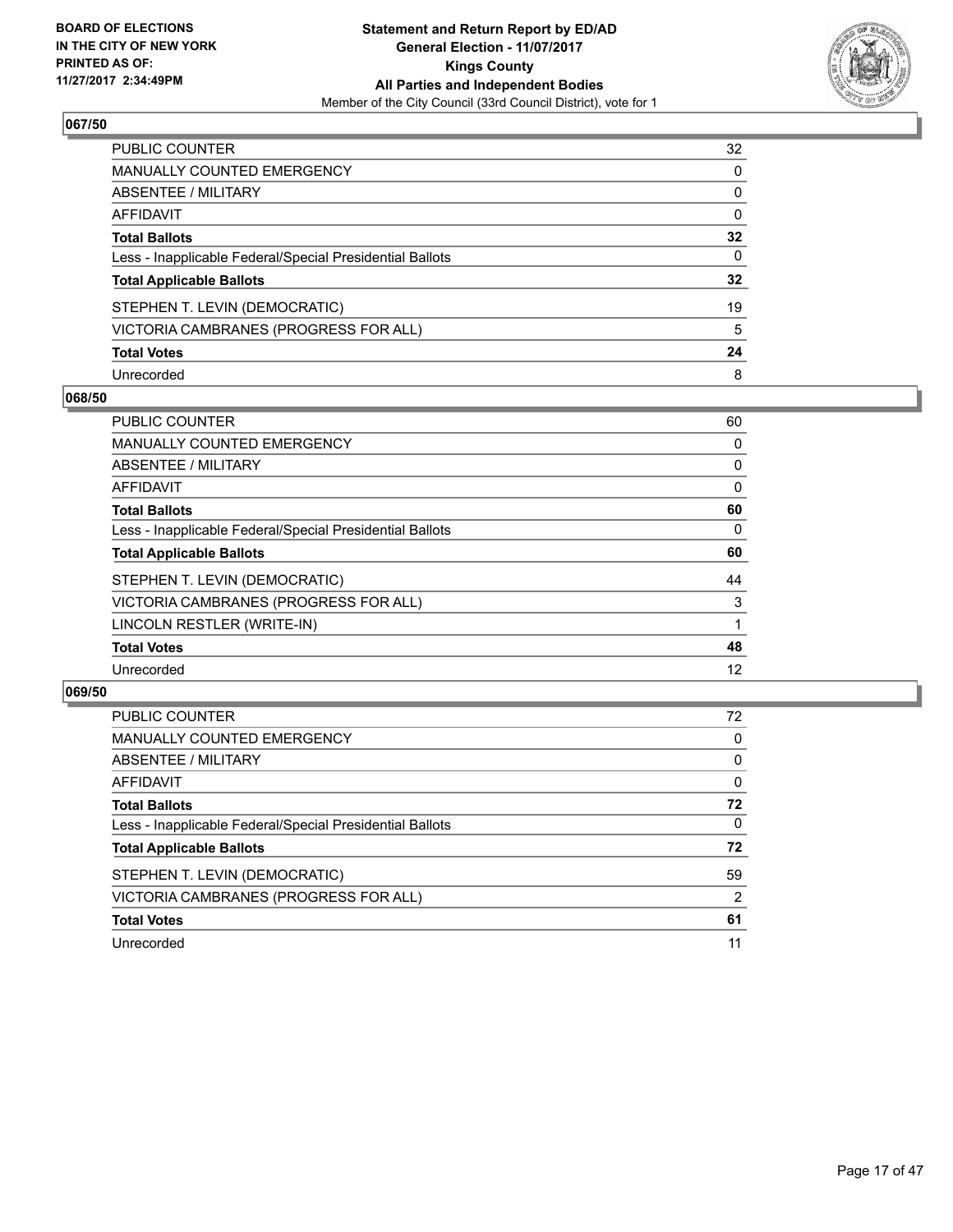

| <b>PUBLIC COUNTER</b>                                    | 45 |
|----------------------------------------------------------|----|
| <b>MANUALLY COUNTED EMERGENCY</b>                        | 0  |
| ABSENTEE / MILITARY                                      | 0  |
| <b>AFFIDAVIT</b>                                         |    |
| <b>Total Ballots</b>                                     | 46 |
| Less - Inapplicable Federal/Special Presidential Ballots | 0  |
| <b>Total Applicable Ballots</b>                          | 46 |
| STEPHEN T. LEVIN (DEMOCRATIC)                            | 39 |
| VICTORIA CAMBRANES (PROGRESS FOR ALL)                    | 0  |
| JIMMY FALLON (WRITE-IN)                                  |    |
| UNATTRIBUTABLE WRITE-IN (WRITE-IN)                       |    |
| <b>Total Votes</b>                                       | 41 |
| Unrecorded                                               | 5  |

# **071/50**

| PUBLIC COUNTER                                           | 13       |
|----------------------------------------------------------|----------|
| MANUALLY COUNTED EMERGENCY                               | $\Omega$ |
| <b>ABSENTEE / MILITARY</b>                               | $\Omega$ |
| AFFIDAVIT                                                | $\Omega$ |
| <b>Total Ballots</b>                                     | 13       |
| Less - Inapplicable Federal/Special Presidential Ballots | 0        |
| <b>Total Applicable Ballots</b>                          | 13       |
| STEPHEN T. LEVIN (DEMOCRATIC)                            | 11       |
| VICTORIA CAMBRANES (PROGRESS FOR ALL)                    | 2        |
| <b>Total Votes</b>                                       | 13       |
|                                                          |          |

| <b>PUBLIC COUNTER</b>                                    | 46 |
|----------------------------------------------------------|----|
| MANUALLY COUNTED EMERGENCY                               | 0  |
| ABSENTEE / MILITARY                                      | 0  |
| AFFIDAVIT                                                | 0  |
| <b>Total Ballots</b>                                     | 46 |
| Less - Inapplicable Federal/Special Presidential Ballots | 0  |
| <b>Total Applicable Ballots</b>                          | 46 |
| STEPHEN T. LEVIN (DEMOCRATIC)                            | 26 |
| VICTORIA CAMBRANES (PROGRESS FOR ALL)                    | 9  |
| <b>Total Votes</b>                                       | 35 |
| Unrecorded                                               | 11 |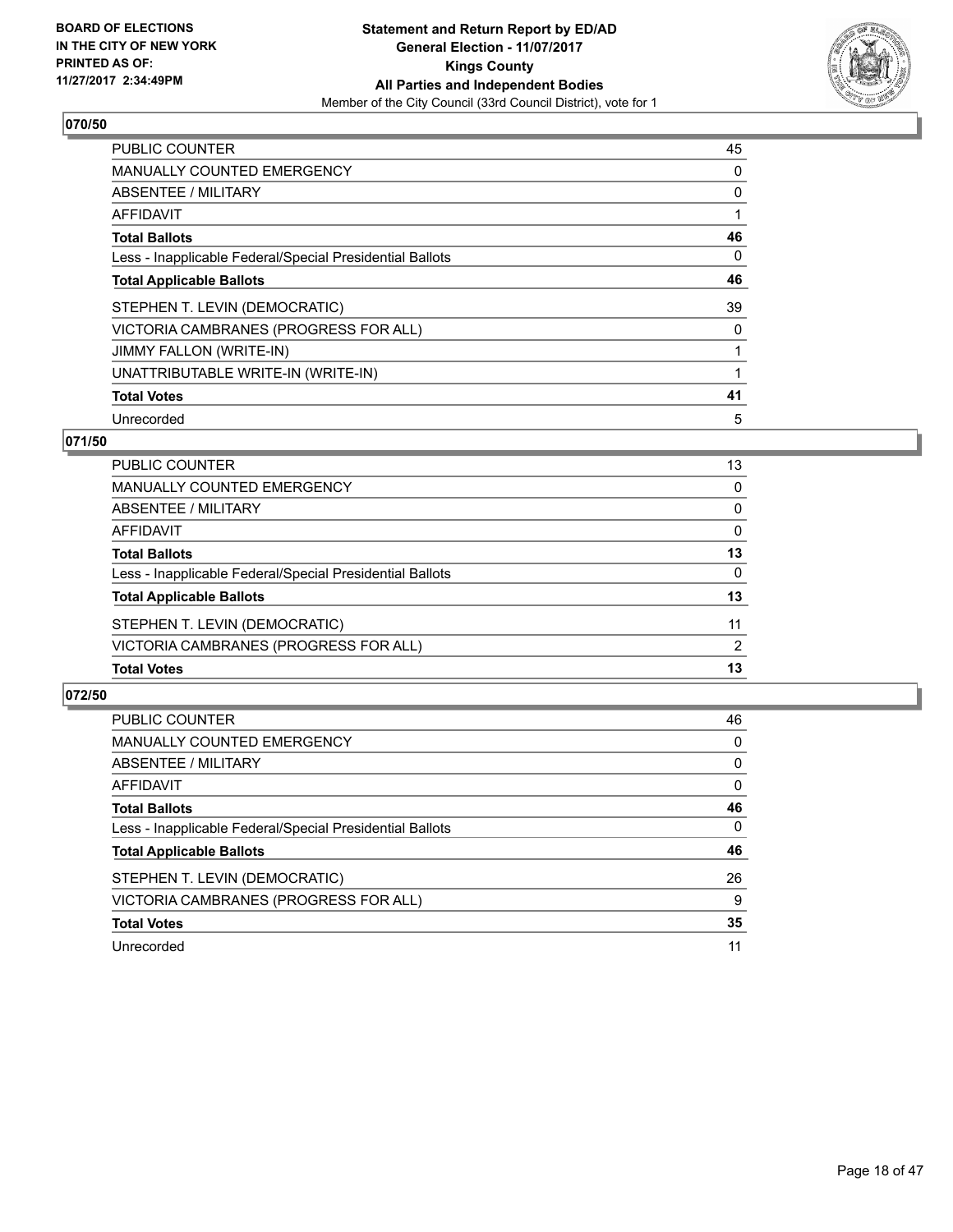

| PUBLIC COUNTER                                           | 44 |
|----------------------------------------------------------|----|
| MANUALLY COUNTED EMERGENCY                               | 0  |
| <b>ABSENTEE / MILITARY</b>                               | 2  |
| AFFIDAVIT                                                | 0  |
| <b>Total Ballots</b>                                     | 46 |
| Less - Inapplicable Federal/Special Presidential Ballots | 0  |
| <b>Total Applicable Ballots</b>                          | 46 |
| STEPHEN T. LEVIN (DEMOCRATIC)                            | 39 |
| VICTORIA CAMBRANES (PROGRESS FOR ALL)                    |    |
| <b>Total Votes</b>                                       | 40 |
| Unrecorded                                               | 6  |

#### **074/50**

| <b>PUBLIC COUNTER</b>                                    | 28 |
|----------------------------------------------------------|----|
| <b>MANUALLY COUNTED EMERGENCY</b>                        | 0  |
| ABSENTEE / MILITARY                                      | 19 |
| <b>AFFIDAVIT</b>                                         |    |
| <b>Total Ballots</b>                                     | 48 |
| Less - Inapplicable Federal/Special Presidential Ballots | 0  |
| <b>Total Applicable Ballots</b>                          | 48 |
| STEPHEN T. LEVIN (DEMOCRATIC)                            | 36 |
| VICTORIA CAMBRANES (PROGRESS FOR ALL)                    | 5  |
| JIMMY KIMMEL (WRITE-IN)                                  |    |
| KALMAN YEGER (WRITE-IN)                                  |    |
| YONI HIKIND (WRITE-IN)                                   |    |
| <b>Total Votes</b>                                       | 44 |
| Unrecorded                                               | 4  |

| <b>PUBLIC COUNTER</b>                                    | 48 |
|----------------------------------------------------------|----|
| <b>MANUALLY COUNTED EMERGENCY</b>                        | 0  |
| ABSENTEE / MILITARY                                      | 0  |
| AFFIDAVIT                                                | 0  |
| <b>Total Ballots</b>                                     | 48 |
| Less - Inapplicable Federal/Special Presidential Ballots | 0  |
| <b>Total Applicable Ballots</b>                          | 48 |
| STEPHEN T. LEVIN (DEMOCRATIC)                            | 36 |
| VICTORIA CAMBRANES (PROGRESS FOR ALL)                    | 5  |
| KALMAN YEGER (WRITE-IN)                                  |    |
| <b>Total Votes</b>                                       | 42 |
| Unrecorded                                               | 6  |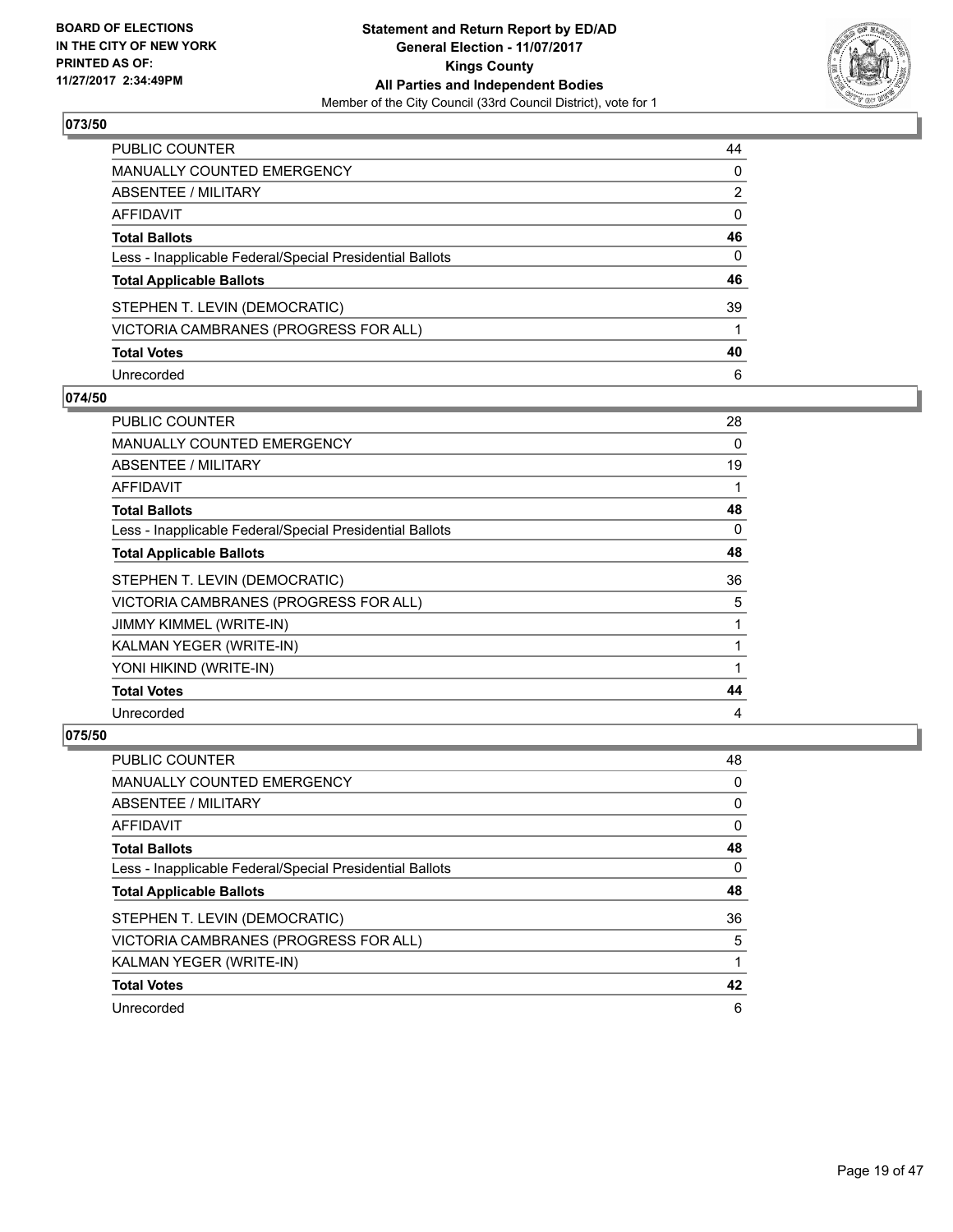

| <b>PUBLIC COUNTER</b>                                    | 84 |
|----------------------------------------------------------|----|
| <b>MANUALLY COUNTED EMERGENCY</b>                        | 0  |
| <b>ABSENTEE / MILITARY</b>                               |    |
| AFFIDAVIT                                                | 0  |
| <b>Total Ballots</b>                                     | 85 |
| Less - Inapplicable Federal/Special Presidential Ballots | 0  |
| <b>Total Applicable Ballots</b>                          | 85 |
| STEPHEN T. LEVIN (DEMOCRATIC)                            | 68 |
| VICTORIA CAMBRANES (PROGRESS FOR ALL)                    | 10 |
| <b>Total Votes</b>                                       | 78 |
| Unrecorded                                               | 7  |

#### **077/50**

| <b>PUBLIC COUNTER</b>                                    | 52 |
|----------------------------------------------------------|----|
| <b>MANUALLY COUNTED EMERGENCY</b>                        | 0  |
| ABSENTEE / MILITARY                                      | 0  |
| AFFIDAVIT                                                |    |
| <b>Total Ballots</b>                                     | 53 |
| Less - Inapplicable Federal/Special Presidential Ballots | 0  |
| <b>Total Applicable Ballots</b>                          | 53 |
| STEPHEN T. LEVIN (DEMOCRATIC)                            | 43 |
| VICTORIA CAMBRANES (PROGRESS FOR ALL)                    | 3  |
| <b>Total Votes</b>                                       | 46 |
| Unrecorded                                               | 7  |

| <b>PUBLIC COUNTER</b>                                    | 46 |
|----------------------------------------------------------|----|
| <b>MANUALLY COUNTED EMERGENCY</b>                        | 0  |
| ABSENTEE / MILITARY                                      | 0  |
| <b>AFFIDAVIT</b>                                         | 0  |
| <b>Total Ballots</b>                                     | 46 |
| Less - Inapplicable Federal/Special Presidential Ballots | 0  |
| <b>Total Applicable Ballots</b>                          | 46 |
| STEPHEN T. LEVIN (DEMOCRATIC)                            | 35 |
| VICTORIA CAMBRANES (PROGRESS FOR ALL)                    | 4  |
| <b>Total Votes</b>                                       | 39 |
| Unrecorded                                               | 7  |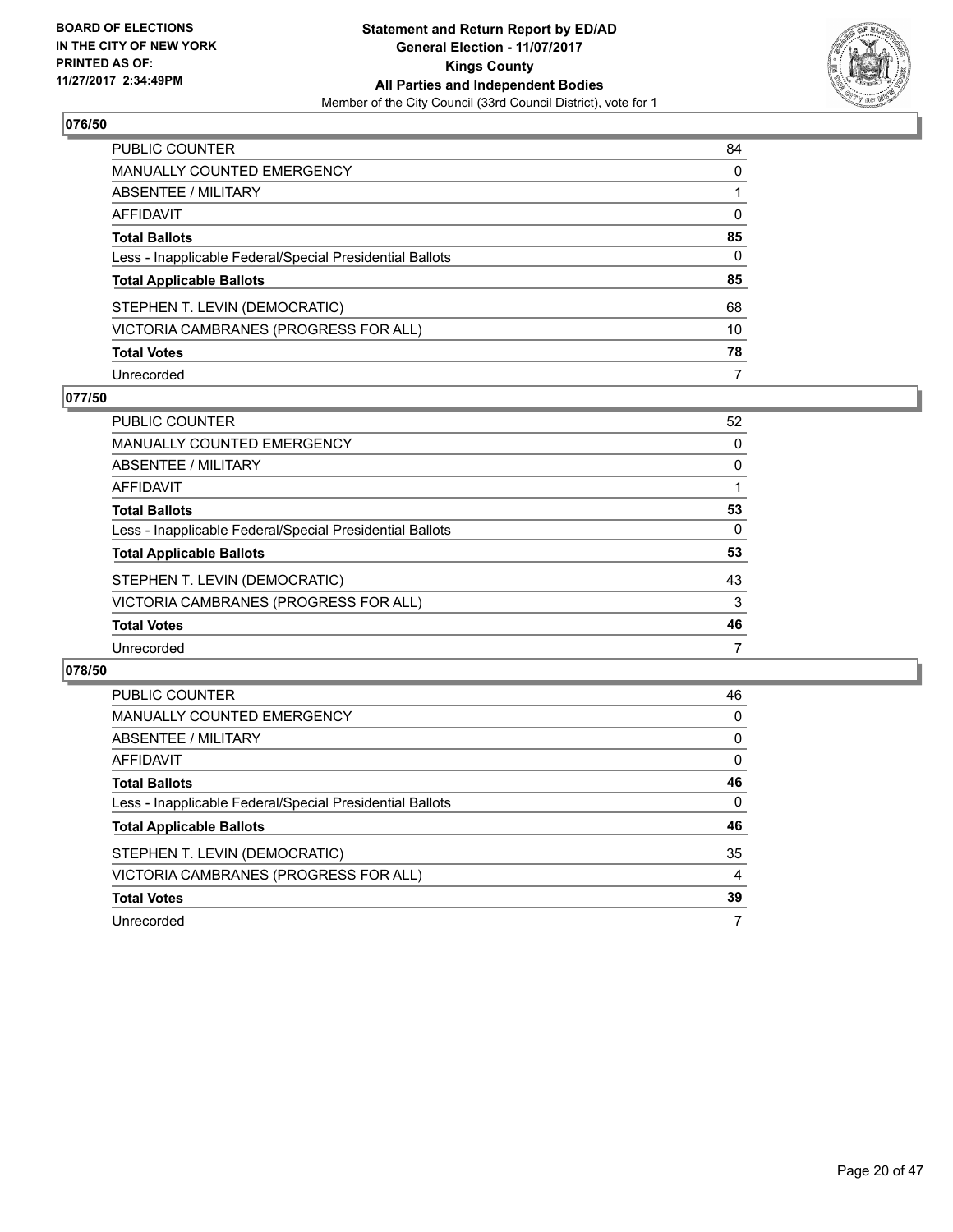

| <b>PUBLIC COUNTER</b>                                    | 32 |
|----------------------------------------------------------|----|
| <b>MANUALLY COUNTED EMERGENCY</b>                        | 0  |
| ABSENTEE / MILITARY                                      | 0  |
| AFFIDAVIT                                                | 0  |
| <b>Total Ballots</b>                                     | 32 |
| Less - Inapplicable Federal/Special Presidential Ballots | 0  |
| <b>Total Applicable Ballots</b>                          | 32 |
| STEPHEN T. LEVIN (DEMOCRATIC)                            | 21 |
| VICTORIA CAMBRANES (PROGRESS FOR ALL)                    | 3  |
| YONI HIKIND (WRITE-IN)                                   |    |
| <b>Total Votes</b>                                       | 25 |
| Unrecorded                                               |    |

#### **080/50**

| <b>PUBLIC COUNTER</b>                                    | 37 |
|----------------------------------------------------------|----|
| <b>MANUALLY COUNTED EMERGENCY</b>                        | 0  |
| ABSENTEE / MILITARY                                      | 0  |
| AFFIDAVIT                                                | 0  |
| <b>Total Ballots</b>                                     | 37 |
| Less - Inapplicable Federal/Special Presidential Ballots | 0  |
| <b>Total Applicable Ballots</b>                          | 37 |
| STEPHEN T. LEVIN (DEMOCRATIC)                            | 34 |
| VICTORIA CAMBRANES (PROGRESS FOR ALL)                    | 0  |
| MARTIN SHKRELI (WRITE-IN)                                |    |
| UNATTRIBUTABLE WRITE-IN (WRITE-IN)                       |    |
| <b>Total Votes</b>                                       | 36 |
| Unrecorded                                               |    |

| PUBLIC COUNTER                                           | 19 |
|----------------------------------------------------------|----|
| MANUALLY COUNTED EMERGENCY                               | 0  |
| ABSENTEE / MILITARY                                      |    |
| AFFIDAVIT                                                | 0  |
| <b>Total Ballots</b>                                     | 20 |
| Less - Inapplicable Federal/Special Presidential Ballots | 0  |
| <b>Total Applicable Ballots</b>                          | 20 |
| STEPHEN T. LEVIN (DEMOCRATIC)                            | 17 |
| VICTORIA CAMBRANES (PROGRESS FOR ALL)                    |    |
| <b>Total Votes</b>                                       | 18 |
| Unrecorded                                               | 2  |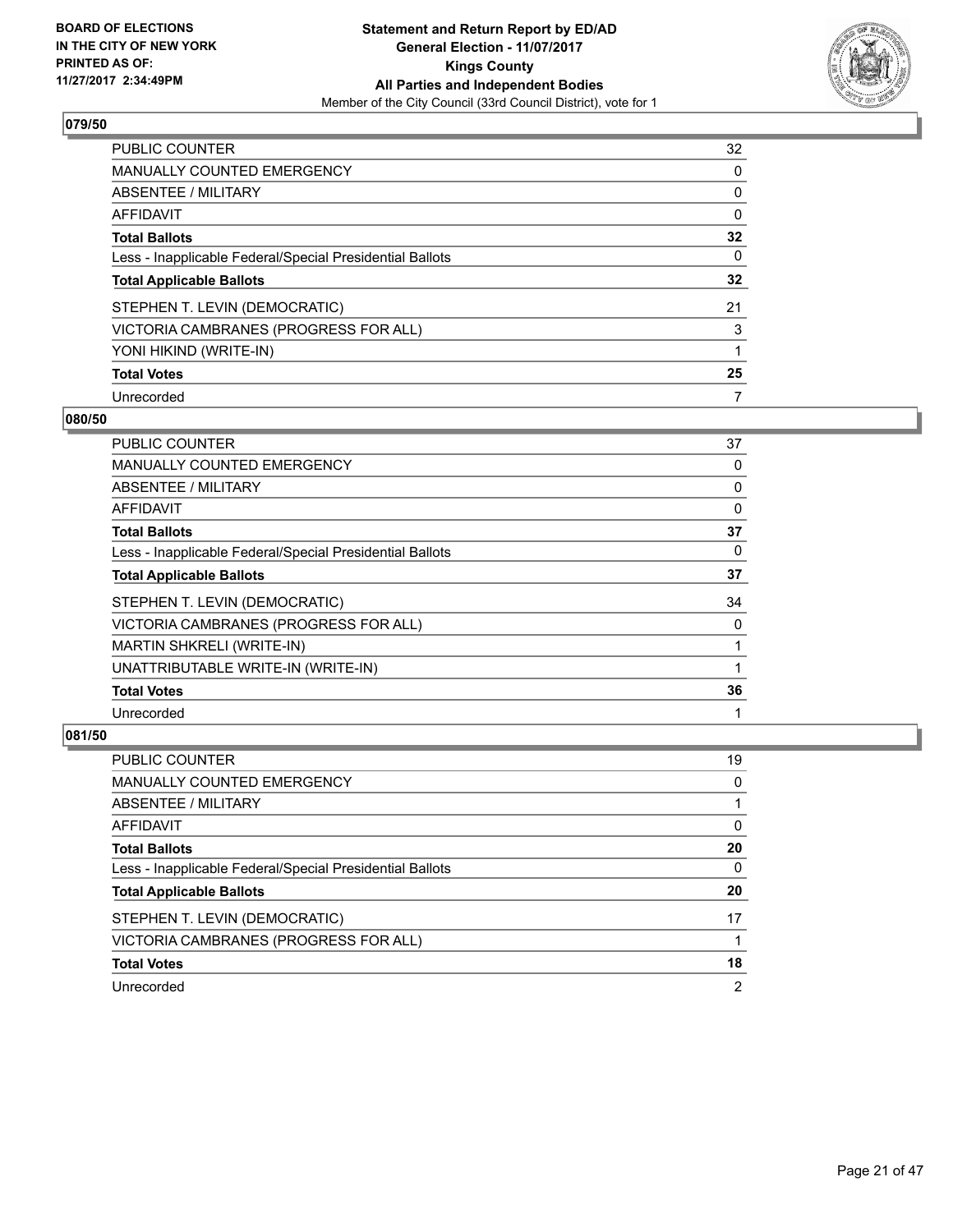

| <b>PUBLIC COUNTER</b>                                    | 33 |
|----------------------------------------------------------|----|
| <b>MANUALLY COUNTED EMERGENCY</b>                        | 0  |
| <b>ABSENTEE / MILITARY</b>                               | 0  |
| <b>AFFIDAVIT</b>                                         |    |
| <b>Total Ballots</b>                                     | 34 |
| Less - Inapplicable Federal/Special Presidential Ballots | 0  |
| <b>Total Applicable Ballots</b>                          | 34 |
| STEPHEN T. LEVIN (DEMOCRATIC)                            | 18 |
| VICTORIA CAMBRANES (PROGRESS FOR ALL)                    | 3  |
| DONALD J TRUMP JR (WRITE-IN)                             |    |
| JOSEPH WEBER (WRITE-IN)                                  |    |
| LIPI KNOPFLER (WRITE-IN)                                 |    |
| <b>Total Votes</b>                                       | 24 |
| Unrecorded                                               | 10 |

# **083/50**

| PUBLIC COUNTER                                           | 101 |
|----------------------------------------------------------|-----|
| MANUALLY COUNTED EMERGENCY                               | 0   |
| ABSENTEE / MILITARY                                      |     |
| AFFIDAVIT                                                | 3   |
| <b>Total Ballots</b>                                     | 105 |
| Less - Inapplicable Federal/Special Presidential Ballots | 0   |
| <b>Total Applicable Ballots</b>                          | 105 |
| STEPHEN T. LEVIN (DEMOCRATIC)                            | 82  |
| VICTORIA CAMBRANES (PROGRESS FOR ALL)                    | 11  |
| <b>Total Votes</b>                                       | 93  |
| Unrecorded                                               | 12  |

| <b>PUBLIC COUNTER</b>                                    | 35 |
|----------------------------------------------------------|----|
| <b>MANUALLY COUNTED EMERGENCY</b>                        | 0  |
| ABSENTEE / MILITARY                                      | 0  |
| AFFIDAVIT                                                | 0  |
| <b>Total Ballots</b>                                     | 35 |
| Less - Inapplicable Federal/Special Presidential Ballots | 0  |
| <b>Total Applicable Ballots</b>                          | 35 |
| STEPHEN T. LEVIN (DEMOCRATIC)                            | 27 |
| VICTORIA CAMBRANES (PROGRESS FOR ALL)                    | 4  |
| <b>Total Votes</b>                                       | 31 |
| Unrecorded                                               | 4  |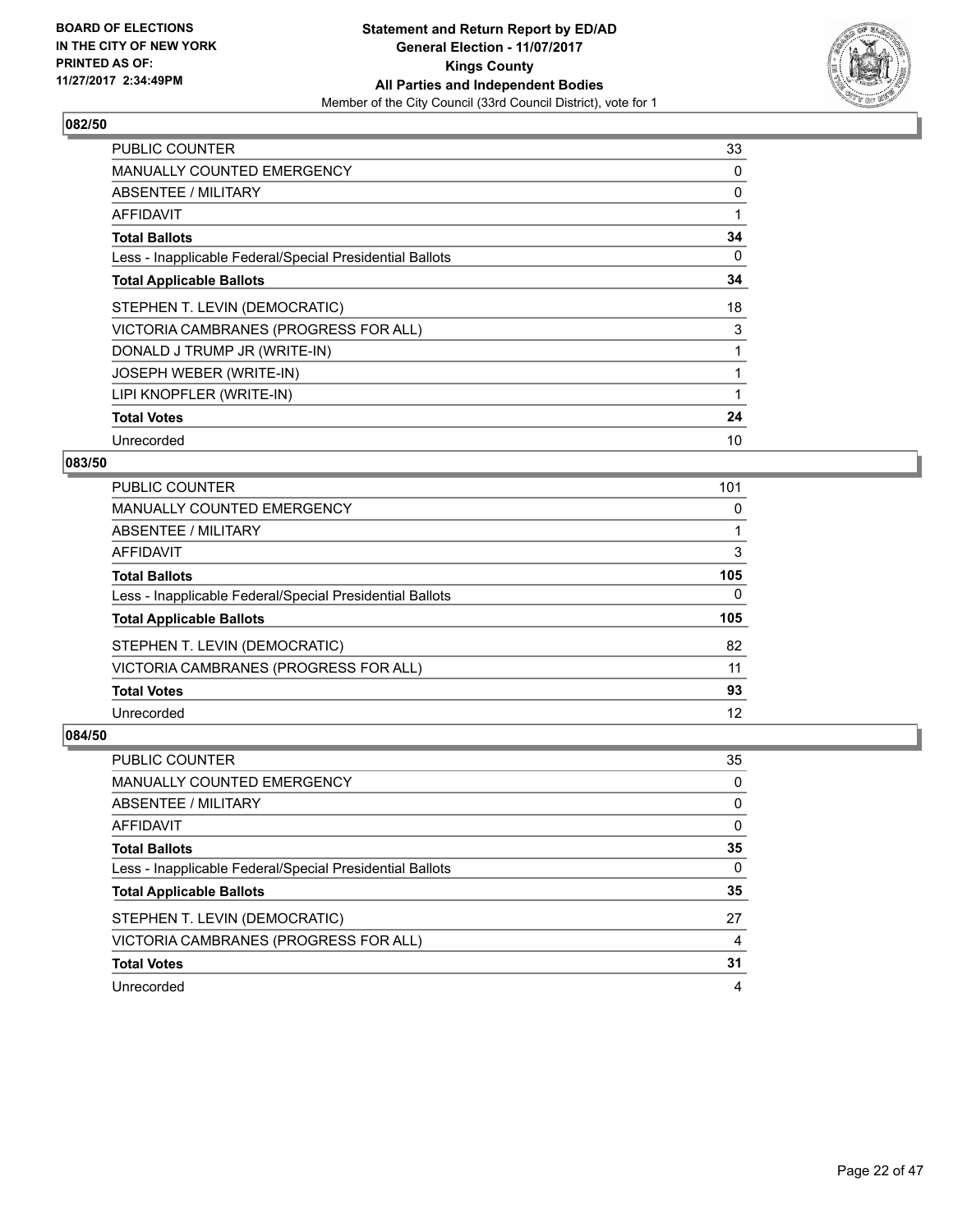

| <b>PUBLIC COUNTER</b>                                    | 78             |
|----------------------------------------------------------|----------------|
| <b>MANUALLY COUNTED EMERGENCY</b>                        | 0              |
| ABSENTEE / MILITARY                                      |                |
| <b>AFFIDAVIT</b>                                         | $\overline{2}$ |
| <b>Total Ballots</b>                                     | 81             |
| Less - Inapplicable Federal/Special Presidential Ballots | 0              |
| <b>Total Applicable Ballots</b>                          | 81             |
| STEPHEN T. LEVIN (DEMOCRATIC)                            | 63             |
| VICTORIA CAMBRANES (PROGRESS FOR ALL)                    | 14             |
| SEAN MINTUS (WRITE-IN)                                   |                |
| <b>Total Votes</b>                                       | 78             |
| Unrecorded                                               | 3              |

# **086/50 COMBINED into: 084/50**

#### **095/50**

| <b>PUBLIC COUNTER</b>                                    | 250 |
|----------------------------------------------------------|-----|
| <b>MANUALLY COUNTED EMERGENCY</b>                        | 0   |
| ABSENTEE / MILITARY                                      | 3   |
| AFFIDAVIT                                                | 8   |
| <b>Total Ballots</b>                                     | 261 |
| Less - Inapplicable Federal/Special Presidential Ballots | 0   |
| <b>Total Applicable Ballots</b>                          | 261 |
| STEPHEN T. LEVIN (DEMOCRATIC)                            | 208 |
| VICTORIA CAMBRANES (PROGRESS FOR ALL)                    | 34  |
| <b>Total Votes</b>                                       | 242 |
| Unrecorded                                               | 19  |

| <b>PUBLIC COUNTER</b>                                    | 178 |
|----------------------------------------------------------|-----|
| MANUALLY COUNTED EMERGENCY                               | 0   |
| ABSENTEE / MILITARY                                      |     |
| AFFIDAVIT                                                | 2   |
| <b>Total Ballots</b>                                     | 181 |
| Less - Inapplicable Federal/Special Presidential Ballots | 0   |
| <b>Total Applicable Ballots</b>                          | 181 |
| STEPHEN T. LEVIN (DEMOCRATIC)                            | 149 |
| VICTORIA CAMBRANES (PROGRESS FOR ALL)                    | 12  |
| <b>Total Votes</b>                                       | 161 |
| Unrecorded                                               | 20  |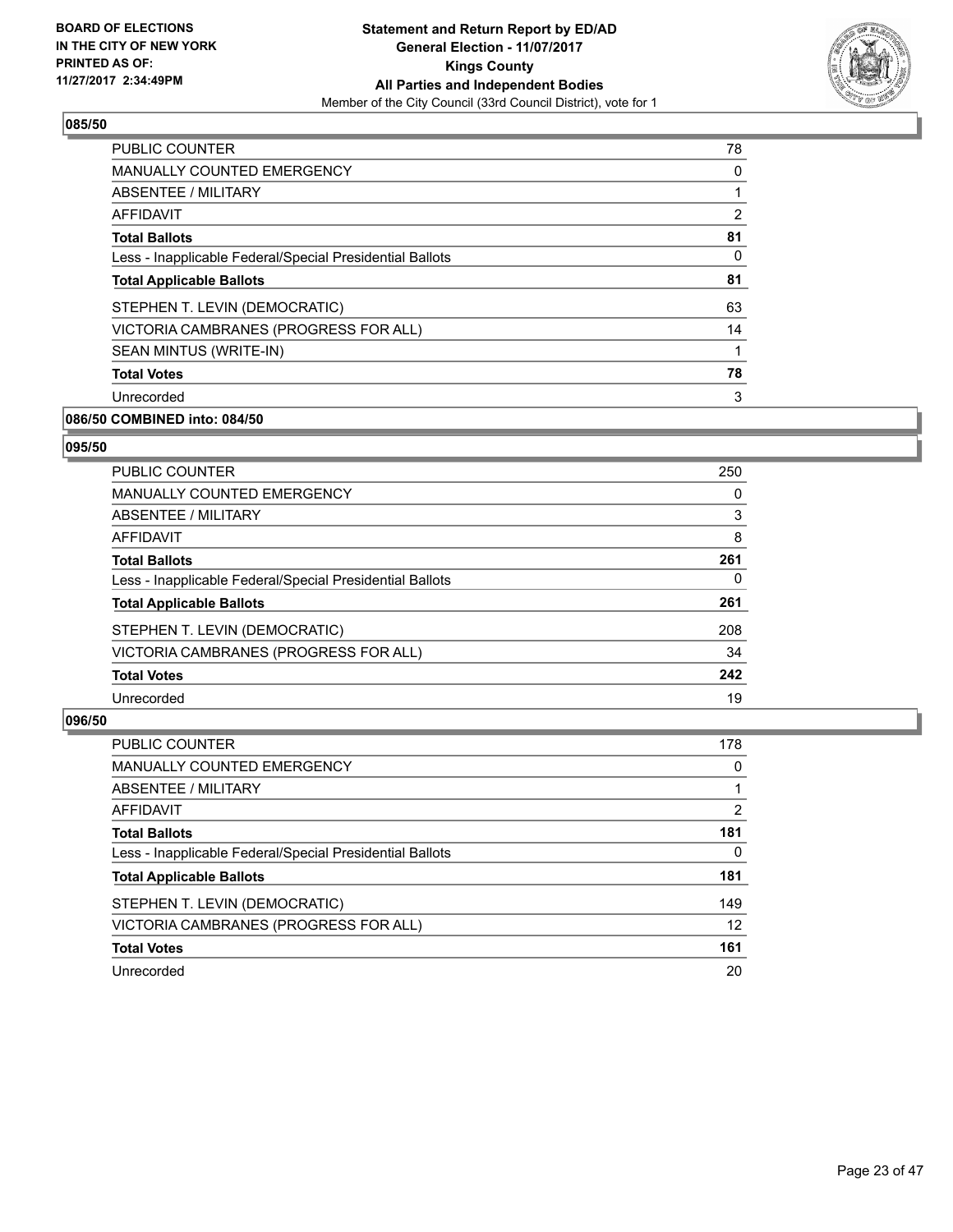

| <b>PUBLIC COUNTER</b>                                    | 186 |
|----------------------------------------------------------|-----|
| <b>MANUALLY COUNTED EMERGENCY</b>                        | 0   |
| ABSENTEE / MILITARY                                      | 2   |
| <b>AFFIDAVIT</b>                                         | 4   |
| <b>Total Ballots</b>                                     | 192 |
| Less - Inapplicable Federal/Special Presidential Ballots | 0   |
| <b>Total Applicable Ballots</b>                          | 192 |
| STEPHEN T. LEVIN (DEMOCRATIC)                            | 152 |
| VICTORIA CAMBRANES (PROGRESS FOR ALL)                    | 33  |
| <b>Total Votes</b>                                       | 185 |
| Unrecorded                                               | 7   |

#### **100/50**

| <b>PUBLIC COUNTER</b>                                    | 21 |
|----------------------------------------------------------|----|
| <b>MANUALLY COUNTED EMERGENCY</b>                        | 0  |
| ABSENTEE / MILITARY                                      | 0  |
| AFFIDAVIT                                                | 0  |
| <b>Total Ballots</b>                                     | 21 |
| Less - Inapplicable Federal/Special Presidential Ballots | 0  |
| <b>Total Applicable Ballots</b>                          | 21 |
| STEPHEN T. LEVIN (DEMOCRATIC)                            | 18 |
| VICTORIA CAMBRANES (PROGRESS FOR ALL)                    |    |
| <b>Total Votes</b>                                       | 19 |
| Unrecorded                                               | 2  |

| <b>PUBLIC COUNTER</b>                                    | 115 |
|----------------------------------------------------------|-----|
| <b>MANUALLY COUNTED EMERGENCY</b>                        | 0   |
| ABSENTEE / MILITARY                                      | 1   |
| AFFIDAVIT                                                | 1   |
| <b>Total Ballots</b>                                     | 117 |
| Less - Inapplicable Federal/Special Presidential Ballots | 0   |
| <b>Total Applicable Ballots</b>                          | 117 |
| STEPHEN T. LEVIN (DEMOCRATIC)                            | 104 |
| VICTORIA CAMBRANES (PROGRESS FOR ALL)                    | 7   |
| ALFRED FERRER III (WRITE-IN)                             |     |
| UNATTRIBUTABLE WRITE-IN (WRITE-IN)                       | 1   |
| <b>Total Votes</b>                                       | 113 |
| Unrecorded                                               | 4   |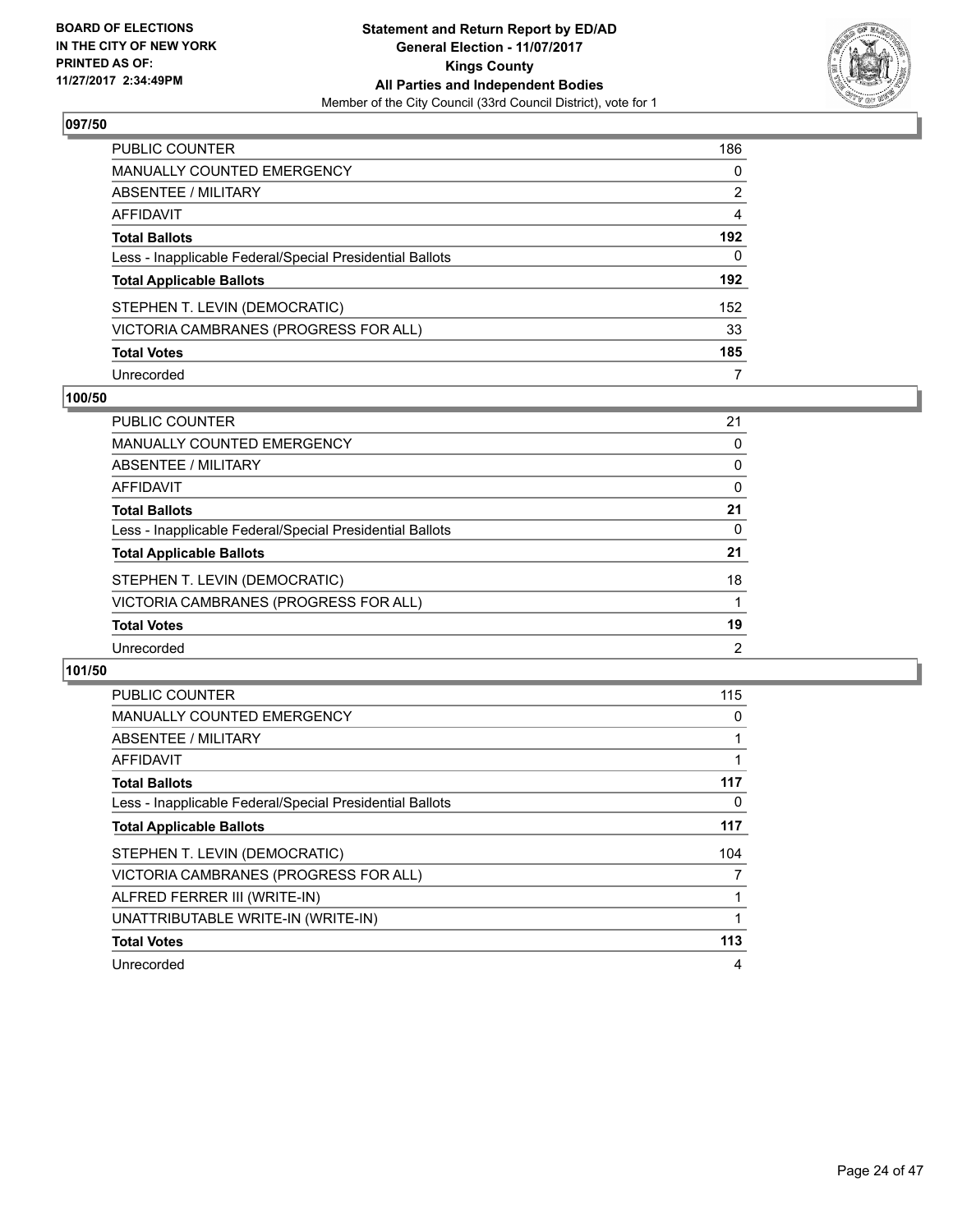

| <b>PUBLIC COUNTER</b>                                    | 106            |
|----------------------------------------------------------|----------------|
| <b>MANUALLY COUNTED EMERGENCY</b>                        | 0              |
| ABSENTEE / MILITARY                                      |                |
| <b>AFFIDAVIT</b>                                         | $\mathbf{0}$   |
| <b>Total Ballots</b>                                     | 107            |
| Less - Inapplicable Federal/Special Presidential Ballots | 0              |
| <b>Total Applicable Ballots</b>                          | 107            |
| STEPHEN T. LEVIN (DEMOCRATIC)                            | 79             |
| VICTORIA CAMBRANES (PROGRESS FOR ALL)                    | 16             |
| LINCOLN RESTLER (WRITE-IN)                               |                |
| WILLIAM S. DAVIDSON JR. (WRITE-IN)                       | $\overline{2}$ |
| <b>Total Votes</b>                                       | 98             |
| Unrecorded                                               | 9              |
| 105/50 COMBINED into: 071/50                             |                |
| 106/50 COMBINED into: 084/50                             |                |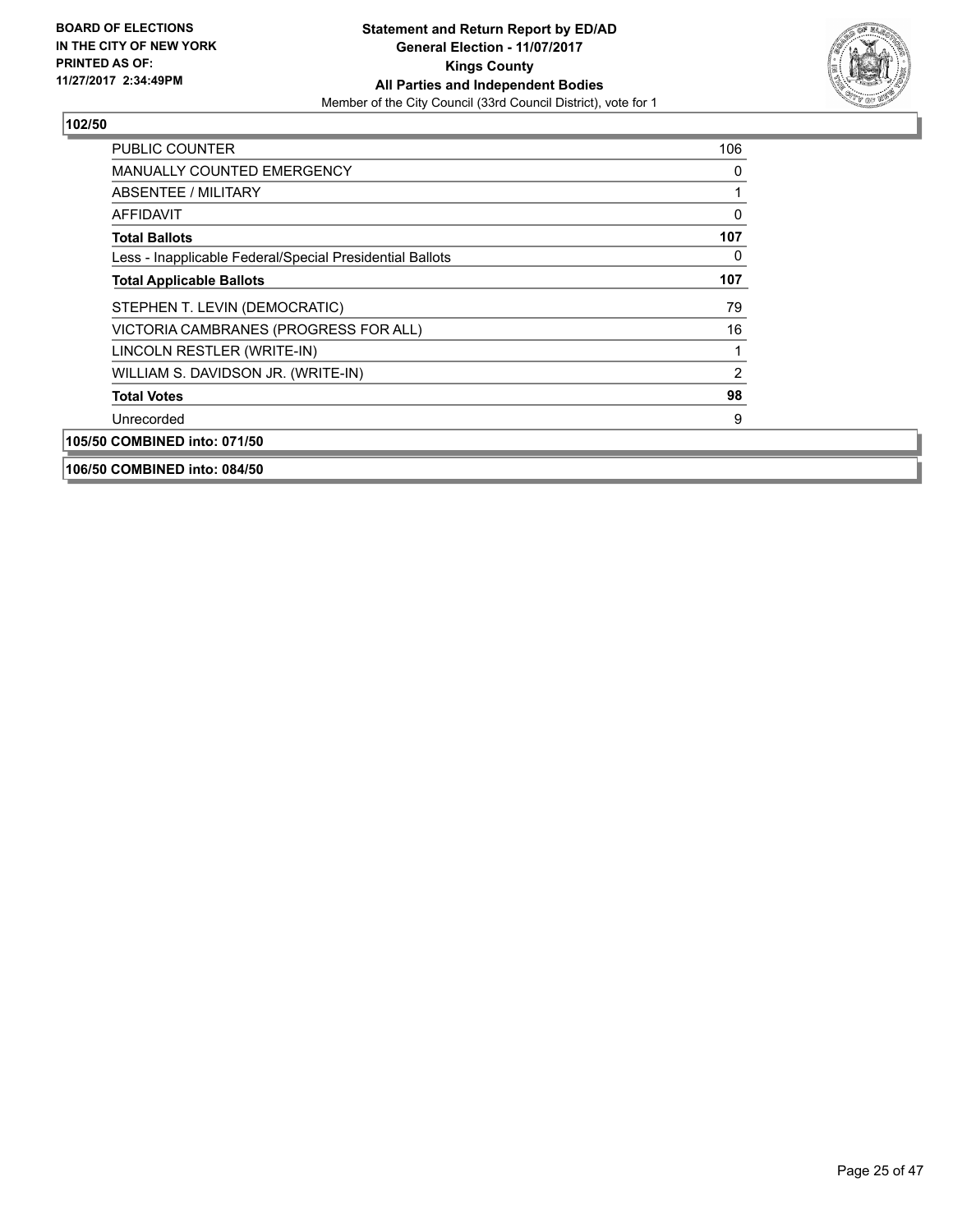

| <b>PUBLIC COUNTER</b>                                    | 151 |
|----------------------------------------------------------|-----|
| <b>MANUALLY COUNTED EMERGENCY</b>                        | 0   |
| <b>ABSENTEE / MILITARY</b>                               | 5   |
| <b>AFFIDAVIT</b>                                         | 4   |
| <b>Total Ballots</b>                                     | 160 |
| Less - Inapplicable Federal/Special Presidential Ballots | 0   |
| <b>Total Applicable Ballots</b>                          | 160 |
| STEPHEN T. LEVIN (DEMOCRATIC)                            | 139 |
| VICTORIA CAMBRANES (PROGRESS FOR ALL)                    | 8   |
| <b>Total Votes</b>                                       | 147 |
| Unrecorded                                               | 13  |

## **002/52**

| <b>PUBLIC COUNTER</b>                                    | 174 |
|----------------------------------------------------------|-----|
| <b>MANUALLY COUNTED EMERGENCY</b>                        | 0   |
| ABSENTEE / MILITARY                                      | 3   |
| AFFIDAVIT                                                | 2   |
| <b>Total Ballots</b>                                     | 179 |
| Less - Inapplicable Federal/Special Presidential Ballots | 0   |
| <b>Total Applicable Ballots</b>                          | 179 |
| STEPHEN T. LEVIN (DEMOCRATIC)                            | 158 |
| VICTORIA CAMBRANES (PROGRESS FOR ALL)                    | 9   |
| CHESTER JENKINS (WRITE-IN)                               | 1   |
| ERIN DOYLE (WRITE-IN)                                    |     |
| <b>JABARI BRISPORT (WRITE-IN)</b>                        | 1   |
| MICHAEL O'REILLY (WRITE-IN)                              | 1   |
| <b>Total Votes</b>                                       | 171 |
| Unrecorded                                               | 8   |

| <b>PUBLIC COUNTER</b>                                    | 175 |
|----------------------------------------------------------|-----|
| <b>MANUALLY COUNTED EMERGENCY</b>                        | 0   |
| ABSENTEE / MILITARY                                      | 3   |
| AFFIDAVIT                                                | 3   |
| <b>Total Ballots</b>                                     | 181 |
| Less - Inapplicable Federal/Special Presidential Ballots | 0   |
| <b>Total Applicable Ballots</b>                          | 181 |
| STEPHEN T. LEVIN (DEMOCRATIC)                            | 149 |
| VICTORIA CAMBRANES (PROGRESS FOR ALL)                    | 12  |
| JEMAL YOUNG (WRITE-IN)                                   |     |
| <b>Total Votes</b>                                       | 162 |
| Unrecorded                                               | 19  |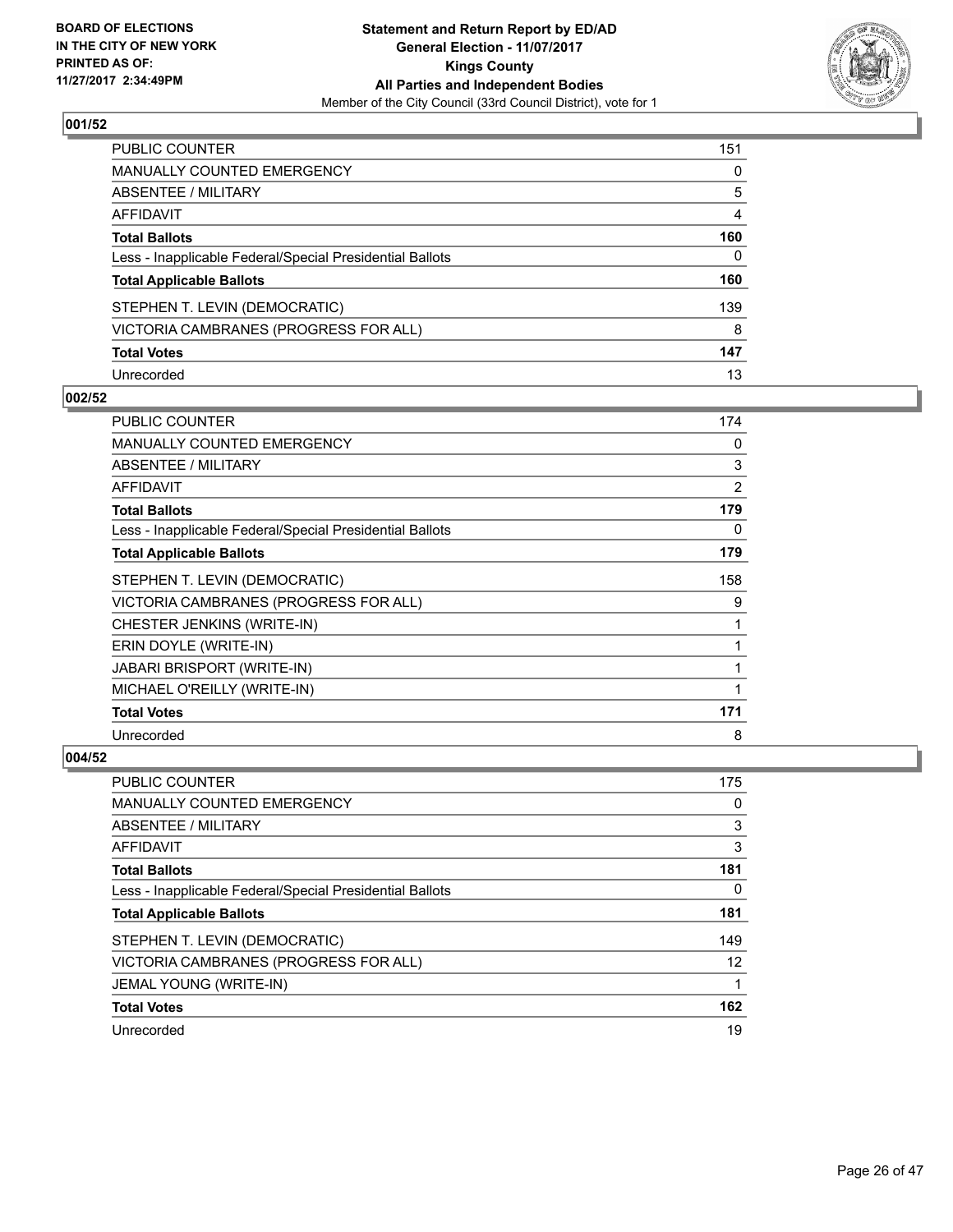

| <b>PUBLIC COUNTER</b>                                    | 125 |
|----------------------------------------------------------|-----|
| <b>MANUALLY COUNTED EMERGENCY</b>                        | 0   |
| ABSENTEE / MILITARY                                      |     |
| <b>AFFIDAVIT</b>                                         |     |
| <b>Total Ballots</b>                                     | 127 |
| Less - Inapplicable Federal/Special Presidential Ballots | 0   |
| <b>Total Applicable Ballots</b>                          | 127 |
| STEPHEN T. LEVIN (DEMOCRATIC)                            | 109 |
| VICTORIA CAMBRANES (PROGRESS FOR ALL)                    | 10  |
| <b>Total Votes</b>                                       | 119 |
| Unrecorded                                               | 8   |

#### **006/52**

| <b>PUBLIC COUNTER</b>                                    | 227            |
|----------------------------------------------------------|----------------|
| MANUALLY COUNTED EMERGENCY                               | 0              |
| ABSENTEE / MILITARY                                      | $\overline{2}$ |
| AFFIDAVIT                                                | 3              |
| <b>Total Ballots</b>                                     | 232            |
| Less - Inapplicable Federal/Special Presidential Ballots | 0              |
| <b>Total Applicable Ballots</b>                          | 232            |
| STEPHEN T. LEVIN (DEMOCRATIC)                            | 185            |
| VICTORIA CAMBRANES (PROGRESS FOR ALL)                    | 24             |
| <b>Total Votes</b>                                       | 209            |
| Unrecorded                                               | 23             |

| <b>PUBLIC COUNTER</b>                                    | 350 |
|----------------------------------------------------------|-----|
| <b>MANUALLY COUNTED EMERGENCY</b>                        | 0   |
| ABSENTEE / MILITARY                                      | 4   |
| AFFIDAVIT                                                | 3   |
| <b>Total Ballots</b>                                     | 357 |
| Less - Inapplicable Federal/Special Presidential Ballots | 0   |
| <b>Total Applicable Ballots</b>                          | 357 |
| STEPHEN T. LEVIN (DEMOCRATIC)                            | 288 |
| VICTORIA CAMBRANES (PROGRESS FOR ALL)                    | 37  |
| UNATTRIBUTABLE WRITE-IN (WRITE-IN)                       |     |
| <b>Total Votes</b>                                       | 326 |
| Unrecorded                                               | 31  |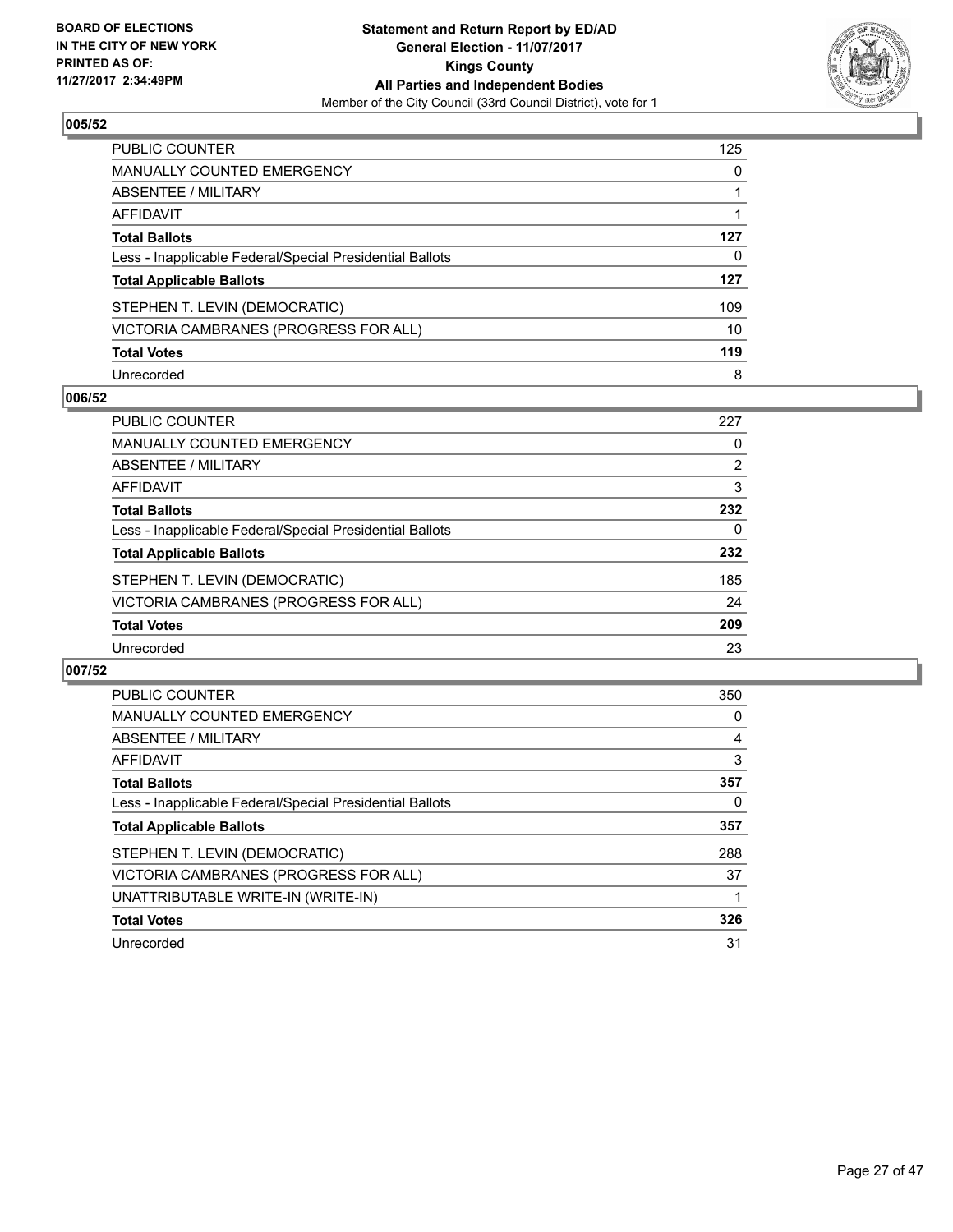

| <b>PUBLIC COUNTER</b>                                    | 433 |
|----------------------------------------------------------|-----|
| <b>MANUALLY COUNTED EMERGENCY</b>                        | 0   |
| <b>ABSENTEE / MILITARY</b>                               | 17  |
| AFFIDAVIT                                                | 5   |
| <b>Total Ballots</b>                                     | 455 |
| Less - Inapplicable Federal/Special Presidential Ballots | 0   |
| <b>Total Applicable Ballots</b>                          | 455 |
| STEPHEN T. LEVIN (DEMOCRATIC)                            | 351 |
| VICTORIA CAMBRANES (PROGRESS FOR ALL)                    | 58  |
| NANCY BURNS (WRITE-IN)                                   |     |
| TIM KAUSULIS (WRITE-IN)                                  |     |
| UNATTRIBUTABLE WRITE-IN (WRITE-IN)                       | 2   |
| <b>Total Votes</b>                                       | 413 |
| Unrecorded                                               | 42  |

# **009/52**

| <b>PUBLIC COUNTER</b>                                    | 234 |
|----------------------------------------------------------|-----|
| <b>MANUALLY COUNTED EMERGENCY</b>                        | 0   |
| ABSENTEE / MILITARY                                      | 4   |
| <b>AFFIDAVIT</b>                                         | 0   |
| <b>Total Ballots</b>                                     | 238 |
| Less - Inapplicable Federal/Special Presidential Ballots | 0   |
| <b>Total Applicable Ballots</b>                          | 238 |
| STEPHEN T. LEVIN (DEMOCRATIC)                            | 198 |
| VICTORIA CAMBRANES (PROGRESS FOR ALL)                    | 18  |
| EDE FOX (WRITE-IN)                                       |     |
| <b>Total Votes</b>                                       | 217 |
| Unrecorded                                               | 21  |

| PUBLIC COUNTER                                           | 418 |
|----------------------------------------------------------|-----|
| <b>MANUALLY COUNTED EMERGENCY</b>                        | 0   |
| ABSENTEE / MILITARY                                      | 10  |
| AFFIDAVIT                                                |     |
| <b>Total Ballots</b>                                     | 429 |
| Less - Inapplicable Federal/Special Presidential Ballots | 0   |
| <b>Total Applicable Ballots</b>                          | 429 |
| STEPHEN T. LEVIN (DEMOCRATIC)                            | 327 |
| VICTORIA CAMBRANES (PROGRESS FOR ALL)                    | 47  |
| UNATTRIBUTABLE WRITE-IN (WRITE-IN)                       | 2   |
| <b>Total Votes</b>                                       | 376 |
| Unrecorded                                               | 53  |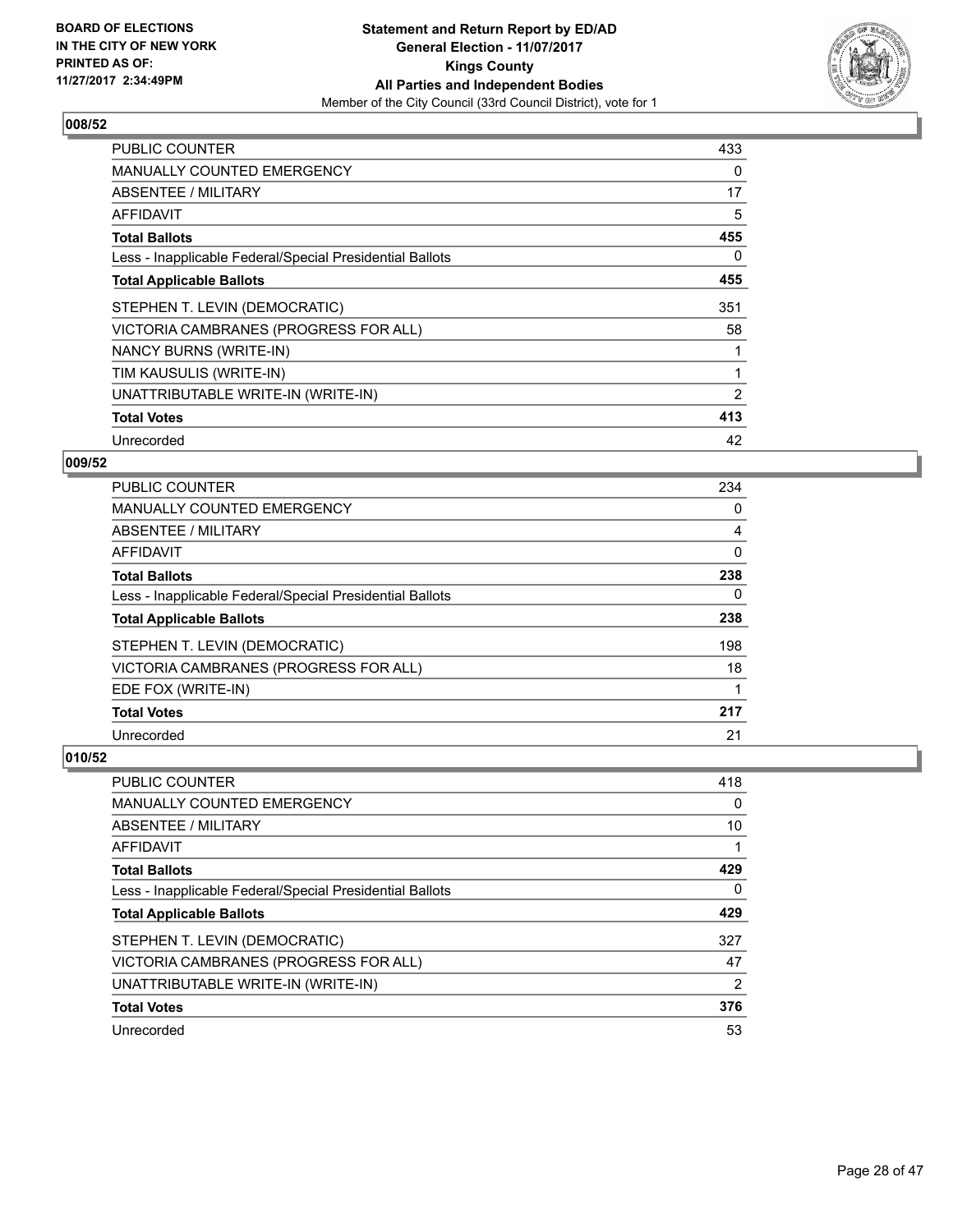

| PUBLIC COUNTER                                           | 306                   |
|----------------------------------------------------------|-----------------------|
| <b>MANUALLY COUNTED EMERGENCY</b>                        | 0                     |
| ABSENTEE / MILITARY                                      | 10                    |
| AFFIDAVIT                                                | $\mathbf{2}^{\prime}$ |
| <b>Total Ballots</b>                                     | 318                   |
| Less - Inapplicable Federal/Special Presidential Ballots | 0                     |
| <b>Total Applicable Ballots</b>                          | 318                   |
| STEPHEN T. LEVIN (DEMOCRATIC)                            | 260                   |
| VICTORIA CAMBRANES (PROGRESS FOR ALL)                    | 26                    |
| ANTHONY LACITIGNOLA (WRITE-IN)                           |                       |
| <b>Total Votes</b>                                       | 287                   |
| Unrecorded                                               | 31                    |

### **012/52**

| <b>PUBLIC COUNTER</b>                                    | 311 |
|----------------------------------------------------------|-----|
| <b>MANUALLY COUNTED EMERGENCY</b>                        | 0   |
| ABSENTEE / MILITARY                                      | 8   |
| AFFIDAVIT                                                |     |
| <b>Total Ballots</b>                                     | 320 |
| Less - Inapplicable Federal/Special Presidential Ballots | 0   |
| <b>Total Applicable Ballots</b>                          | 320 |
| STEPHEN T. LEVIN (DEMOCRATIC)                            | 241 |
| VICTORIA CAMBRANES (PROGRESS FOR ALL)                    | 43  |
| ALEXANDER NEWMAN (WRITE-IN)                              | 2   |
| EMILY BIRDSEME (WRITE-IN)                                |     |
| <b>Total Votes</b>                                       | 287 |
| Unrecorded                                               | 33  |

| <b>PUBLIC COUNTER</b>                                    | 311 |
|----------------------------------------------------------|-----|
| <b>MANUALLY COUNTED EMERGENCY</b>                        | 0   |
| ABSENTEE / MILITARY                                      | 10  |
| AFFIDAVIT                                                | 2   |
| <b>Total Ballots</b>                                     | 323 |
| Less - Inapplicable Federal/Special Presidential Ballots | 0   |
| <b>Total Applicable Ballots</b>                          | 323 |
| STEPHEN T. LEVIN (DEMOCRATIC)                            | 258 |
| VICTORIA CAMBRANES (PROGRESS FOR ALL)                    | 34  |
| UNATTRIBUTABLE WRITE-IN (WRITE-IN)                       |     |
| <b>Total Votes</b>                                       | 293 |
| Unrecorded                                               | 30  |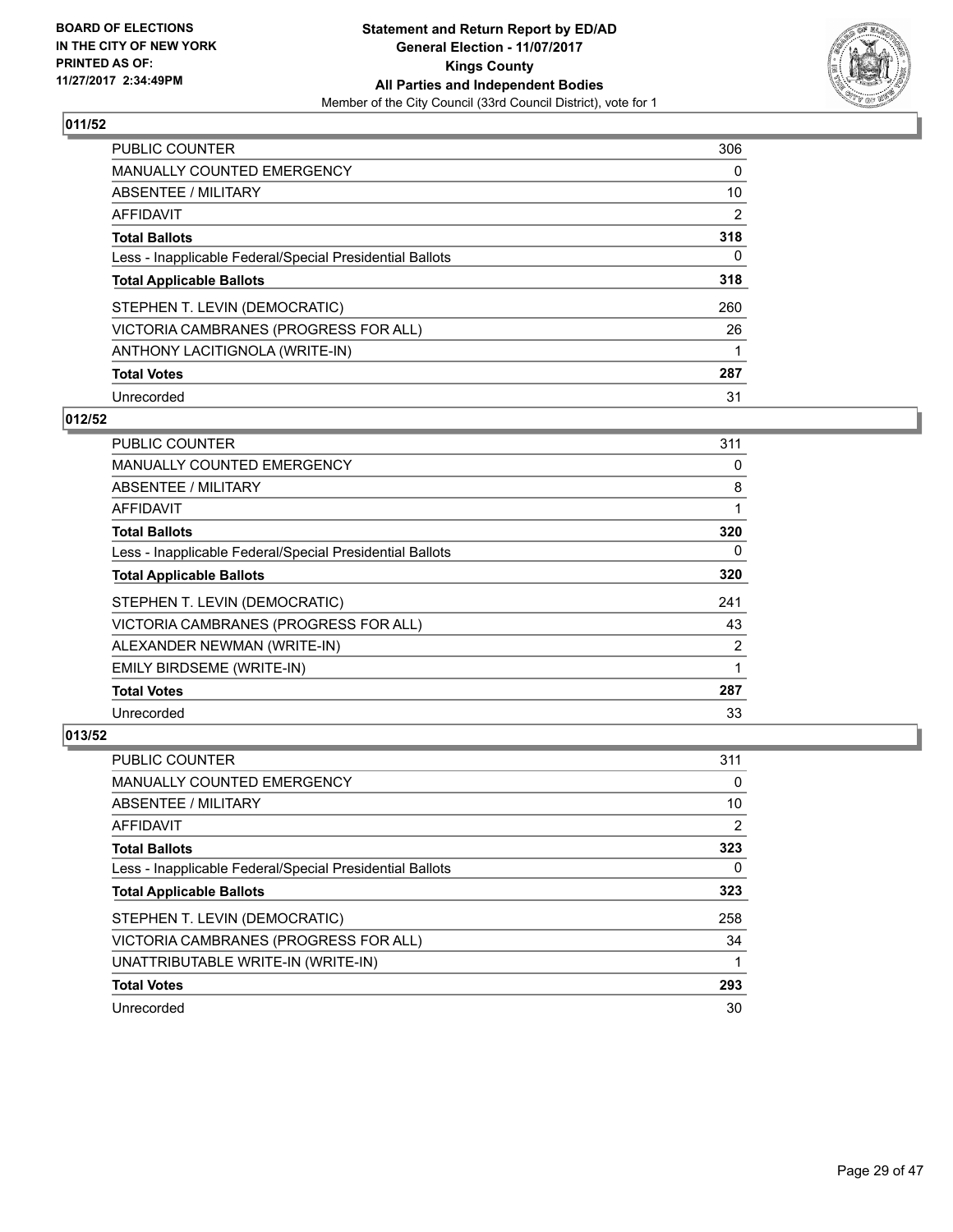

| PUBLIC COUNTER                                           | 222 |
|----------------------------------------------------------|-----|
| <b>MANUALLY COUNTED EMERGENCY</b>                        | 0   |
| <b>ABSENTEE / MILITARY</b>                               |     |
| <b>AFFIDAVIT</b>                                         |     |
| <b>Total Ballots</b>                                     | 230 |
| Less - Inapplicable Federal/Special Presidential Ballots | 0   |
| <b>Total Applicable Ballots</b>                          | 230 |
| STEPHEN T. LEVIN (DEMOCRATIC)                            | 184 |
| VICTORIA CAMBRANES (PROGRESS FOR ALL)                    | 31  |
| <b>Total Votes</b>                                       | 215 |
| Unrecorded                                               | 15  |

#### **015/52**

| <b>PUBLIC COUNTER</b>                                    | 334 |
|----------------------------------------------------------|-----|
| <b>MANUALLY COUNTED EMERGENCY</b>                        | 1   |
| <b>ABSENTEE / MILITARY</b>                               | 7   |
| <b>AFFIDAVIT</b>                                         | 2   |
| <b>Total Ballots</b>                                     | 344 |
| Less - Inapplicable Federal/Special Presidential Ballots | 0   |
| <b>Total Applicable Ballots</b>                          | 344 |
| STEPHEN T. LEVIN (DEMOCRATIC)                            | 273 |
| VICTORIA CAMBRANES (PROGRESS FOR ALL)                    | 50  |
| ADAM SUSS (WRITE-IN)                                     |     |
| LINCOLN ACHILLI (WRITE-IN)                               | 1   |
| UNATTRIBUTABLE WRITE-IN (WRITE-IN)                       | 1   |
| UNCOUNTED WRITE-IN PER STATUTE (WRITE-IN)                | 1   |
| <b>Total Votes</b>                                       | 327 |
| Unrecorded                                               | 17  |

| <b>PUBLIC COUNTER</b>                                    | 337            |
|----------------------------------------------------------|----------------|
| <b>MANUALLY COUNTED EMERGENCY</b>                        | 2              |
| ABSENTEE / MILITARY                                      | 3              |
| AFFIDAVIT                                                | $\overline{2}$ |
| <b>Total Ballots</b>                                     | 344            |
| Less - Inapplicable Federal/Special Presidential Ballots | 0              |
| <b>Total Applicable Ballots</b>                          | 344            |
| STEPHEN T. LEVIN (DEMOCRATIC)                            | 266            |
| VICTORIA CAMBRANES (PROGRESS FOR ALL)                    | 35             |
| TOBY GARDNER (WRITE-IN)                                  | 1              |
| UNATTRIBUTABLE WRITE-IN (WRITE-IN)                       | 1              |
| <b>Total Votes</b>                                       | 303            |
| Unrecorded                                               | 41             |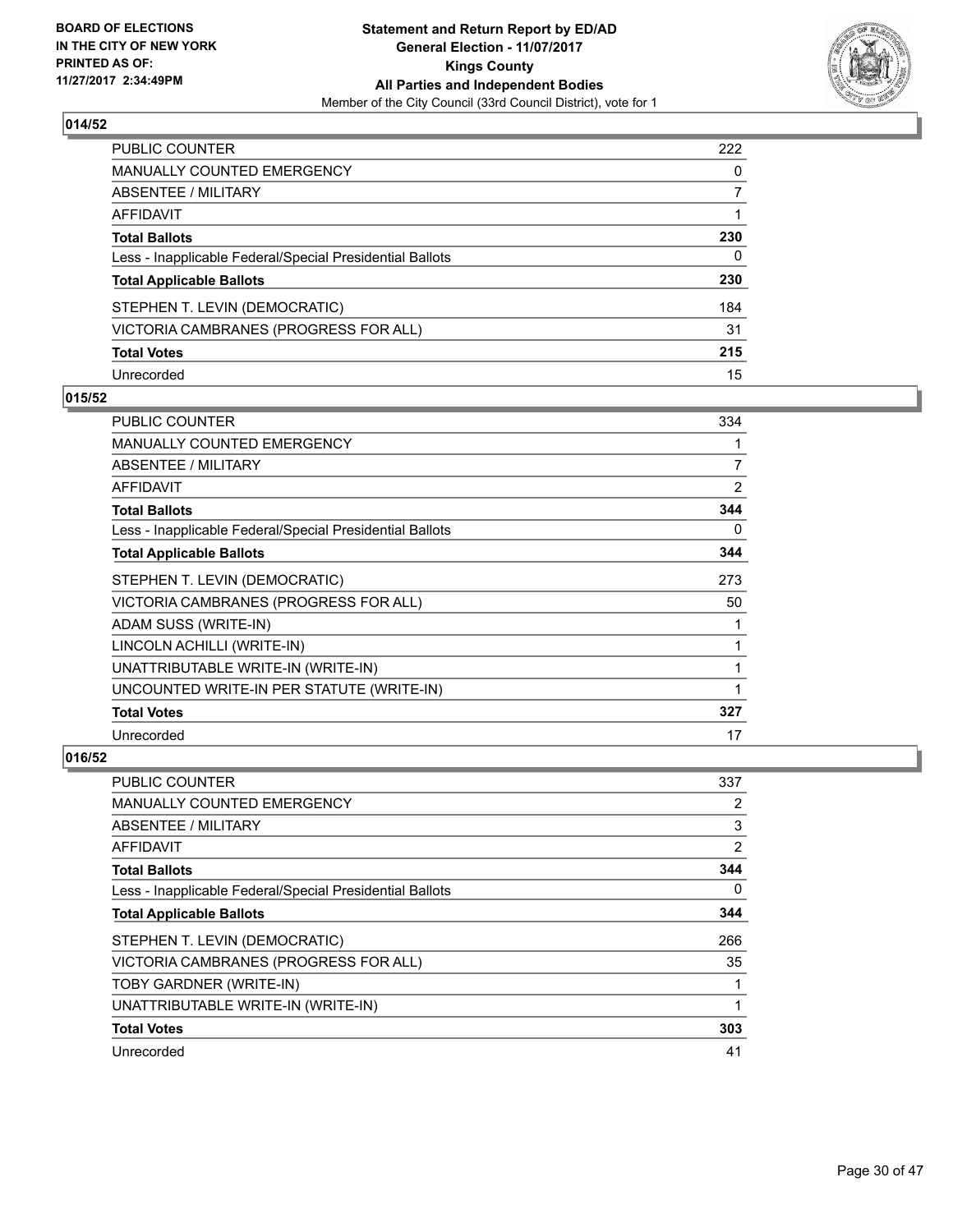

| <b>PUBLIC COUNTER</b>                                    | 276 |
|----------------------------------------------------------|-----|
| <b>MANUALLY COUNTED EMERGENCY</b>                        | 0   |
| ABSENTEE / MILITARY                                      | 9   |
| AFFIDAVIT                                                | 6   |
| <b>Total Ballots</b>                                     | 291 |
| Less - Inapplicable Federal/Special Presidential Ballots | 0   |
| <b>Total Applicable Ballots</b>                          | 291 |
| STEPHEN T. LEVIN (DEMOCRATIC)                            | 244 |
| VICTORIA CAMBRANES (PROGRESS FOR ALL)                    | 22  |
| JOHN ADAMS (WRITE-IN)                                    |     |
| MAX RICH -MELISSINOS (WRITE-IN)                          |     |
| <b>Total Votes</b>                                       | 268 |
| Unrecorded                                               | 23  |

# **018/52**

| PUBLIC COUNTER                                           | 271 |
|----------------------------------------------------------|-----|
| <b>MANUALLY COUNTED EMERGENCY</b>                        | 0   |
| ABSENTEE / MILITARY                                      | 5   |
| AFFIDAVIT                                                | 5   |
| <b>Total Ballots</b>                                     | 281 |
| Less - Inapplicable Federal/Special Presidential Ballots | 0   |
| <b>Total Applicable Ballots</b>                          | 281 |
| STEPHEN T. LEVIN (DEMOCRATIC)                            | 228 |
| VICTORIA CAMBRANES (PROGRESS FOR ALL)                    | 17  |
| <b>Total Votes</b>                                       | 245 |
| Unrecorded                                               | 36  |

| <b>PUBLIC COUNTER</b>                                    | 300            |
|----------------------------------------------------------|----------------|
| <b>MANUALLY COUNTED EMERGENCY</b>                        | 0              |
| ABSENTEE / MILITARY                                      | $\overline{2}$ |
| AFFIDAVIT                                                | 4              |
| <b>Total Ballots</b>                                     | 306            |
| Less - Inapplicable Federal/Special Presidential Ballots | 0              |
| <b>Total Applicable Ballots</b>                          | 306            |
| STEPHEN T. LEVIN (DEMOCRATIC)                            | 251            |
| VICTORIA CAMBRANES (PROGRESS FOR ALL)                    | 20             |
| UNATTRIBUTABLE WRITE-IN (WRITE-IN)                       |                |
| <b>Total Votes</b>                                       | 272            |
| Unrecorded                                               | 34             |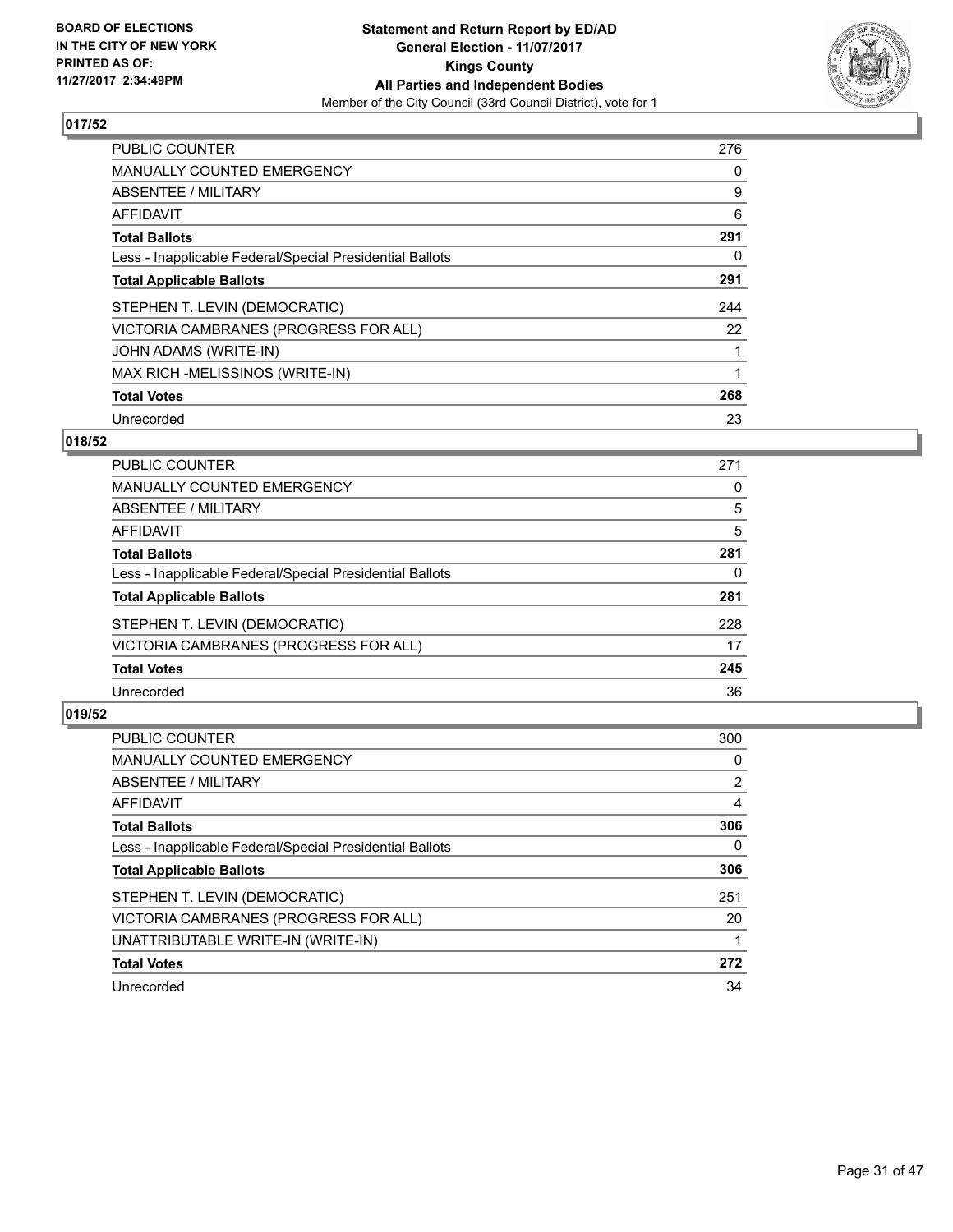

| <b>PUBLIC COUNTER</b>                                    | 252          |
|----------------------------------------------------------|--------------|
| MANUALLY COUNTED EMERGENCY                               | $\mathbf{0}$ |
| ABSENTEE / MILITARY                                      | 8            |
| <b>AFFIDAVIT</b>                                         | 2            |
| <b>Total Ballots</b>                                     | 262          |
| Less - Inapplicable Federal/Special Presidential Ballots | $\mathbf{0}$ |
| <b>Total Applicable Ballots</b>                          | 262          |
| STEPHEN T. LEVIN (DEMOCRATIC)                            | 226          |
| VICTORIA CAMBRANES (PROGRESS FOR ALL)                    | 14           |
| <b>Total Votes</b>                                       | 240          |
| Unrecorded                                               | 22           |

#### **022/52**

| <b>PUBLIC COUNTER</b>                                    | 168 |
|----------------------------------------------------------|-----|
| <b>MANUALLY COUNTED EMERGENCY</b>                        | 0   |
| ABSENTEE / MILITARY                                      | 2   |
| AFFIDAVIT                                                |     |
| <b>Total Ballots</b>                                     | 171 |
| Less - Inapplicable Federal/Special Presidential Ballots | 0   |
| <b>Total Applicable Ballots</b>                          | 171 |
| STEPHEN T. LEVIN (DEMOCRATIC)                            | 118 |
| VICTORIA CAMBRANES (PROGRESS FOR ALL)                    | 32  |
| <b>Total Votes</b>                                       | 150 |
| Unrecorded                                               | 21  |

| <b>PUBLIC COUNTER</b>                                    | 329 |
|----------------------------------------------------------|-----|
| <b>MANUALLY COUNTED EMERGENCY</b>                        | 0   |
| ABSENTEE / MILITARY                                      | 10  |
| AFFIDAVIT                                                | 2   |
| <b>Total Ballots</b>                                     | 341 |
| Less - Inapplicable Federal/Special Presidential Ballots | 0   |
| <b>Total Applicable Ballots</b>                          | 341 |
| STEPHEN T. LEVIN (DEMOCRATIC)                            | 287 |
| VICTORIA CAMBRANES (PROGRESS FOR ALL)                    | 24  |
| LORA GENOVESI (WRITE-IN)                                 |     |
|                                                          |     |
| <b>Total Votes</b>                                       | 312 |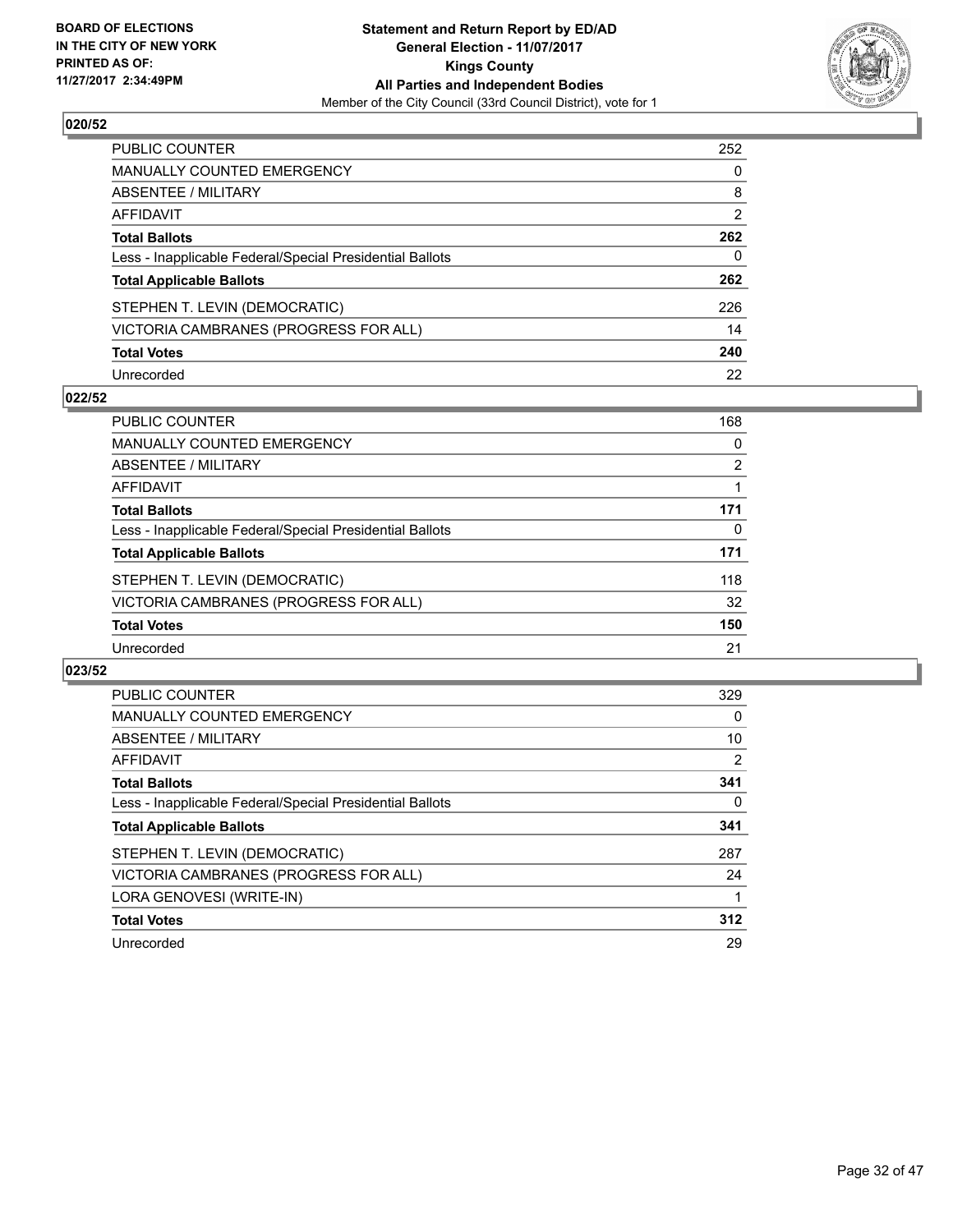

| PUBLIC COUNTER                                           | 81 |
|----------------------------------------------------------|----|
| <b>MANUALLY COUNTED EMERGENCY</b>                        | 0  |
| ABSENTEE / MILITARY                                      | 5  |
| AFFIDAVIT                                                | 0  |
| <b>Total Ballots</b>                                     | 86 |
| Less - Inapplicable Federal/Special Presidential Ballots | 0  |
| <b>Total Applicable Ballots</b>                          | 86 |
| STEPHEN T. LEVIN (DEMOCRATIC)                            | 65 |
| VICTORIA CAMBRANES (PROGRESS FOR ALL)                    | 14 |
| <b>Total Votes</b>                                       | 79 |
| Unrecorded                                               | 7  |

#### **025/52**

| <b>PUBLIC COUNTER</b>                                    | 299 |
|----------------------------------------------------------|-----|
| <b>MANUALLY COUNTED EMERGENCY</b>                        | 0   |
| ABSENTEE / MILITARY                                      | 9   |
| <b>AFFIDAVIT</b>                                         | 10  |
| <b>Total Ballots</b>                                     | 318 |
| Less - Inapplicable Federal/Special Presidential Ballots | 0   |
| <b>Total Applicable Ballots</b>                          | 318 |
| STEPHEN T. LEVIN (DEMOCRATIC)                            | 271 |
| VICTORIA CAMBRANES (PROGRESS FOR ALL)                    | 23  |
| BERNIE SANDERS (WRITE-IN)                                |     |
| <b>Total Votes</b>                                       | 295 |
| Unrecorded                                               | 23  |

| <b>PUBLIC COUNTER</b>                                    | 347      |
|----------------------------------------------------------|----------|
| MANUALLY COUNTED EMERGENCY                               | 0        |
| ABSENTEE / MILITARY                                      | 10       |
| AFFIDAVIT                                                | 10       |
| <b>Total Ballots</b>                                     | 367      |
| Less - Inapplicable Federal/Special Presidential Ballots | $\Omega$ |
| <b>Total Applicable Ballots</b>                          | 367      |
| STEPHEN T. LEVIN (DEMOCRATIC)                            | 313      |
| VICTORIA CAMBRANES (PROGRESS FOR ALL)                    | 24       |
| MARC FLIEDNER (WRITE-IN)                                 |          |
| <b>Total Votes</b>                                       | 338      |
| Unrecorded                                               | 29       |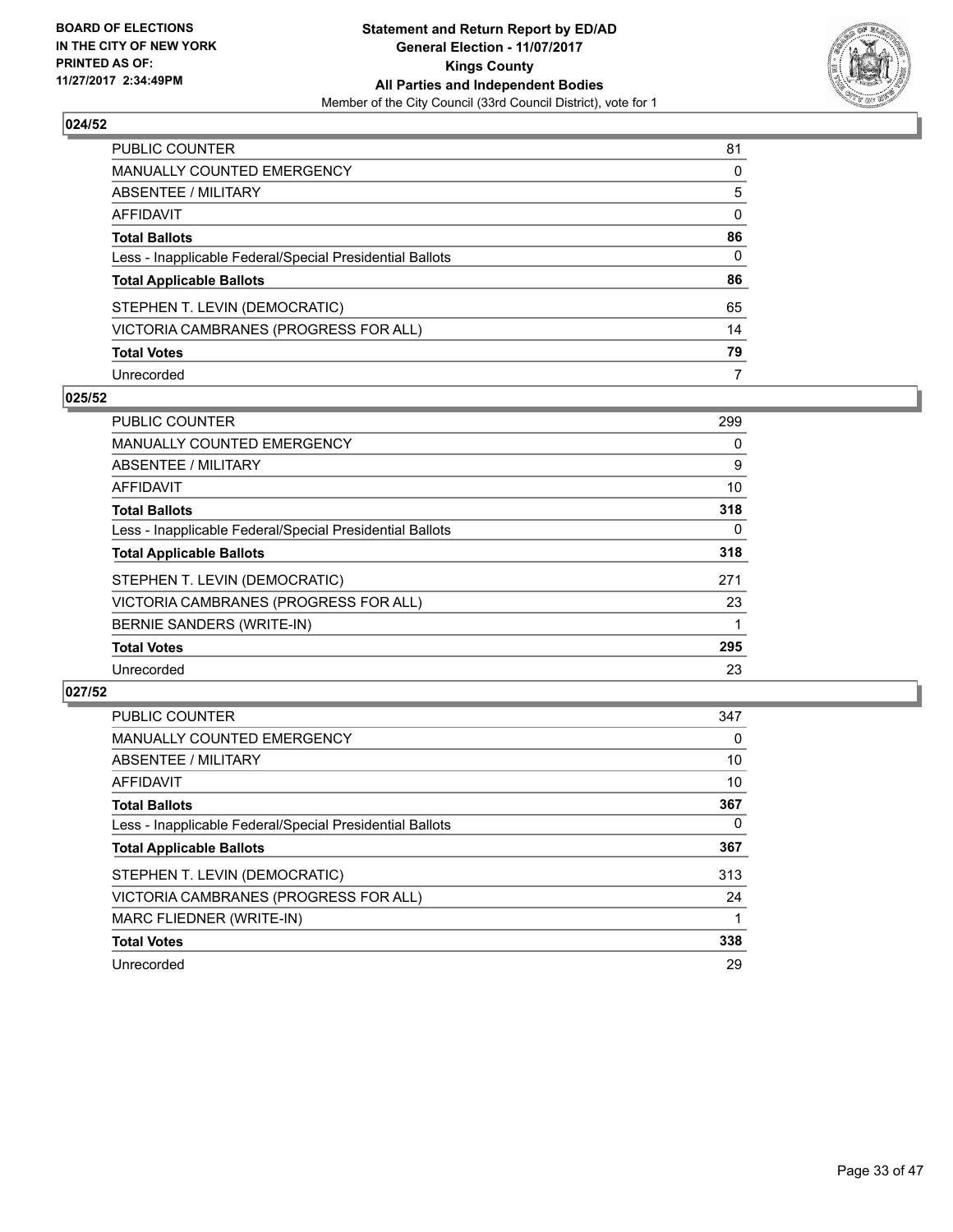

| PUBLIC COUNTER                                           | 227 |
|----------------------------------------------------------|-----|
| <b>MANUALLY COUNTED EMERGENCY</b>                        | 0   |
| <b>ABSENTEE / MILITARY</b>                               | 5   |
| <b>AFFIDAVIT</b>                                         | 4   |
| <b>Total Ballots</b>                                     | 236 |
| Less - Inapplicable Federal/Special Presidential Ballots | 0   |
| <b>Total Applicable Ballots</b>                          | 236 |
| STEPHEN T. LEVIN (DEMOCRATIC)                            | 201 |
| VICTORIA CAMBRANES (PROGRESS FOR ALL)                    | 19  |
| <b>Total Votes</b>                                       | 220 |
| Unrecorded                                               | 16  |

#### **029/52**

| <b>PUBLIC COUNTER</b>                                    | 220            |
|----------------------------------------------------------|----------------|
| <b>MANUALLY COUNTED EMERGENCY</b>                        | 0              |
| ABSENTEE / MILITARY                                      | $\overline{2}$ |
| <b>AFFIDAVIT</b>                                         | 3              |
| <b>Total Ballots</b>                                     | 225            |
| Less - Inapplicable Federal/Special Presidential Ballots | 0              |
| <b>Total Applicable Ballots</b>                          | 225            |
| STEPHEN T. LEVIN (DEMOCRATIC)                            | 190            |
| VICTORIA CAMBRANES (PROGRESS FOR ALL)                    | 18             |
| <b>JOAN KAISER (WRITE-IN)</b>                            |                |
| <b>Total Votes</b>                                       | 209            |
| Unrecorded                                               | 16             |

| <b>PUBLIC COUNTER</b>                                    | 308 |
|----------------------------------------------------------|-----|
| MANUALLY COUNTED EMERGENCY                               | 0   |
| ABSENTEE / MILITARY                                      | 20  |
| AFFIDAVIT                                                | 3   |
| <b>Total Ballots</b>                                     | 331 |
| Less - Inapplicable Federal/Special Presidential Ballots | 0   |
| <b>Total Applicable Ballots</b>                          | 331 |
| STEPHEN T. LEVIN (DEMOCRATIC)                            | 264 |
| VICTORIA CAMBRANES (PROGRESS FOR ALL)                    | 37  |
| <b>Total Votes</b>                                       | 301 |
| Unrecorded                                               | 30  |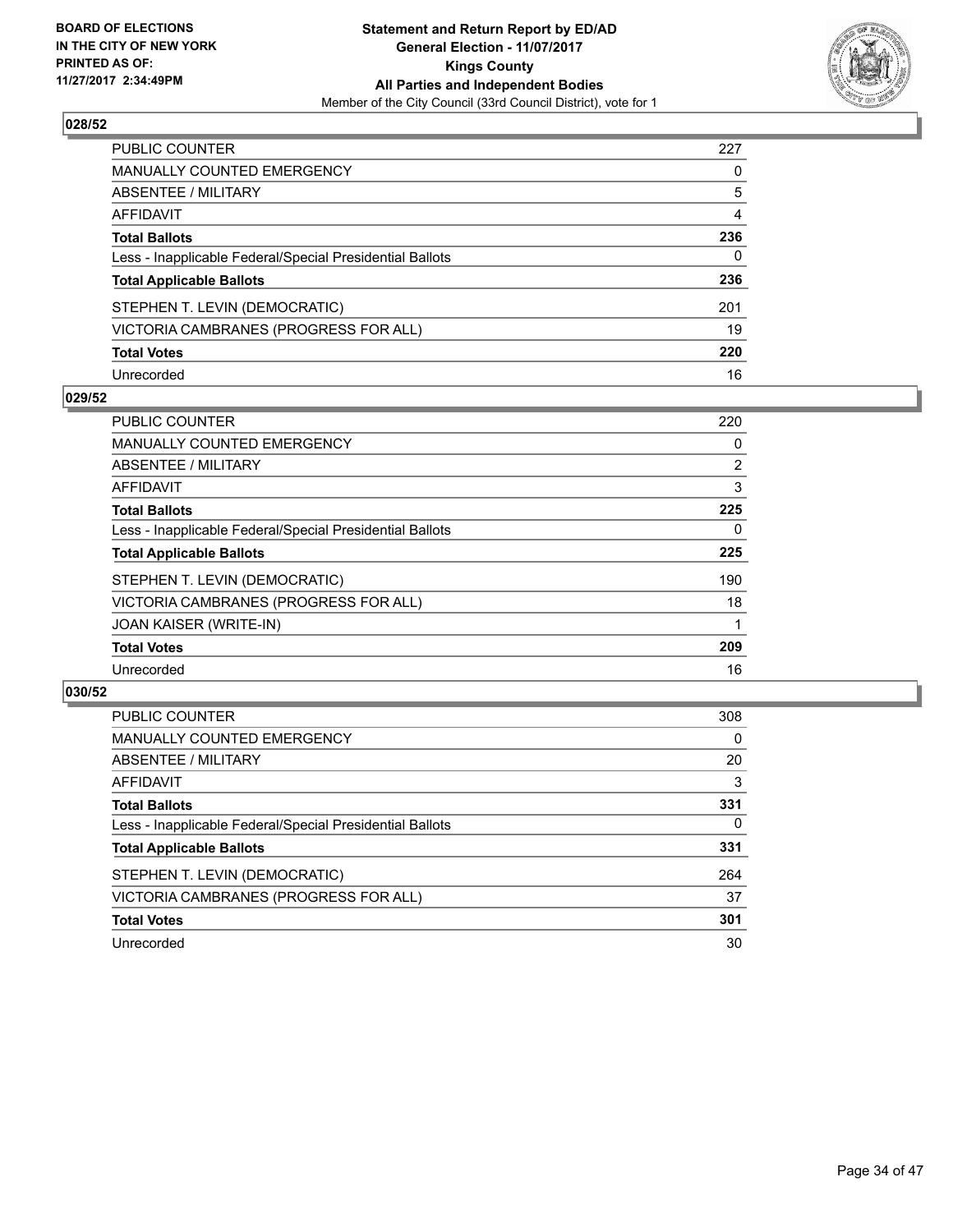

| <b>PUBLIC COUNTER</b>                                    | 328 |
|----------------------------------------------------------|-----|
| <b>MANUALLY COUNTED EMERGENCY</b>                        | 0   |
| <b>ABSENTEE / MILITARY</b>                               | 6   |
| <b>AFFIDAVIT</b>                                         | 3   |
| <b>Total Ballots</b>                                     | 337 |
| Less - Inapplicable Federal/Special Presidential Ballots | 0   |
| <b>Total Applicable Ballots</b>                          | 337 |
| STEPHEN T. LEVIN (DEMOCRATIC)                            | 286 |
| VICTORIA CAMBRANES (PROGRESS FOR ALL)                    | 29  |
| <b>Total Votes</b>                                       | 315 |
| Unrecorded                                               | 22  |

#### **032/52**

| <b>PUBLIC COUNTER</b>                                    | 296 |
|----------------------------------------------------------|-----|
| <b>MANUALLY COUNTED EMERGENCY</b>                        | 0   |
| <b>ABSENTEE / MILITARY</b>                               | 5   |
| AFFIDAVIT                                                | 5   |
| <b>Total Ballots</b>                                     | 306 |
| Less - Inapplicable Federal/Special Presidential Ballots | 0   |
| <b>Total Applicable Ballots</b>                          | 306 |
| STEPHEN T. LEVIN (DEMOCRATIC)                            | 237 |
| VICTORIA CAMBRANES (PROGRESS FOR ALL)                    | 40  |
| LINDA ROSENSTEIN (WRITE-IN)                              |     |
| NELSON BAKERMAN (WRITE-IN)                               | 3   |
| <b>Total Votes</b>                                       | 281 |
| Unrecorded                                               | 25  |

| <b>PUBLIC COUNTER</b>                                    | 187            |
|----------------------------------------------------------|----------------|
| <b>MANUALLY COUNTED EMERGENCY</b>                        | 0              |
| ABSENTEE / MILITARY                                      | 5              |
| <b>AFFIDAVIT</b>                                         | $\overline{2}$ |
| <b>Total Ballots</b>                                     | 194            |
| Less - Inapplicable Federal/Special Presidential Ballots | 0              |
| <b>Total Applicable Ballots</b>                          | 194            |
| STEPHEN T. LEVIN (DEMOCRATIC)                            | 167            |
| VICTORIA CAMBRANES (PROGRESS FOR ALL)                    | 20             |
| STEPHEN ADAM (WRITE-IN)                                  |                |
| <b>Total Votes</b>                                       | 188            |
| Unrecorded                                               | 6              |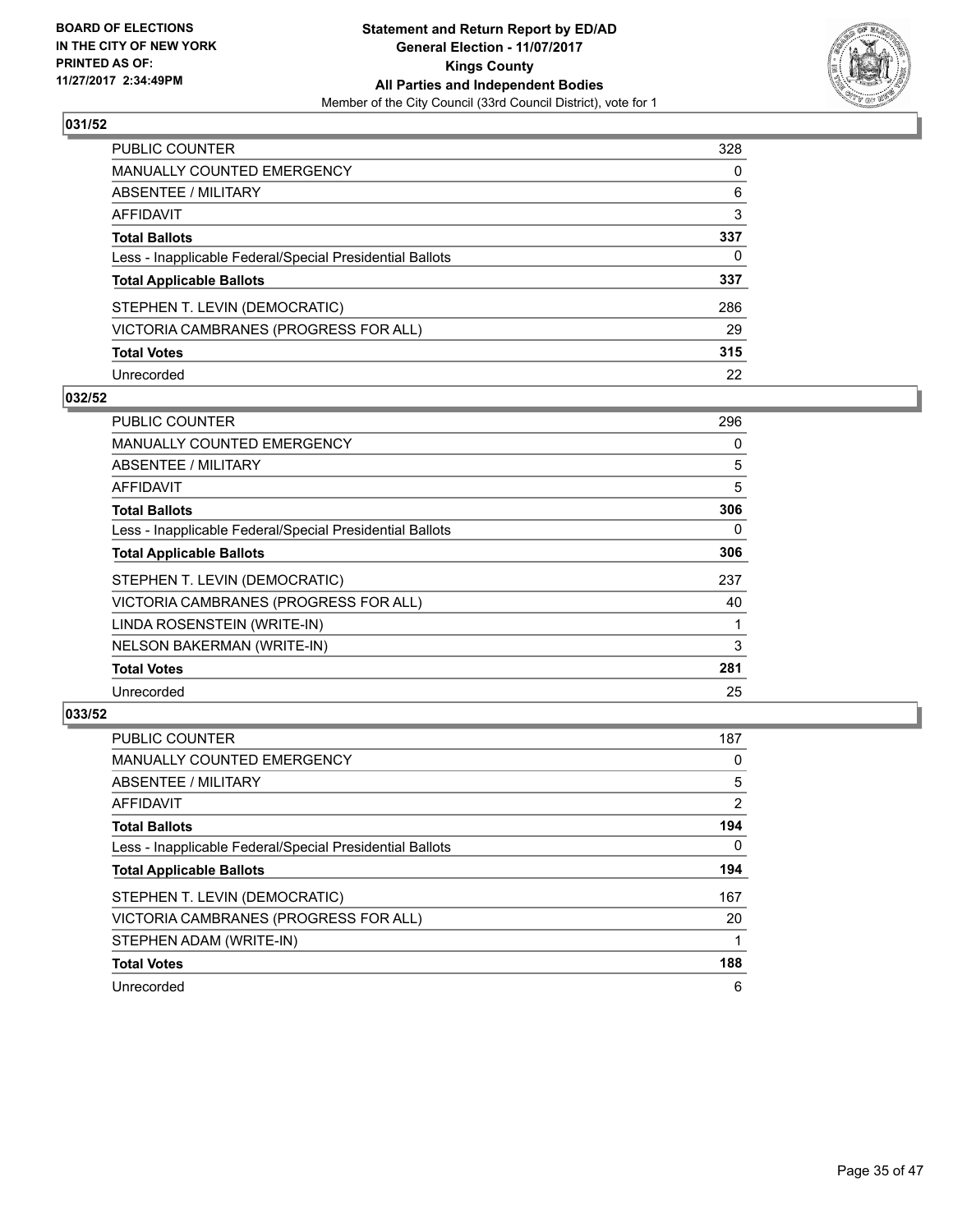

| <b>PUBLIC COUNTER</b>                                    | 322 |
|----------------------------------------------------------|-----|
| <b>MANUALLY COUNTED EMERGENCY</b>                        | 0   |
| ABSENTEE / MILITARY                                      | 2   |
| AFFIDAVIT                                                | 6   |
| <b>Total Ballots</b>                                     | 330 |
| Less - Inapplicable Federal/Special Presidential Ballots | 0   |
| <b>Total Applicable Ballots</b>                          | 330 |
| STEPHEN T. LEVIN (DEMOCRATIC)                            | 292 |
| VICTORIA CAMBRANES (PROGRESS FOR ALL)                    | 19  |
| UNATTRIBUTABLE WRITE-IN (WRITE-IN)                       | 1   |
| <b>Total Votes</b>                                       | 312 |
| Unrecorded                                               | 18  |

#### **048/52**

| <b>PUBLIC COUNTER</b>                                    | 249 |
|----------------------------------------------------------|-----|
| <b>MANUALLY COUNTED EMERGENCY</b>                        | 0   |
| ABSENTEE / MILITARY                                      | 4   |
| <b>AFFIDAVIT</b>                                         | 4   |
| <b>Total Ballots</b>                                     | 257 |
| Less - Inapplicable Federal/Special Presidential Ballots | 0   |
| <b>Total Applicable Ballots</b>                          | 257 |
| STEPHEN T. LEVIN (DEMOCRATIC)                            | 223 |
| VICTORIA CAMBRANES (PROGRESS FOR ALL)                    | 22  |
| WILL PAGE (WRITE-IN)                                     |     |
| <b>Total Votes</b>                                       | 246 |
| Unrecorded                                               | 11  |

| <b>PUBLIC COUNTER</b>                                    | 243 |
|----------------------------------------------------------|-----|
| <b>MANUALLY COUNTED EMERGENCY</b>                        | 0   |
| ABSENTEE / MILITARY                                      | 4   |
| AFFIDAVIT                                                | 5   |
| <b>Total Ballots</b>                                     | 252 |
| Less - Inapplicable Federal/Special Presidential Ballots | 0   |
| <b>Total Applicable Ballots</b>                          | 252 |
| STEPHEN T. LEVIN (DEMOCRATIC)                            | 210 |
| VICTORIA CAMBRANES (PROGRESS FOR ALL)                    | 15  |
| <b>Total Votes</b>                                       | 225 |
| Unrecorded                                               | 27  |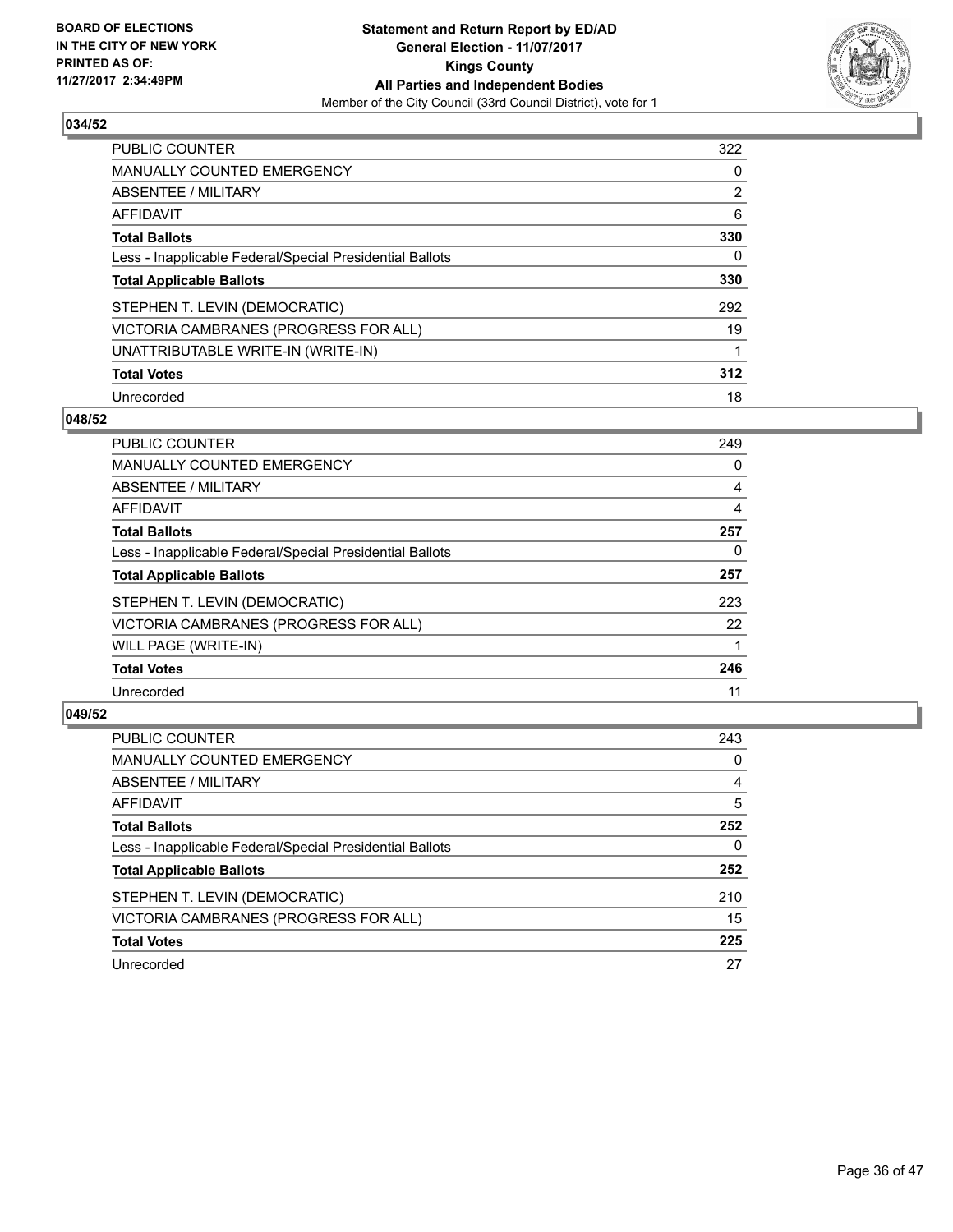

| <b>PUBLIC COUNTER</b>                                    | 183               |
|----------------------------------------------------------|-------------------|
| <b>MANUALLY COUNTED EMERGENCY</b>                        | 0                 |
| ABSENTEE / MILITARY                                      | 5                 |
| AFFIDAVIT                                                |                   |
| <b>Total Ballots</b>                                     | 189               |
| Less - Inapplicable Federal/Special Presidential Ballots | 0                 |
| <b>Total Applicable Ballots</b>                          | 189               |
| STEPHEN T. LEVIN (DEMOCRATIC)                            | 162               |
| VICTORIA CAMBRANES (PROGRESS FOR ALL)                    | $12 \overline{ }$ |
| UNATTRIBUTABLE WRITE-IN (WRITE-IN)                       |                   |
| <b>Total Votes</b>                                       | 175               |
| Unrecorded                                               | 14                |

#### **051/52**

| <b>PUBLIC COUNTER</b>                                    | 199      |
|----------------------------------------------------------|----------|
| <b>MANUALLY COUNTED EMERGENCY</b>                        | 0        |
| ABSENTEE / MILITARY                                      | 4        |
| <b>AFFIDAVIT</b>                                         | 0        |
| <b>Total Ballots</b>                                     | 203      |
| Less - Inapplicable Federal/Special Presidential Ballots | $\Omega$ |
| <b>Total Applicable Ballots</b>                          | 203      |
| STEPHEN T. LEVIN (DEMOCRATIC)                            | 173      |
| VICTORIA CAMBRANES (PROGRESS FOR ALL)                    | 6        |
| ARNALDO L. LOPEZ (WRITE-IN)                              |          |
| <b>Total Votes</b>                                       | 180      |
| Unrecorded                                               | 23       |

| <b>PUBLIC COUNTER</b>                                    | 172 |
|----------------------------------------------------------|-----|
| <b>MANUALLY COUNTED EMERGENCY</b>                        | 0   |
| ABSENTEE / MILITARY                                      | 3   |
| AFFIDAVIT                                                | 0   |
| <b>Total Ballots</b>                                     | 175 |
| Less - Inapplicable Federal/Special Presidential Ballots | 0   |
| <b>Total Applicable Ballots</b>                          | 175 |
| STEPHEN T. LEVIN (DEMOCRATIC)                            | 156 |
| VICTORIA CAMBRANES (PROGRESS FOR ALL)                    | 4   |
| <b>Total Votes</b>                                       | 160 |
| Unrecorded                                               | 15  |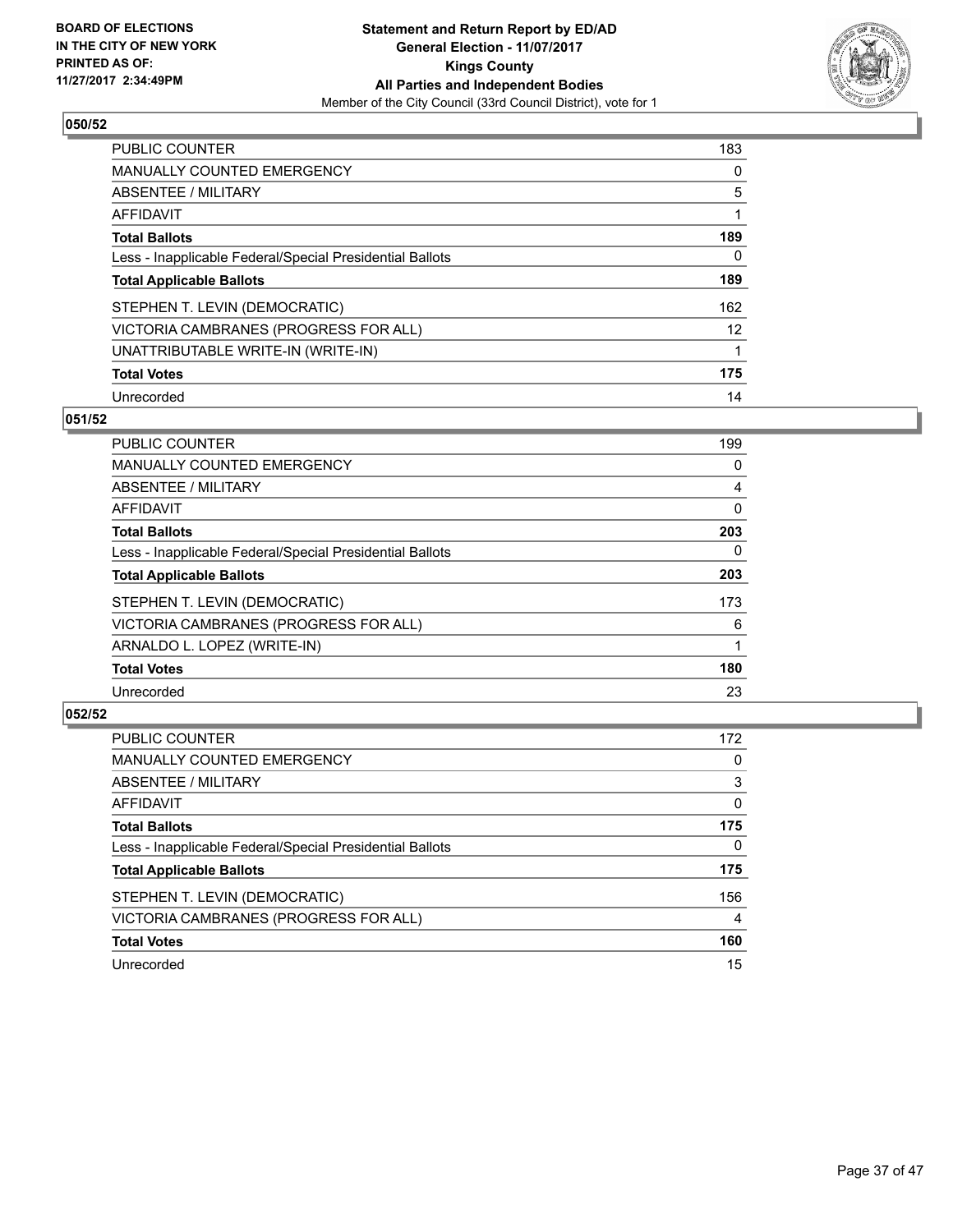

| <b>PUBLIC COUNTER</b>                                    | 271 |
|----------------------------------------------------------|-----|
| MANUALLY COUNTED EMERGENCY                               | 0   |
| ABSENTEE / MILITARY                                      | 0   |
| <b>AFFIDAVIT</b>                                         | 3   |
| <b>Total Ballots</b>                                     | 274 |
| Less - Inapplicable Federal/Special Presidential Ballots | 0   |
| <b>Total Applicable Ballots</b>                          | 274 |
| STEPHEN T. LEVIN (DEMOCRATIC)                            | 231 |
| VICTORIA CAMBRANES (PROGRESS FOR ALL)                    | 20  |
| LAURIE TAMIS (WRITE-IN)                                  | 1   |
| LIN ZENG (WRITE-IN)                                      |     |
| <b>Total Votes</b>                                       | 253 |
| Unrecorded                                               | 21  |

#### **054/52**

| <b>PUBLIC COUNTER</b>                                    | 143 |
|----------------------------------------------------------|-----|
| MANUALLY COUNTED EMERGENCY                               | 0   |
| ABSENTEE / MILITARY                                      |     |
| AFFIDAVIT                                                | 4   |
| <b>Total Ballots</b>                                     | 148 |
| Less - Inapplicable Federal/Special Presidential Ballots | 0   |
| <b>Total Applicable Ballots</b>                          | 148 |
| STEPHEN T. LEVIN (DEMOCRATIC)                            | 133 |
| VICTORIA CAMBRANES (PROGRESS FOR ALL)                    | 4   |
| <b>Total Votes</b>                                       | 137 |
| Unrecorded                                               | 11  |

| PUBLIC COUNTER                                           | 255 |
|----------------------------------------------------------|-----|
| <b>MANUALLY COUNTED EMERGENCY</b>                        | 0   |
| ABSENTEE / MILITARY                                      |     |
| AFFIDAVIT                                                |     |
| <b>Total Ballots</b>                                     | 263 |
| Less - Inapplicable Federal/Special Presidential Ballots | 0   |
| <b>Total Applicable Ballots</b>                          | 263 |
| STEPHEN T. LEVIN (DEMOCRATIC)                            | 226 |
| VICTORIA CAMBRANES (PROGRESS FOR ALL)                    | 23  |
| UNATTRIBUTABLE WRITE-IN (WRITE-IN)                       |     |
| <b>Total Votes</b>                                       | 250 |
| Unrecorded                                               | 13  |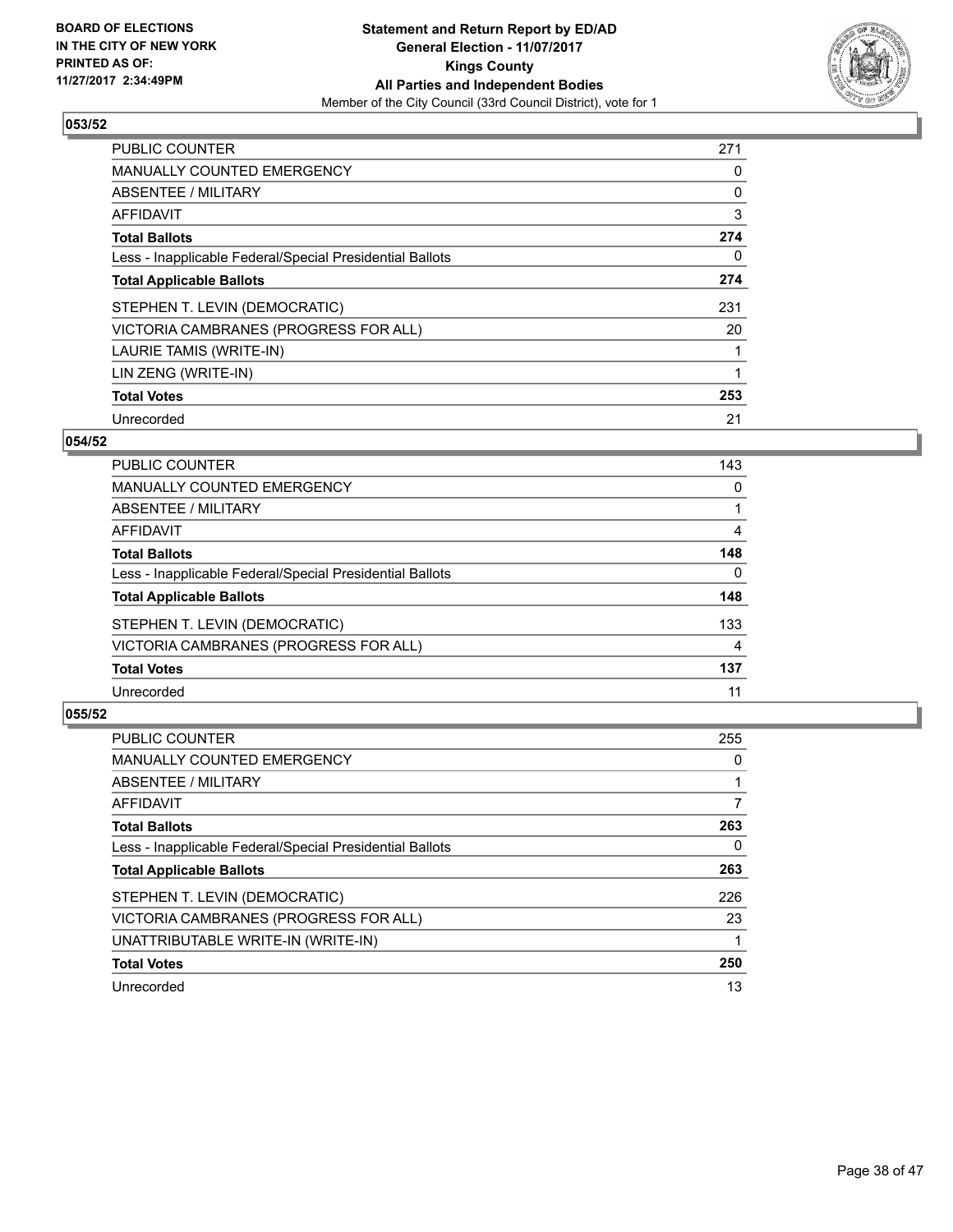

| <b>PUBLIC COUNTER</b>                                    | 173 |
|----------------------------------------------------------|-----|
| <b>MANUALLY COUNTED EMERGENCY</b>                        | 0   |
| ABSENTEE / MILITARY                                      | 4   |
| <b>AFFIDAVIT</b>                                         | 6   |
| <b>Total Ballots</b>                                     | 183 |
| Less - Inapplicable Federal/Special Presidential Ballots | 0   |
| <b>Total Applicable Ballots</b>                          | 183 |
| STEPHEN T. LEVIN (DEMOCRATIC)                            | 153 |
| VICTORIA CAMBRANES (PROGRESS FOR ALL)                    | 10  |
| <b>Total Votes</b>                                       | 163 |
| Unrecorded                                               | 20  |

#### **102/52**

| <b>PUBLIC COUNTER</b>                                    | 339 |
|----------------------------------------------------------|-----|
| <b>MANUALLY COUNTED EMERGENCY</b>                        | 2   |
| <b>ABSENTEE / MILITARY</b>                               | 6   |
| AFFIDAVIT                                                | 6   |
| <b>Total Ballots</b>                                     | 353 |
| Less - Inapplicable Federal/Special Presidential Ballots | 0   |
| <b>Total Applicable Ballots</b>                          | 353 |
| STEPHEN T. LEVIN (DEMOCRATIC)                            | 283 |
| VICTORIA CAMBRANES (PROGRESS FOR ALL)                    | 41  |
| TORREY FISHMAN (WRITE-IN)                                |     |
| UNATTRIBUTABLE WRITE-IN (WRITE-IN)                       |     |
| <b>Total Votes</b>                                       | 326 |
| Unrecorded                                               | 27  |

| <b>PUBLIC COUNTER</b>                                    | 263 |
|----------------------------------------------------------|-----|
| <b>MANUALLY COUNTED EMERGENCY</b>                        | 0   |
| ABSENTEE / MILITARY                                      | 5   |
| AFFIDAVIT                                                | 2   |
| <b>Total Ballots</b>                                     | 270 |
| Less - Inapplicable Federal/Special Presidential Ballots | 0   |
| <b>Total Applicable Ballots</b>                          | 270 |
| STEPHEN T. LEVIN (DEMOCRATIC)                            | 204 |
| VICTORIA CAMBRANES (PROGRESS FOR ALL)                    | 36  |
| UNATTRIBUTABLE WRITE-IN (WRITE-IN)                       |     |
| <b>Total Votes</b>                                       | 241 |
| Unrecorded                                               | 29  |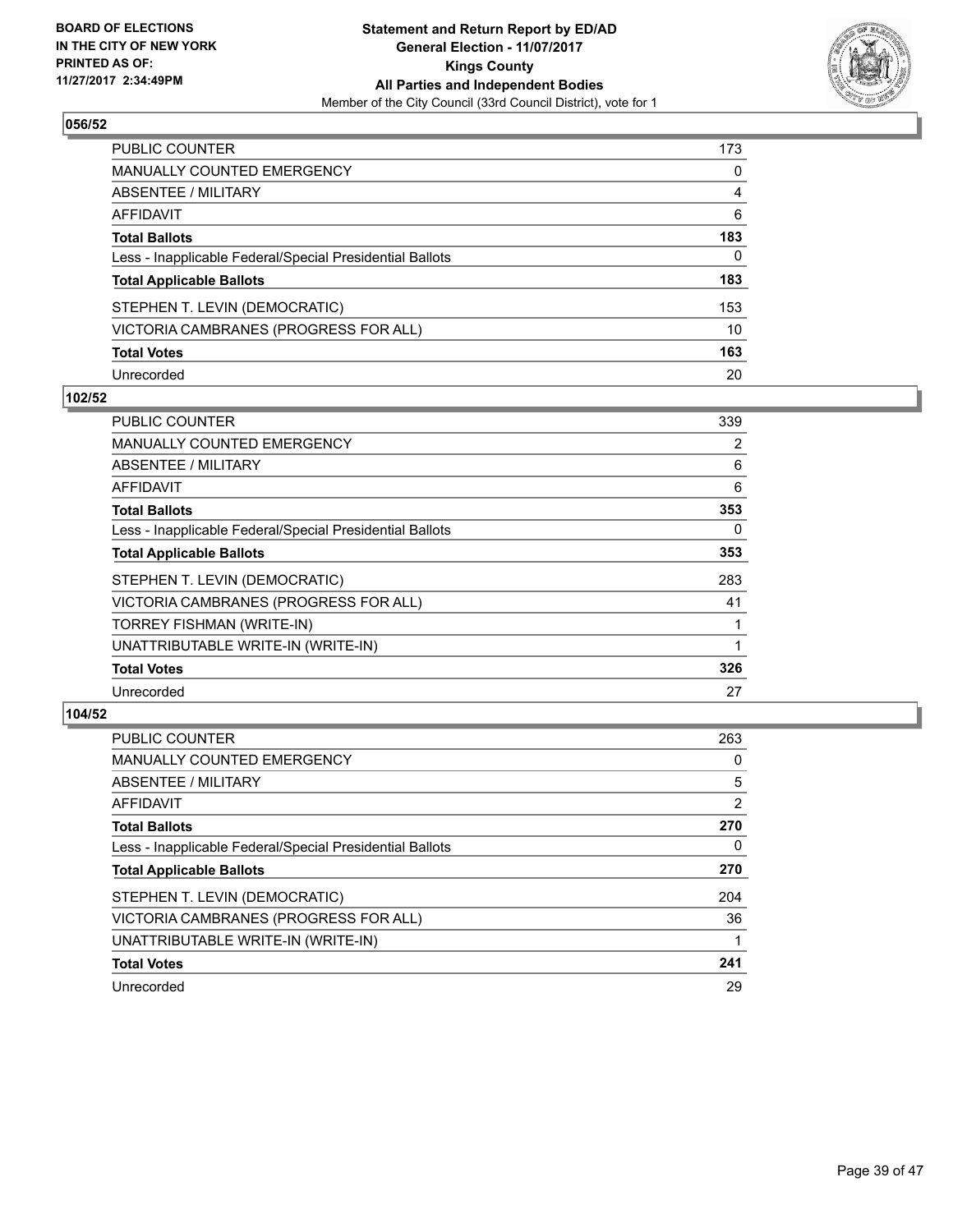

| PUBLIC COUNTER                                           | 272 |
|----------------------------------------------------------|-----|
| <b>MANUALLY COUNTED EMERGENCY</b>                        | 0   |
| ABSENTEE / MILITARY                                      | 6   |
| <b>AFFIDAVIT</b>                                         | 5   |
| <b>Total Ballots</b>                                     | 283 |
| Less - Inapplicable Federal/Special Presidential Ballots | 0   |
| <b>Total Applicable Ballots</b>                          | 283 |
| STEPHEN T. LEVIN (DEMOCRATIC)                            | 245 |
| VICTORIA CAMBRANES (PROGRESS FOR ALL)                    | 8   |
| <b>Total Votes</b>                                       | 253 |
| Unrecorded                                               | 30  |

#### **107/52**

| <b>PUBLIC COUNTER</b>                                    | 255 |
|----------------------------------------------------------|-----|
| <b>MANUALLY COUNTED EMERGENCY</b>                        | 0   |
| ABSENTEE / MILITARY                                      | 0   |
| <b>AFFIDAVIT</b>                                         | 7   |
| <b>Total Ballots</b>                                     | 262 |
| Less - Inapplicable Federal/Special Presidential Ballots | 0   |
| <b>Total Applicable Ballots</b>                          | 262 |
| STEPHEN T. LEVIN (DEMOCRATIC)                            | 226 |
| VICTORIA CAMBRANES (PROGRESS FOR ALL)                    | 17  |
| <b>JESSICA PASAE (WRITE-IN)</b>                          |     |
| <b>Total Votes</b>                                       | 244 |
| Unrecorded                                               | 18  |

| <b>PUBLIC COUNTER</b>                                    | 270 |
|----------------------------------------------------------|-----|
| MANUALLY COUNTED EMERGENCY                               | 0   |
| ABSENTEE / MILITARY                                      | 3   |
| AFFIDAVIT                                                | 5   |
| <b>Total Ballots</b>                                     | 278 |
| Less - Inapplicable Federal/Special Presidential Ballots | 0   |
| <b>Total Applicable Ballots</b>                          | 278 |
| STEPHEN T. LEVIN (DEMOCRATIC)                            | 232 |
| VICTORIA CAMBRANES (PROGRESS FOR ALL)                    | 28  |
| <b>Total Votes</b>                                       | 260 |
| Unrecorded                                               | 18  |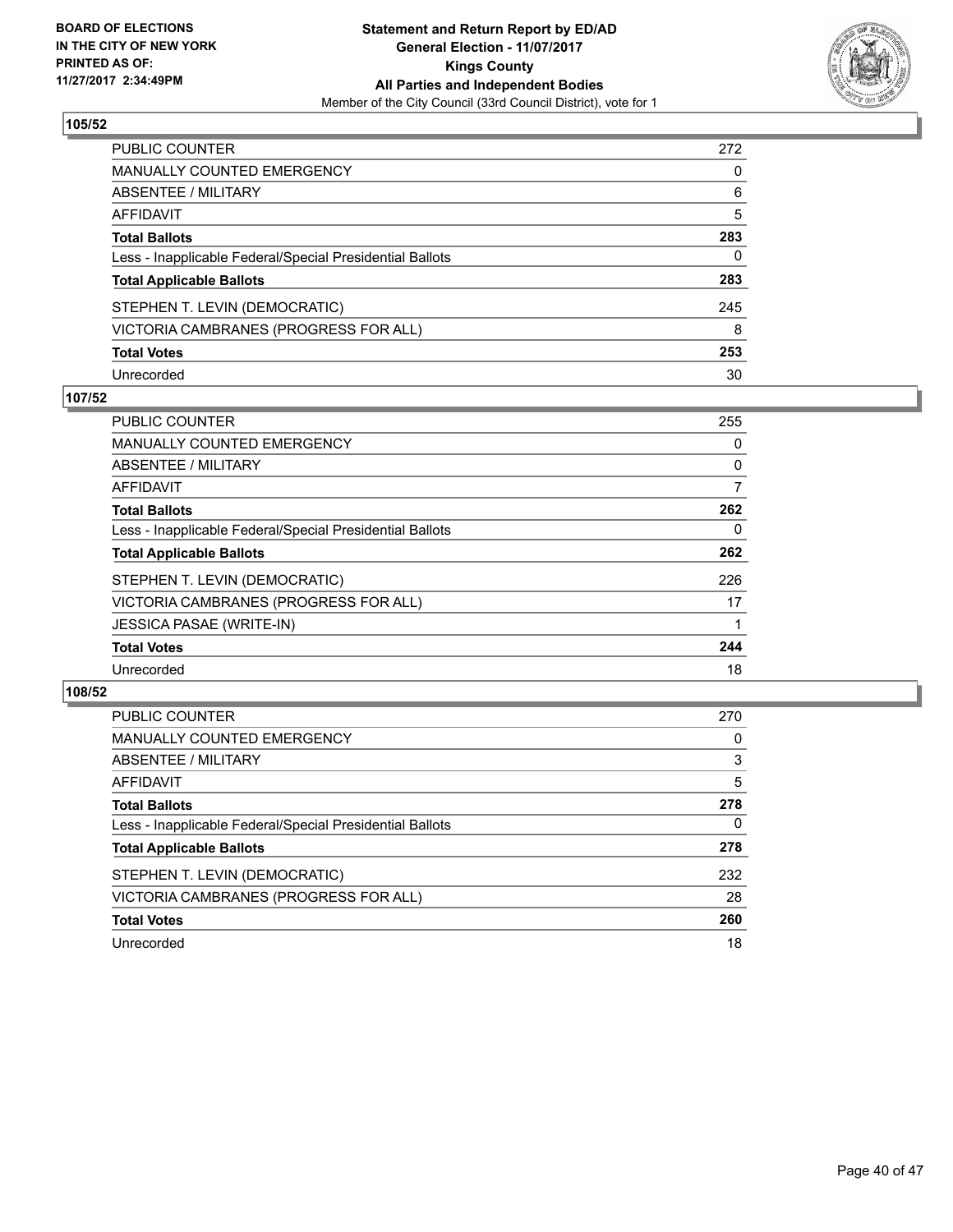

| <b>PUBLIC COUNTER</b>                                    | 162 |
|----------------------------------------------------------|-----|
| MANUALLY COUNTED EMERGENCY                               | 0   |
| ABSENTEE / MILITARY                                      | 4   |
| AFFIDAVIT                                                | 0   |
| <b>Total Ballots</b>                                     | 166 |
| Less - Inapplicable Federal/Special Presidential Ballots | 0   |
| <b>Total Applicable Ballots</b>                          | 166 |
| STEPHEN T. LEVIN (DEMOCRATIC)                            | 136 |
| VICTORIA CAMBRANES (PROGRESS FOR ALL)                    | 16  |
| BILLY ADAMS (WRITE-IN)                                   |     |
| <b>Total Votes</b>                                       | 153 |
| Unrecorded                                               | 13  |

# **115/52**

| <b>PUBLIC COUNTER</b>                                    | 233 |
|----------------------------------------------------------|-----|
| <b>MANUALLY COUNTED EMERGENCY</b>                        | 0   |
| ABSENTEE / MILITARY                                      | 8   |
| <b>AFFIDAVIT</b>                                         | 4   |
| <b>Total Ballots</b>                                     | 245 |
| Less - Inapplicable Federal/Special Presidential Ballots | 0   |
| <b>Total Applicable Ballots</b>                          | 245 |
| STEPHEN T. LEVIN (DEMOCRATIC)                            | 193 |
| VICTORIA CAMBRANES (PROGRESS FOR ALL)                    | 21  |
| MARC FLIEDNER (WRITE-IN)                                 |     |
| <b>Total Votes</b>                                       | 215 |
| Unrecorded                                               | 30  |

| <b>PUBLIC COUNTER</b>                                    | 264            |
|----------------------------------------------------------|----------------|
| MANUALLY COUNTED EMERGENCY                               | 0              |
| ABSENTEE / MILITARY                                      | 8              |
| AFFIDAVIT                                                | $\overline{2}$ |
| <b>Total Ballots</b>                                     | 274            |
| Less - Inapplicable Federal/Special Presidential Ballots | 0              |
| <b>Total Applicable Ballots</b>                          | 274            |
| STEPHEN T. LEVIN (DEMOCRATIC)                            | 219            |
| VICTORIA CAMBRANES (PROGRESS FOR ALL)                    | 24             |
| <b>Total Votes</b>                                       | 243            |
| Unrecorded                                               | 31             |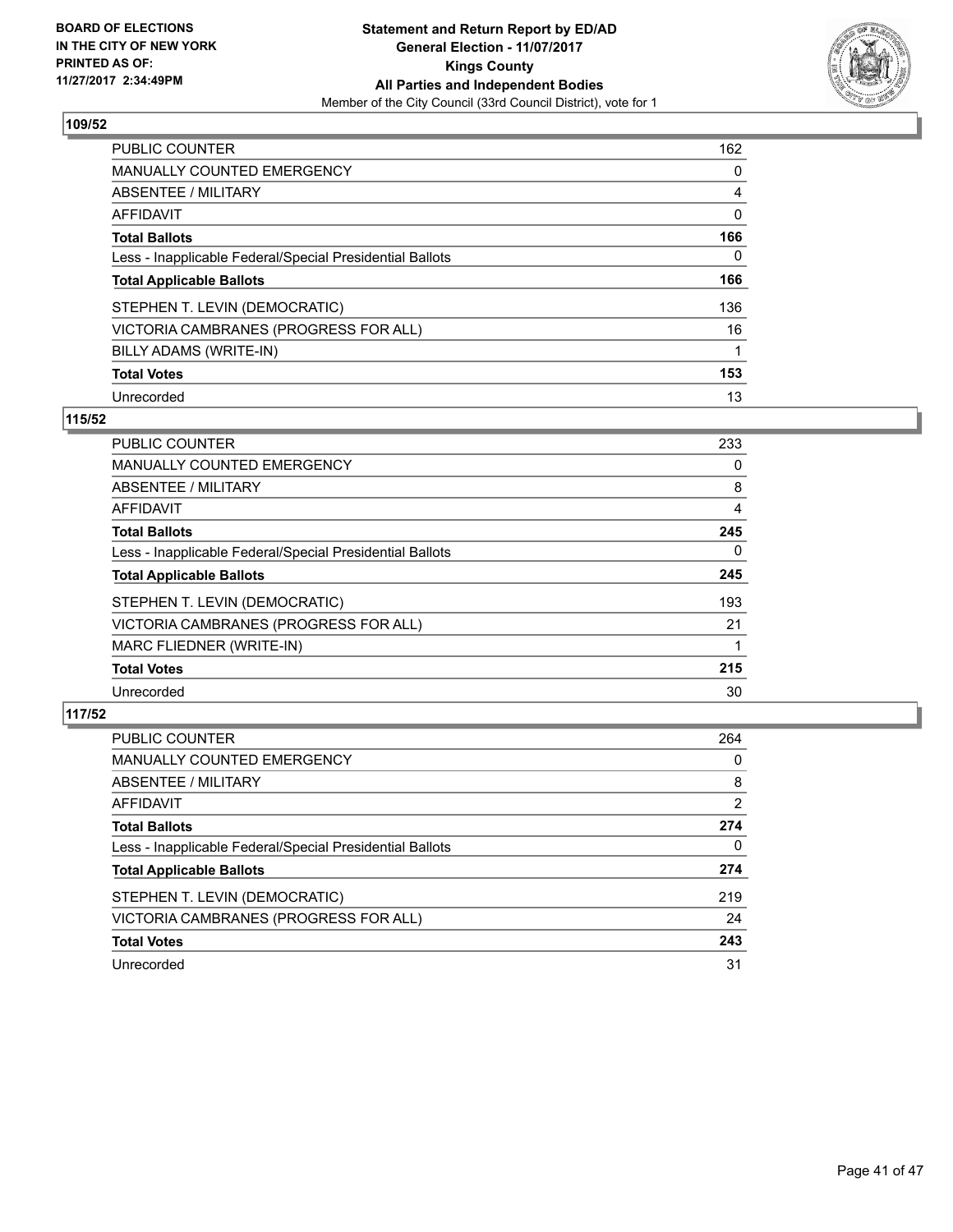

| <b>PUBLIC COUNTER</b>                                    | 0 |
|----------------------------------------------------------|---|
| <b>MANUALLY COUNTED EMERGENCY</b>                        | 0 |
| ABSENTEE / MILITARY                                      | 0 |
| AFFIDAVIT                                                | 0 |
| <b>Total Ballots</b>                                     | 0 |
| Less - Inapplicable Federal/Special Presidential Ballots | 0 |
| <b>Total Applicable Ballots</b>                          | 0 |
| STEPHEN T. LEVIN (DEMOCRATIC)                            | O |
| VICTORIA CAMBRANES (PROGRESS FOR ALL)                    | 0 |
| <b>Total Votes</b>                                       | 0 |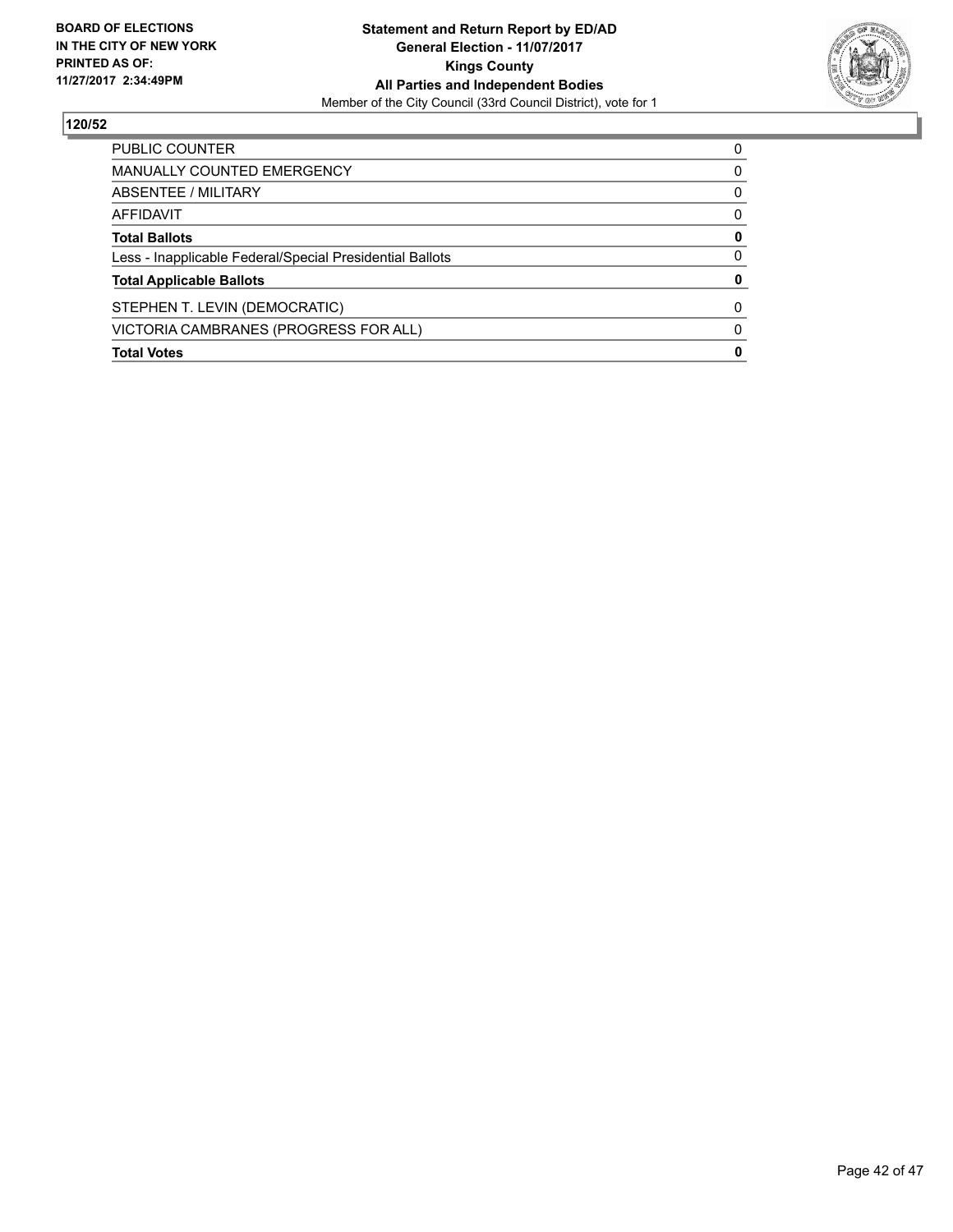

| <b>PUBLIC COUNTER</b>                                    | 52 |
|----------------------------------------------------------|----|
| <b>MANUALLY COUNTED EMERGENCY</b>                        | 0  |
| ABSENTEE / MILITARY                                      | 0  |
| <b>AFFIDAVIT</b>                                         | 0  |
| <b>Total Ballots</b>                                     | 52 |
| Less - Inapplicable Federal/Special Presidential Ballots | 0  |
| <b>Total Applicable Ballots</b>                          | 52 |
| STEPHEN T. LEVIN (DEMOCRATIC)                            | 37 |
| VICTORIA CAMBRANES (PROGRESS FOR ALL)                    | 4  |
| DONALD TRUMP (WRITE-IN)                                  | 1  |
| <b>ISAC SOFER (WRITE-IN)</b>                             |    |
| <b>Total Votes</b>                                       | 43 |
| Unrecorded                                               | 9  |

# **079/53**

| PUBLIC COUNTER                                           | 68 |
|----------------------------------------------------------|----|
| MANUALLY COUNTED EMERGENCY                               | 0  |
| ABSENTEE / MILITARY                                      |    |
| AFFIDAVIT                                                | 0  |
| <b>Total Ballots</b>                                     | 69 |
| Less - Inapplicable Federal/Special Presidential Ballots | 0  |
| <b>Total Applicable Ballots</b>                          | 69 |
| STEPHEN T. LEVIN (DEMOCRATIC)                            | 53 |
| VICTORIA CAMBRANES (PROGRESS FOR ALL)                    | 6  |
| <b>Total Votes</b>                                       | 59 |
| Unrecorded                                               | 10 |
|                                                          |    |

| <b>PUBLIC COUNTER</b>                                    | 0        |
|----------------------------------------------------------|----------|
| MANUALLY COUNTED EMERGENCY                               | 0        |
| ABSENTEE / MILITARY                                      | 0        |
| AFFIDAVIT                                                | 0        |
| <b>Total Ballots</b>                                     | 0        |
| Less - Inapplicable Federal/Special Presidential Ballots | 0        |
| <b>Total Applicable Ballots</b>                          | 0        |
| STEPHEN T. LEVIN (DEMOCRATIC)                            | $\Omega$ |
| VICTORIA CAMBRANES (PROGRESS FOR ALL)                    | $\Omega$ |
| <b>Total Votes</b>                                       | 0        |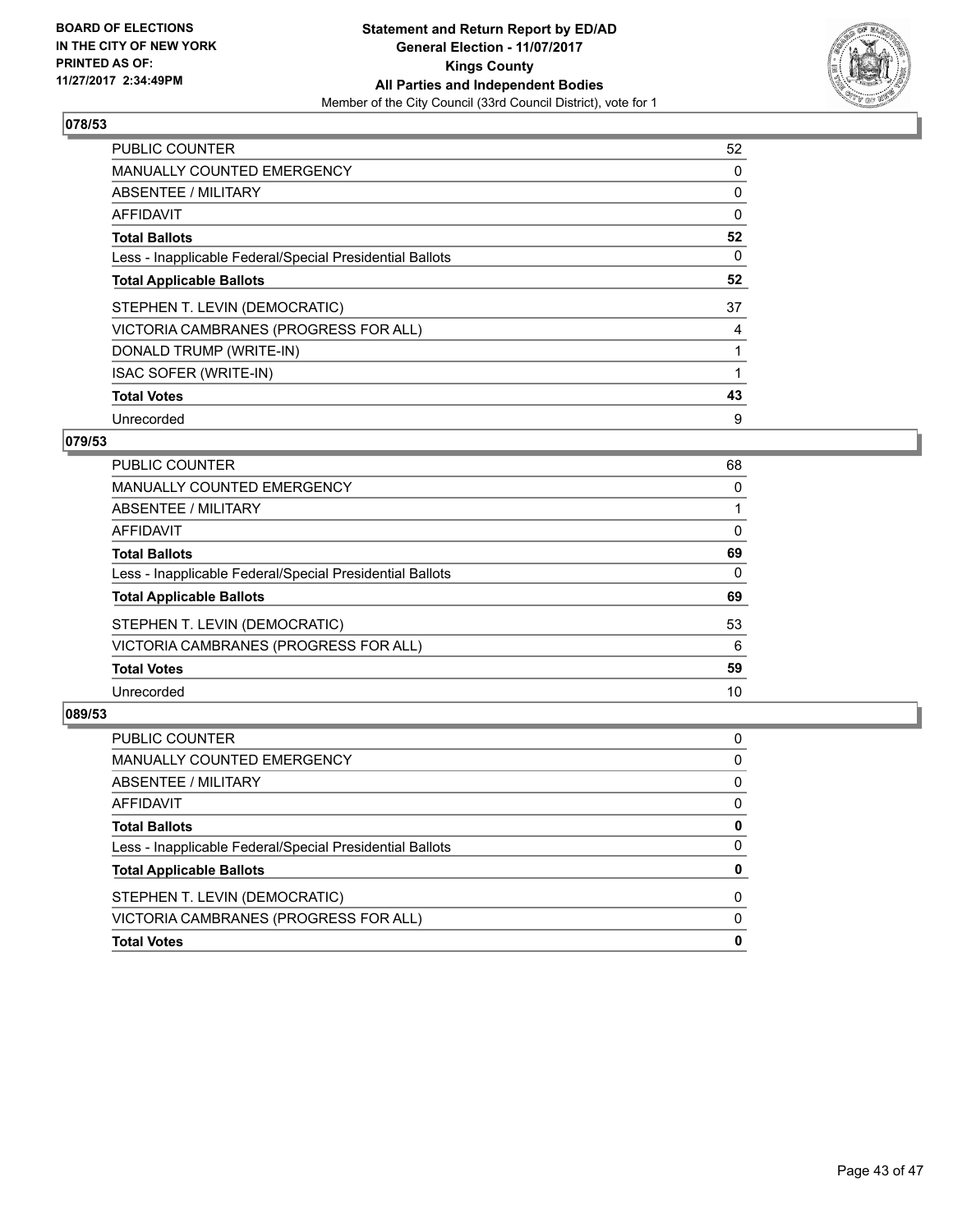

| PUBLIC COUNTER                                           | 109 |
|----------------------------------------------------------|-----|
| <b>MANUALLY COUNTED EMERGENCY</b>                        | 0   |
| ABSENTEE / MILITARY                                      | 2   |
| AFFIDAVIT                                                |     |
| <b>Total Ballots</b>                                     | 112 |
| Less - Inapplicable Federal/Special Presidential Ballots | 0   |
| <b>Total Applicable Ballots</b>                          | 112 |
| STEPHEN T. LEVIN (DEMOCRATIC)                            | 104 |
| VICTORIA CAMBRANES (PROGRESS FOR ALL)                    | 3   |
| <b>JOHN MCLAUGHLIN (WRITE-IN)</b>                        |     |
| <b>Total Votes</b>                                       | 108 |
| Unrecorded                                               | 4   |

#### **005/57**

| PUBLIC COUNTER                                           | 48 |
|----------------------------------------------------------|----|
| <b>MANUALLY COUNTED EMERGENCY</b>                        | 0  |
| ABSENTEE / MILITARY                                      | 3  |
| AFFIDAVIT                                                | 0  |
| <b>Total Ballots</b>                                     | 51 |
| Less - Inapplicable Federal/Special Presidential Ballots | 0  |
| <b>Total Applicable Ballots</b>                          | 51 |
| STEPHEN T. LEVIN (DEMOCRATIC)                            | 40 |
| VICTORIA CAMBRANES (PROGRESS FOR ALL)                    | 3  |
| <b>Total Votes</b>                                       | 43 |
| Unrecorded                                               | 8  |

| <b>PUBLIC COUNTER</b>                                    | 40 |
|----------------------------------------------------------|----|
| <b>MANUALLY COUNTED EMERGENCY</b>                        | 0  |
| ABSENTEE / MILITARY                                      |    |
| AFFIDAVIT                                                | 0  |
| <b>Total Ballots</b>                                     | 41 |
| Less - Inapplicable Federal/Special Presidential Ballots | 0  |
| <b>Total Applicable Ballots</b>                          | 41 |
| STEPHEN T. LEVIN (DEMOCRATIC)                            | 33 |
| VICTORIA CAMBRANES (PROGRESS FOR ALL)                    | 6  |
| <b>Total Votes</b>                                       | 39 |
| Unrecorded                                               | 2  |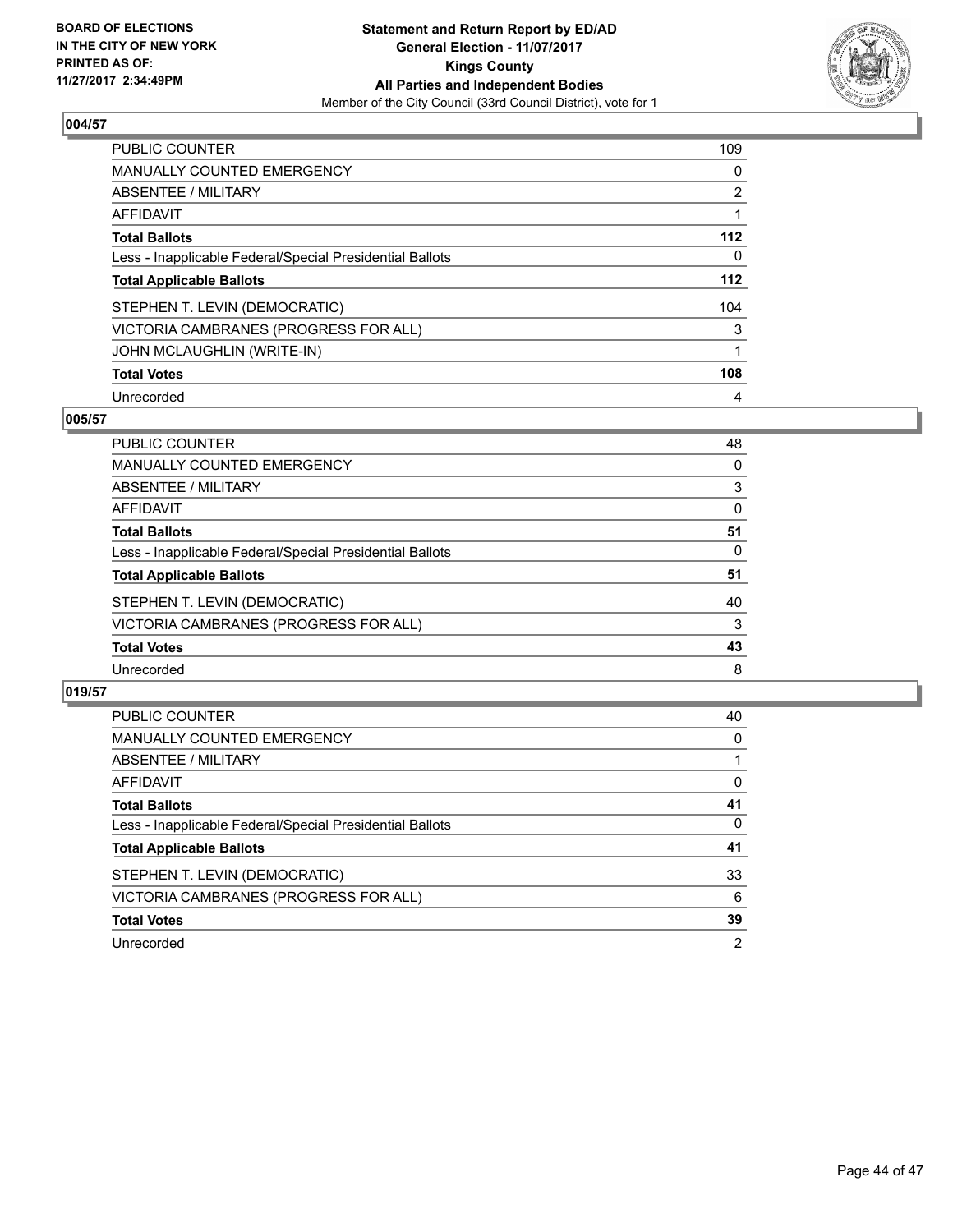

| STEPHEN T. LEVIN (DEMOCRATIC)<br>VICTORIA CAMBRANES (PROGRESS FOR ALL) | 8<br>4 |
|------------------------------------------------------------------------|--------|
| <b>Total Applicable Ballots</b>                                        | 12     |
| Less - Inapplicable Federal/Special Presidential Ballots               | 0      |
| <b>Total Ballots</b>                                                   | 12     |
| AFFIDAVIT                                                              | 0      |
| <b>ABSENTEE / MILITARY</b>                                             | 0      |
| MANUALLY COUNTED EMERGENCY                                             | 0      |
| PUBLIC COUNTER                                                         | 12     |

#### **022/57**

| PUBLIC COUNTER                                           | 199 |
|----------------------------------------------------------|-----|
| MANUALLY COUNTED EMERGENCY                               | 0   |
| ABSENTEE / MILITARY                                      |     |
| AFFIDAVIT                                                | 5   |
| <b>Total Ballots</b>                                     | 205 |
| Less - Inapplicable Federal/Special Presidential Ballots | 0   |
| <b>Total Applicable Ballots</b>                          | 205 |
| STEPHEN T. LEVIN (DEMOCRATIC)                            | 170 |
| VICTORIA CAMBRANES (PROGRESS FOR ALL)                    | 21  |
| <b>JABARI BRISPORT (WRITE-IN)</b>                        |     |
| TARABROOKE TILLBROOKS (WRITE-IN)                         |     |
| <b>Total Votes</b>                                       | 193 |
| Unrecorded                                               | 12  |
|                                                          |     |

| <b>PUBLIC COUNTER</b>                                    | 122            |
|----------------------------------------------------------|----------------|
| <b>MANUALLY COUNTED EMERGENCY</b>                        | 0              |
| ABSENTEE / MILITARY                                      | 0              |
| AFFIDAVIT                                                | $\overline{2}$ |
| <b>Total Ballots</b>                                     | 124            |
| Less - Inapplicable Federal/Special Presidential Ballots | 0              |
| <b>Total Applicable Ballots</b>                          | 124            |
| STEPHEN T. LEVIN (DEMOCRATIC)                            | 99             |
| VICTORIA CAMBRANES (PROGRESS FOR ALL)                    | 15             |
| <b>Total Votes</b>                                       | 114            |
| Unrecorded                                               | 10             |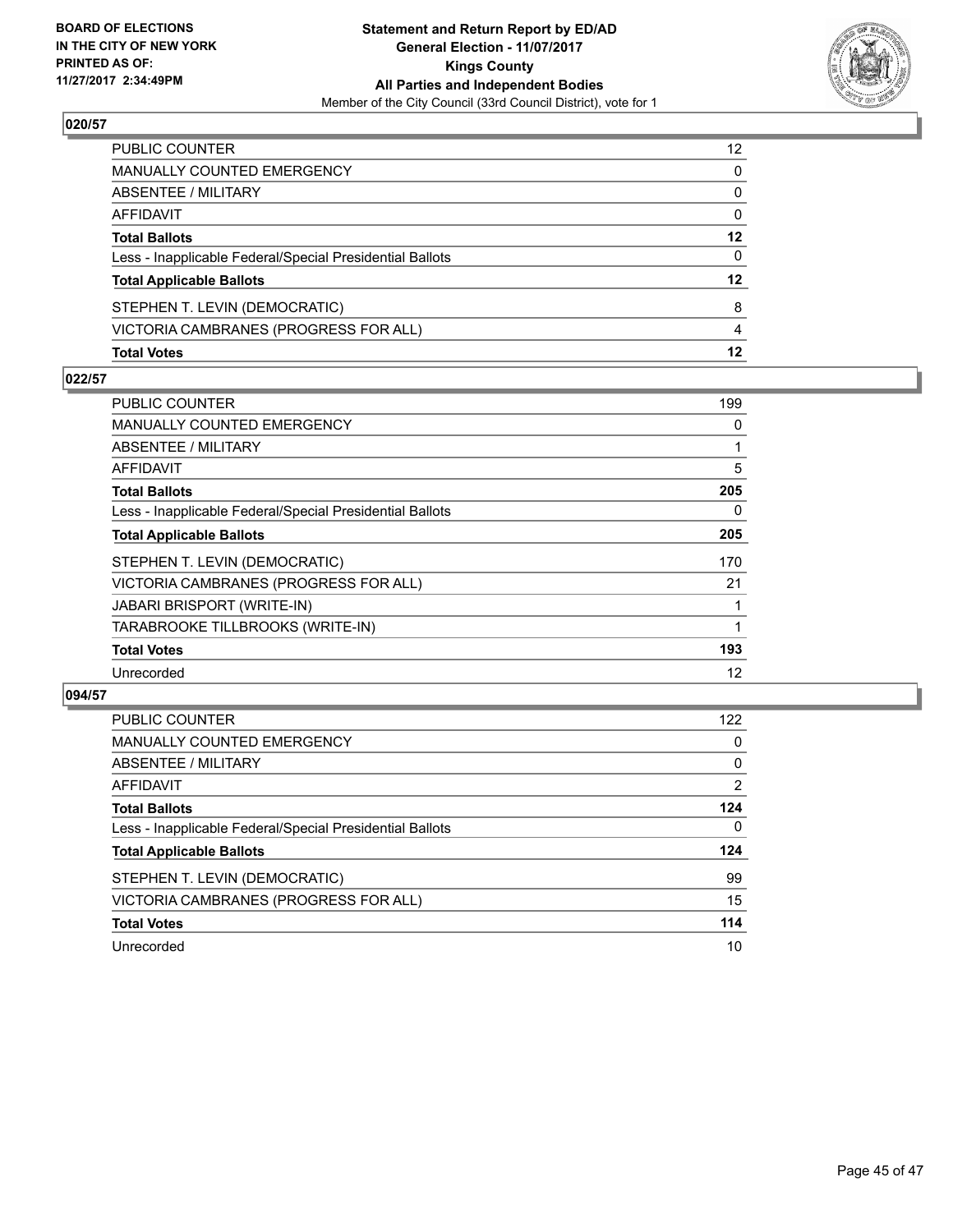

| <b>PUBLIC COUNTER</b>                                    | 207 |
|----------------------------------------------------------|-----|
| <b>MANUALLY COUNTED EMERGENCY</b>                        | 0   |
| ABSENTEE / MILITARY                                      | 4   |
| <b>AFFIDAVIT</b>                                         | 4   |
| <b>Total Ballots</b>                                     | 215 |
| Less - Inapplicable Federal/Special Presidential Ballots | 0   |
| <b>Total Applicable Ballots</b>                          | 215 |
| STEPHEN T. LEVIN (DEMOCRATIC)                            | 179 |
| VICTORIA CAMBRANES (PROGRESS FOR ALL)                    | 21  |
| <b>JABARI BRISPORT (WRITE-IN)</b>                        | 2   |
| UNATTRIBUTABLE WRITE-IN (WRITE-IN)                       |     |
| <b>Total Votes</b>                                       | 203 |
| Unrecorded                                               | 12  |